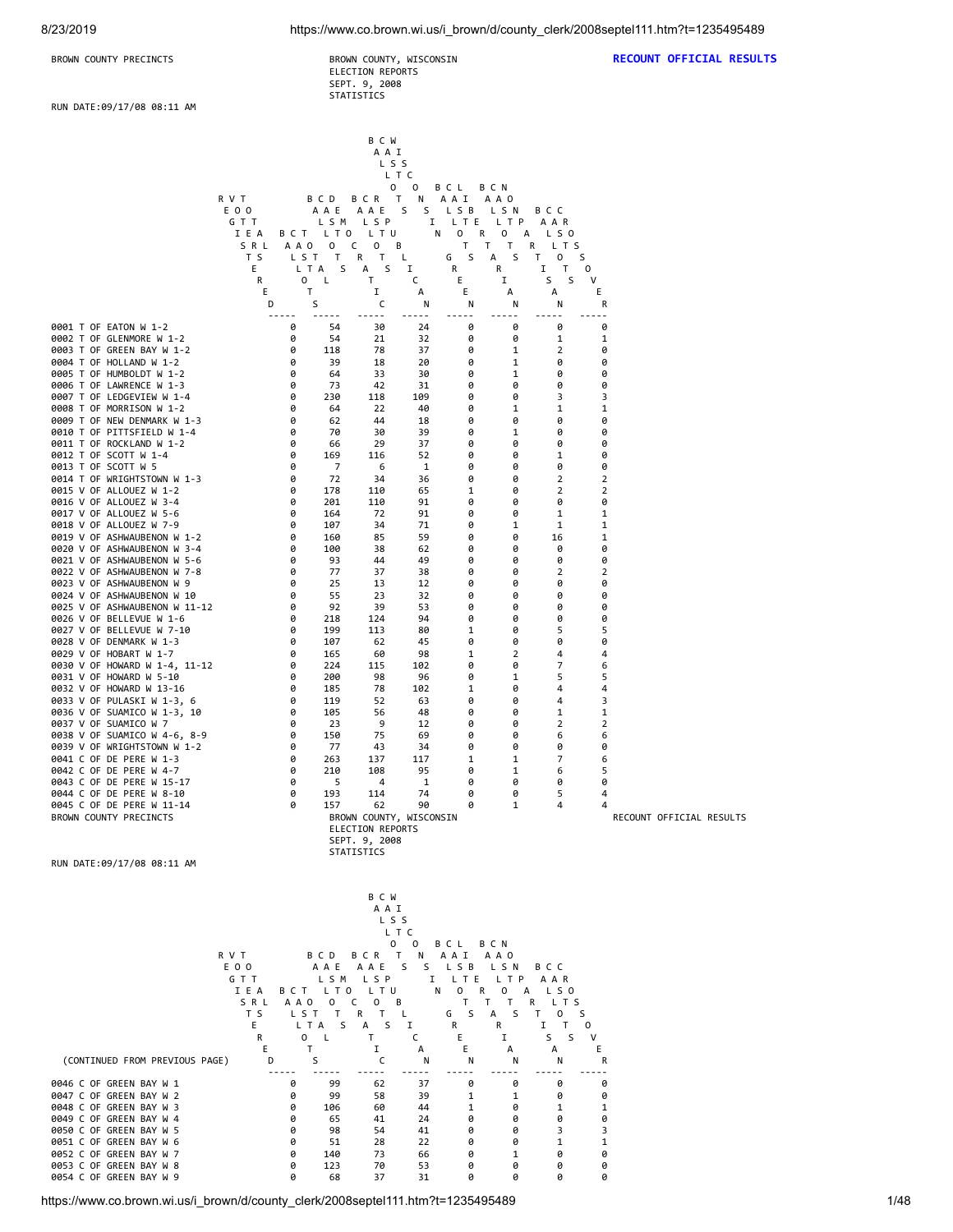

https://www.co.brown.wi.us/i\_brown/d/county\_clerk/2008septel111.htm?t=1235495489 2/48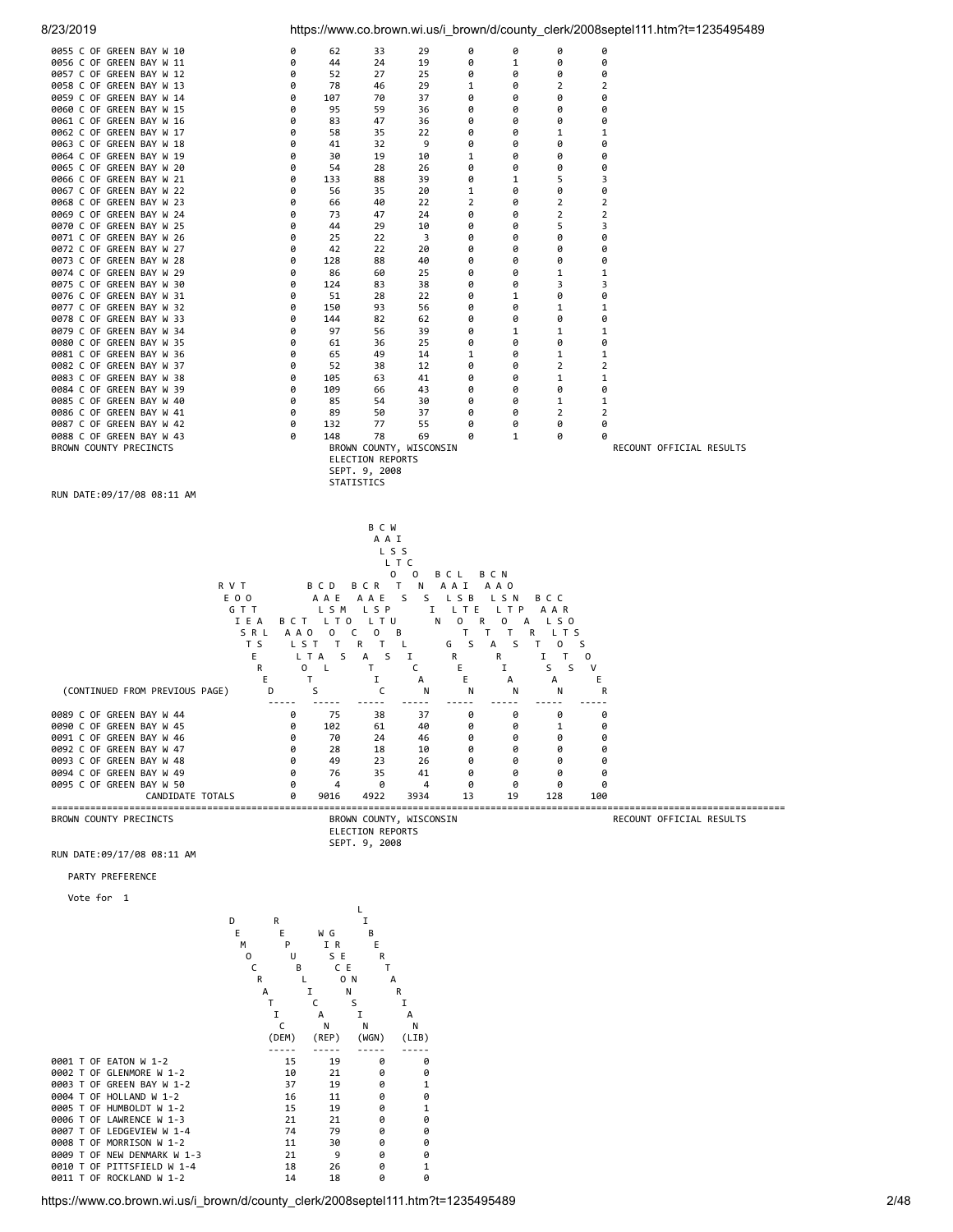| 8/23/2019 | https://www.co.brown.wi.us/i brown/d/county clerk/2008septel111.htm?t=1235495489 |
|-----------|----------------------------------------------------------------------------------|
|           |                                                                                  |

|  | 0012 T OF SCOTT W 1-4         | 77             | 30                      | 0            | 0              |
|--|-------------------------------|----------------|-------------------------|--------------|----------------|
|  | 0013 T OF SCOTT W 5           | 4              | 0                       | ø            | 0              |
|  | 0014 T OF WRIGHTSTOWN W 1-3   | 17             | 22                      | 0            | 0              |
|  | 0015 V OF ALLOUEZ W 1-2       | 81             | 39                      | 0            | 0              |
|  | 0016 V OF ALLOUEZ W 3-4       | 80             | 56                      | 0            | 0              |
|  | 0017 V OF ALLOUEZ W 5-6       | 54             | 72                      | 0            | 0              |
|  | 0018 V OF ALLOUEZ W 7-9       | 29             | 55                      | 0            | 1              |
|  | 0019 V OF ASHWAUBENON W 1-2   | 70             | 49                      | 0            | 0              |
|  | 0020 V OF ASHWAUBENON W 3-4   | 23             | 41                      | 0            | 0              |
|  | 0021 V OF ASHWAUBENON W 5-6   | 30             | 29                      | 0            | 0              |
|  | 0022 V OF ASHWAUBENON W 7-8   | 27             | 26                      | 0            | 0              |
|  | 0023 V OF ASHWAUBENON W 9     | 11             | 8                       | 0            | 0              |
|  | 0024 V OF ASHWAUBENON W 10    | 15             | 23                      | 0            | 0              |
|  | 0025 V OF ASHWAUBENON W 11-12 | 22             | 29                      | 0            | 0              |
|  | 0026 V OF BELLEVUE W 1-6      | 77             | 58                      | 0            | 0              |
|  | 0027 V OF BELLEVUE W 7-10     | 65             | 50                      | 0            | 0              |
|  | 0028 V OF DENMARK W 1-3       | 35             | 34                      | 0            | 0              |
|  | 0029 V OF HOBART W 1-7        | 37             | 62                      | 1            | $\overline{2}$ |
|  | 0030 V OF HOWARD W 1-4, 11-12 | 81             | 63                      | 0            | 0              |
|  | 0031 V OF HOWARD W 5-10       | 62             | 60                      | 0            | 1              |
|  | 0032 V OF HOWARD W 13-16      | 55             | 71                      | 1            | 0              |
|  | 0033 V OF PULASKI W 1-3, 6    | 42             | 42                      | 0            | 0              |
|  | 0036 V OF SUAMICO W 1-3, 10   | 30             | 29                      | 0            | 0              |
|  | 0037 V OF SUAMICO W 7         | 3              | 8                       | 0            | 0              |
|  | 0038 V OF SUAMICO W 4-6, 8-9  | 44             | 47                      | 0            | 0              |
|  | 0039 V OF WRIGHTSTOWN W 1-2   | 25             | 24                      | 0            | 0              |
|  | 0041 C OF DE PERE W 1-3       | 89             | 77                      | 0            | 1              |
|  | 0042 C OF DE PERE W 4-7       | 57             | 64                      | 0            | 0              |
|  | 0043 C OF DE PERE W 15-17     | $\overline{2}$ | $\mathbf{1}$            | 0            | 0              |
|  | 0044 C OF DE PERE W 8-10      | 72             | 58                      | 0            | 0              |
|  | 0045 C OF DE PERE W 11-14     | 42             | 53                      | 0            | 0              |
|  | 0046 C OF GREEN BAY W 1       | 39             | 29                      | 0            | 0              |
|  | 0047 C OF GREEN BAY W 2       | 38             | 21                      | $\mathbf{1}$ | 1              |
|  | 0048 C OF GREEN BAY W 3       | 46             | 34                      | $\mathbf{1}$ | ø              |
|  | <b>BROWN COUNTY PRECINCTS</b> |                | BROWN COUNTY, WISCO     |              |                |
|  |                               |                | <b>ELECTION REPORTS</b> |              |                |
|  |                               |                | SEPT. 9, 2008           |              |                |
|  |                               |                |                         |              |                |

## PARTY PREFERENCE

Vote for 1

| D                                                          | R              |                | L<br>I              |        |
|------------------------------------------------------------|----------------|----------------|---------------------|--------|
| E<br>М                                                     | Е<br>P         | W G<br>I R     | B<br>E              |        |
| 0<br>C                                                     | U<br>В         | S E<br>C E     | R<br>Т              |        |
| R                                                          | L              | 0 N            | A                   |        |
|                                                            | А              | I<br>Ν         |                     | R      |
|                                                            | Т<br>I         | C<br>A         | S<br>I              | I<br>A |
|                                                            | C              | N              | Ν                   | N      |
| (CONTINUED FROM PREVIOUS PAGE)                             | (DEM)<br>----- | (REP)<br>----- | (WGN)<br>-----      | (LIB)  |
| 0049 C OF GREEN BAY W 4                                    | 32             | 13             | 0                   | 0      |
| 0050 C OF GREEN BAY W<br>5<br>0051 C OF GREEN BAY W<br>6   | 35<br>21       | 25<br>19       | 0<br>0              | 0<br>0 |
| 0052 C OF GREEN BAY W<br>7                                 | 54             | 53             | 0                   | 1      |
| 0053 C OF GREEN BAY W<br>8                                 | 57             | 43             | 0                   | 0      |
| 0054 C OF GREEN BAY W<br>9                                 | 26             | 21             | 0                   | 0      |
| 0055 C OF GREEN BAY W<br>10                                | 26             | 13             | ø                   | 0      |
| 0056 C OF GREEN BAY W<br>11                                | 17             | 14             | 0                   | 1      |
| 0057 C OF GREEN BAY W<br>12                                | 22             | 25             | 0                   | 0      |
| 0058 C OF GREEN BAY W<br>13                                | 34             | 15             | 0                   | 0      |
| 0059 C OF GREEN BAY W<br>14<br>0060 C OF GREEN BAY W<br>15 | 53<br>47       | 19<br>19       | 0<br>0              | 0<br>0 |
| 0061 C OF GREEN BAY W<br>16                                | 46             | 36             | 0                   | 0      |
| 0062 C OF GREEN BAY W<br>17                                | 29             | 20             | 0                   | 0      |
| 0063 C OF GREEN BAY W<br>18                                | 21             | 5              | 0                   | 0      |
| 0064 C OF GREEN BAY W<br>19                                | 14             | $\overline{2}$ | 1                   | 0      |
| 0065 C OF GREEN BAY W<br>20                                | 23             | 23             | 0                   | 0      |
| 0066 C OF GREEN BAY W<br>21                                | 70             | 28             | 0                   | 1      |
| 0067 C OF GREEN BAY W<br>22                                | 23             | 16             | 0                   | 0      |
| 0068 C OF GREEN BAY W<br>23<br>0069 C OF GREEN BAY W<br>24 | 33<br>31       | 17<br>14       | $\overline{2}$<br>0 | 0<br>0 |
| 0070 C OF GREEN BAY W<br>25                                | 20             | 3              | 0                   | 0      |
| 0071 C OF GREEN BAY W<br>26                                | 20             | 3              | 0                   | 0      |
| 0072 C OF GREEN BAY W<br>27                                | 17             | 9              | 0                   | 0      |
| 0073 C OF GREEN BAY W<br>28                                | 55             | 29             | 0                   | 0      |
| 0074 C OF GREEN BAY W<br>29                                | 49             | 18             | 0                   | 0      |
| 0075 C OF GREEN BAY W<br>30                                | 62             | 30             | 0                   | 0      |
| 0076 C OF GREEN BAY W<br>31                                | 21             | 13             | 0                   | 0      |
| 0077 C OF GREEN BAY W<br>32<br>0078 C OF GREEN BAY W<br>33 | 70<br>69       | 36             | 0<br>0              | 0<br>0 |
| 0079 C OF GREEN BAY W<br>34                                | 40             | 55<br>28       | 0                   | 1      |
| 0080 C OF GREEN BAY W<br>35                                | 30             | 20             | 0                   | 0      |
| 0081 C OF GREEN BAY W<br>36                                | 34             | 8              | 0                   | 0      |
| 0082 C OF GREEN BAY W<br>37                                | 31             | 10             | 0                   | 0      |
| 0083 C OF GREEN BAY W<br>38                                | 49             | 29             | 0                   | 0      |
| 0084 C OF GREEN BAY W<br>39                                | 51             | 30             | 0                   | 0      |
| 0085 C OF GREEN BAY W 40                                   | 47             | 27             | 0                   | 0      |
| 0086 C OF GREEN BAY W 41                                   | 46             | 33             | 0                   | 0      |
| 0087 C OF GREEN BAY W<br>42<br>0088 C OF GREEN BAY W 43    | 67<br>66       | 44<br>61       | 0<br>0              | 0<br>1 |
| 0089 C OF GREEN BAY W 44                                   | 31             | 34             | 0                   | 0      |
| 0090 C OF GREEN BAY W<br>45                                | 44             | 27             | 0                   | 0      |
| 0091 C OF GREEN BAY W 46                                   | 13             | 31             | 0                   | 0      |
|                                                            |                |                |                     |        |

MONTH COUNTY OF RECOUNT OF FICIAL RESULTS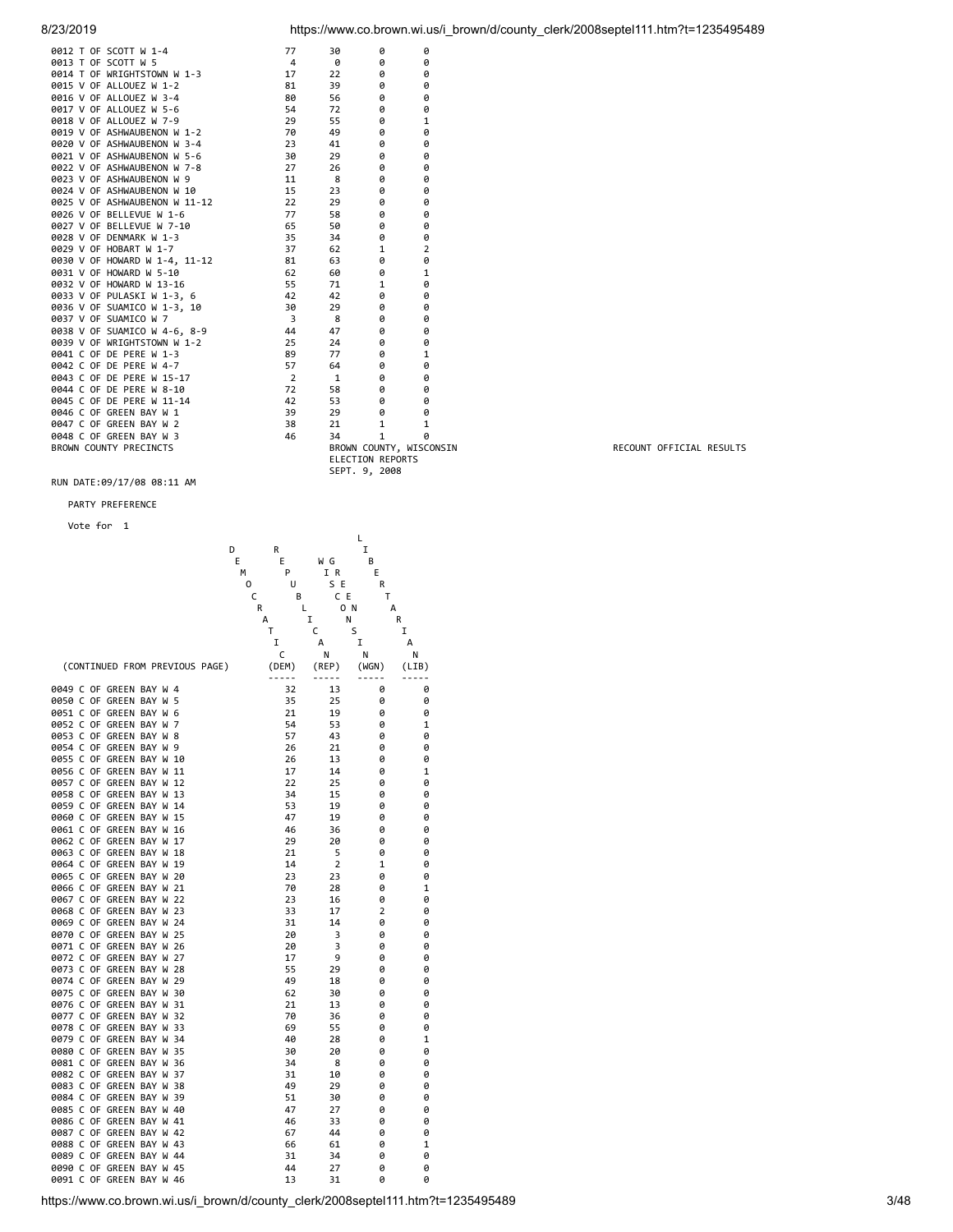

REPESENTATIVE IN CONGRESS DISTRICT 8

| Vote for<br>1                                              |                                |
|------------------------------------------------------------|--------------------------------|
|                                                            | W<br>R                         |
|                                                            | Ι<br>S K<br>Т                  |
|                                                            | T A<br>E                       |
|                                                            | E G<br>V E<br>I                |
|                                                            | EN.<br>N                       |
|                                                            | $- - - - -$<br>-----           |
| 0001 T OF EATON W 1-2<br>0002 T OF GLENMORE W 1-2          | 24<br>0<br>16<br>0             |
| 0003 T OF GREEN BAY W 1-2                                  | 55<br>0                        |
| 0004 T OF HOLLAND W 1-2                                    | 12<br>0                        |
| 0005 T OF HUMBOLDT W 1-2                                   | 26<br>0                        |
| 0006 T OF LAWRENCE W 1-3                                   | 27<br>0                        |
| 0007 T OF LEDGEVIEW W 1-4                                  | 99<br>0                        |
| 0008 T OF MORRISON W 1-2                                   | 17<br>0                        |
| 0009 T OF NEW DENMARK W 1-3<br>0010 T OF PITTSFIELD W 1-4  | 35<br>0<br>23<br>0             |
| 0011 T OF ROCKLAND W 1-2                                   | 24<br>0                        |
| 0012 T OF SCOTT W 1-4                                      | 93<br>0                        |
| 0013 T OF SCOTT W 5                                        | - 5<br>0                       |
| 0014 T OF WRIGHTSTOWN W 1-3                                | 27<br>0                        |
| 0015 V OF ALLOUEZ W 1-2                                    | 77<br>0                        |
| 0016 V OF ALLOUEZ W 3-4                                    | 90<br>0                        |
| 0017 V OF ALLOUEZ W 5-6                                    | 70<br>0                        |
| 0018 V OF ALLOUEZ W 7-9                                    | 26<br>0                        |
| 0019 V OF ASHWAUBENON W 1-2<br>0020 V OF ASHWAUBENON W 3-4 | 76<br>0<br>34                  |
| 0021 V OF ASHWAUBENON W 5-6                                | 0<br>34<br>ø                   |
| 0022 V OF ASHWAUBENON W 7-8                                | 29<br>1                        |
| 0023 V OF ASHWAUBENON W 9                                  | 12<br>0                        |
| 0024 V OF ASHWAUBENON W 10                                 | 20<br>0                        |
| 0025 V OF ASHWAUBENON W 11-12                              | 37<br>0                        |
| 0026 V OF BELLEVUE W 1-6                                   | 101<br>ø                       |
| 0027 V OF BELLEVUE W 7-10                                  | 100<br>0                       |
| 0028 V OF DENMARK W 1-3                                    | 40<br>0                        |
| 0029 V OF HOBART W 1-7<br>0030 V OF HOWARD W 1-4, 11-12    | 46<br>0<br>91<br>0             |
| 0031 V OF HOWARD W 5-10                                    | 79<br>ø                        |
| 0032 V OF HOWARD W 13-16                                   | 61<br>1                        |
| 0033 V OF PULASKI W 1-3, 6                                 | 45<br>1                        |
| 0036 V OF SUAMICO W 1-3, 10                                | 43<br>0                        |
| 0037 V OF SUAMICO W 7                                      | 7<br>0                         |
| 0038 V OF SUAMICO W 4-6, 8-9                               | 51<br>ø                        |
| 0039 V OF WRIGHTSTOWN W 1-2                                | 32<br>0                        |
| 0041 C OF DE PERE W 1-3<br>0042 C OF DE PERE W 4-7         | 90<br>1                        |
| 0043 C OF DE PERE W 15-17                                  | 80<br>0<br>$\overline{2}$<br>0 |
| 0044 C OF DE PERE W 8-10                                   | 79<br>ø                        |
| 0045 C OF DE PERE W 11-14                                  | 40<br>0                        |
| 0046 C OF GREEN BAY W 1                                    | 52<br>0                        |
| 0047 C OF GREEN BAY W 2                                    | 51<br>0                        |
| 0048 C OF GREEN BAY W 3                                    | 36<br>0                        |
| 0049 C OF GREEN BAY W 4                                    | 37<br>ø                        |
| 0050 C OF GREEN BAY W 5                                    | 38<br>0                        |
| 0051 C OF GREEN BAY W 6<br>0052 C OF GREEN BAY W 7         | 16<br>0<br>64                  |
| BROWN COUNTY PRECINCTS                                     | 0<br>BROWN COUNTY, WIS         |
|                                                            | ELECTION REPORTS               |
|                                                            | SEPT. 9, 2008                  |

WE COUNTY, WISCONSIN FOR A RECOUNT OFFICIAL RESULTS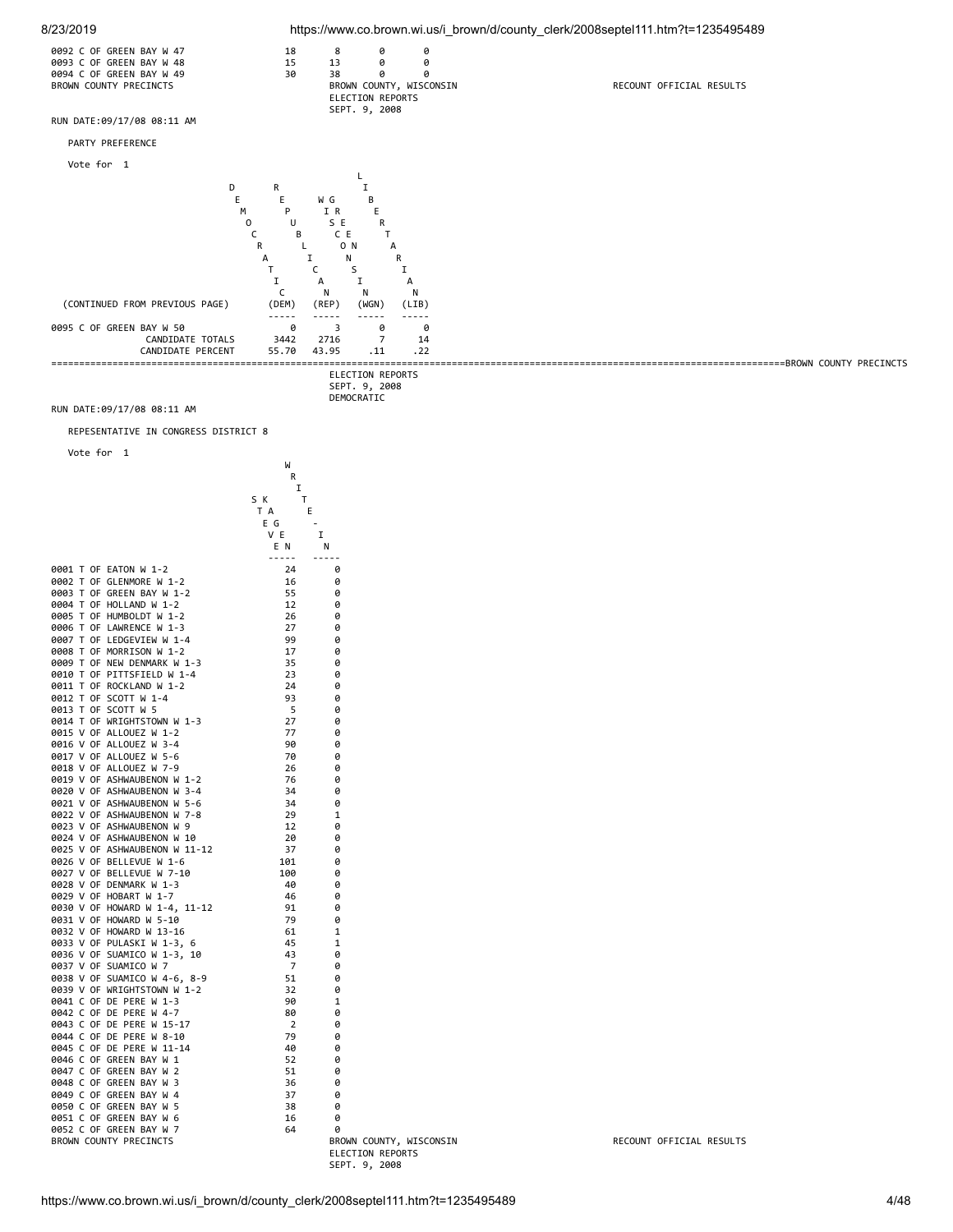==================================================================================================================================== BROWN COUNTY PRECINCTS

RUN DATE:09/17/08 08:11 AM

REPESENTATIVE IN CONGRESS DISTRICT 8





|                            | DEMOCRATIC |
|----------------------------|------------|
| RUN DATE:09/17/08 08:11 AM |            |

0094 C OF GREEN BAY W 49

STATE SENATOR DISTRICT 2



0086 C OF GREEN BAY W 41 46 0<br>0087 C OF GREEN BAY W 42 66 0 0087 C OF GREEN BAY W 42 66 6 6<br>0088 C OF GREEN BAY W 43 67 6 0088 C OF GREEN BAY W 43 67<br>0089 C OF GREEN BAY W 44 32 0089 C OF GREEN BAY W 44  $\begin{array}{cccc} 32 & 06 \\ 9090 & C & 05 \\ 9090 & C & 07 \\ 9000 & 900 \\ \end{array}$ 0090 C OF GREEN BAY W 45 46 0<br>0091 C OF GREEN BAY W 46 19 0 0091 C OF GREEN BAY W 46 19 19 0<br>0092 C OF GREEN BAY W 47 17 0 0092 C OF GREEN BAY W 47 17 0<br>0093 C OF GREEN BAY W 48 10 0 0093 C OF GREEN BAY W 48 10 10 0<br>0094 C OF GREEN BAY W 49 34 0

0095 C OF GREEN BAY W 50 0095 C OF GREEN BAY W 50

CANDIDATE PERCENT 99.87 .12

CANDIDATE TOTALS 3904 5

 ELECTION REPORTS SEPT. 9, 2008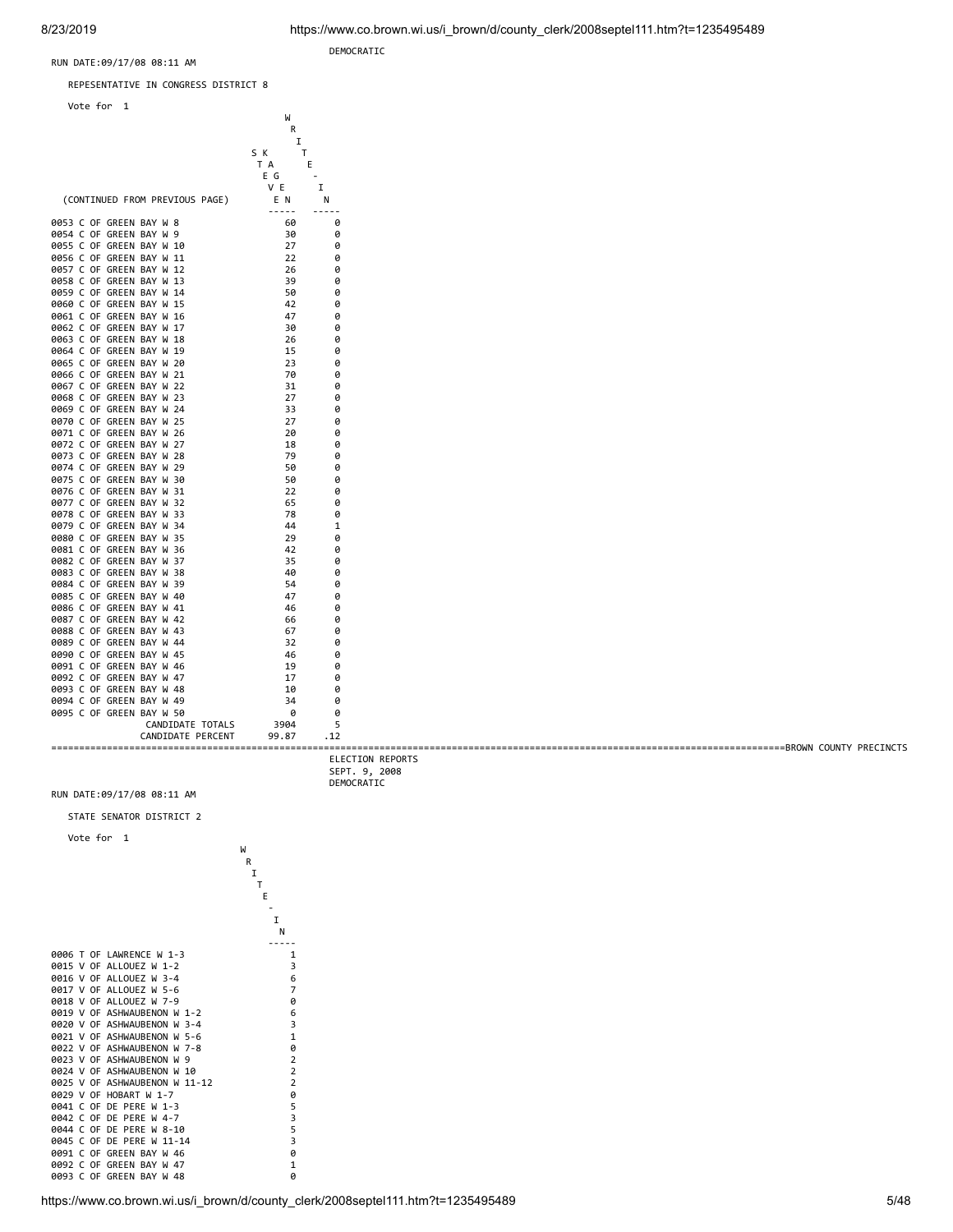

 SEPT. 9, 2008 DEMOCRATIC

RUN DATE:09/17/08 08:11 AM

REPRESENTATIVE TO THE ASSEMBLY DISTRICT 1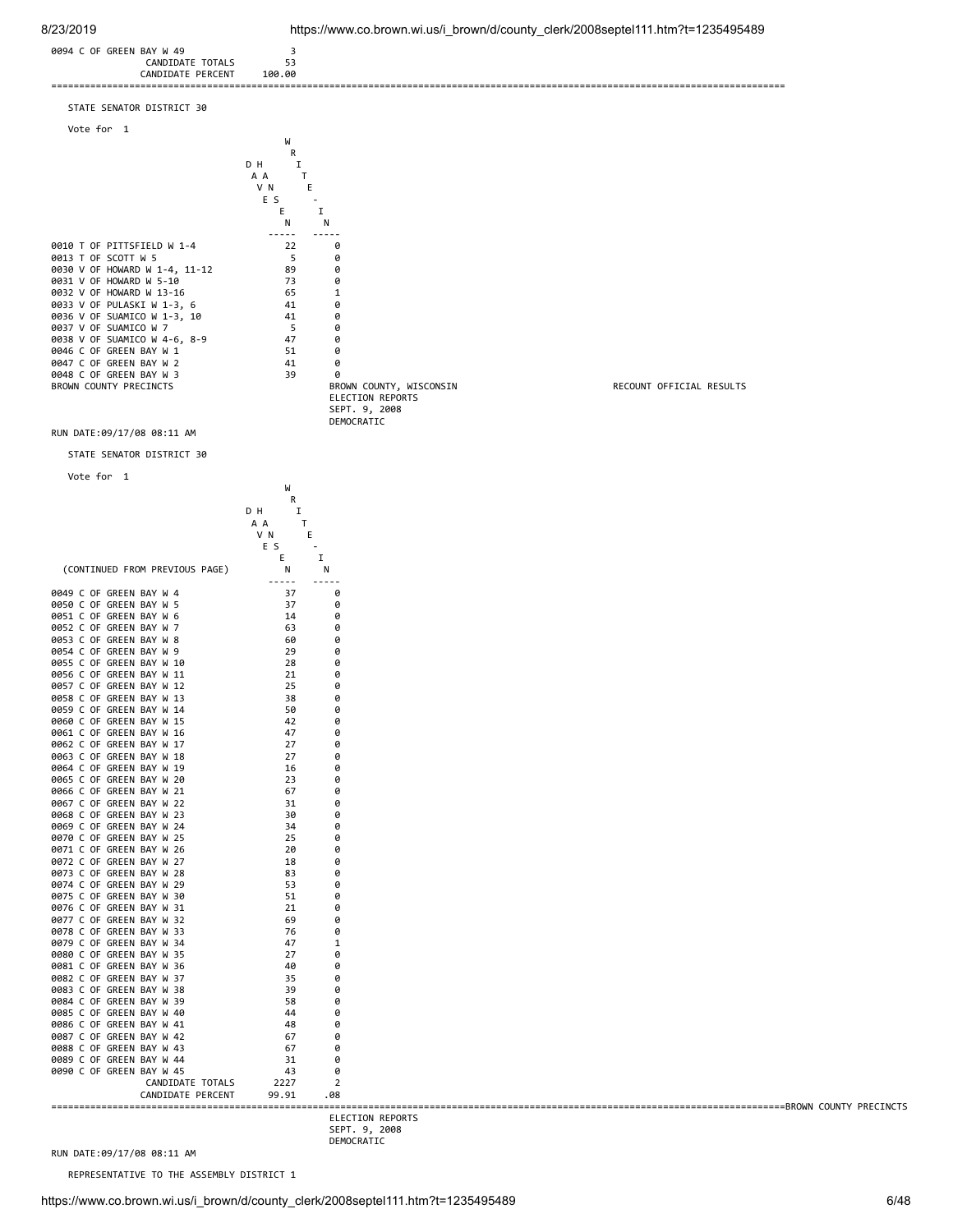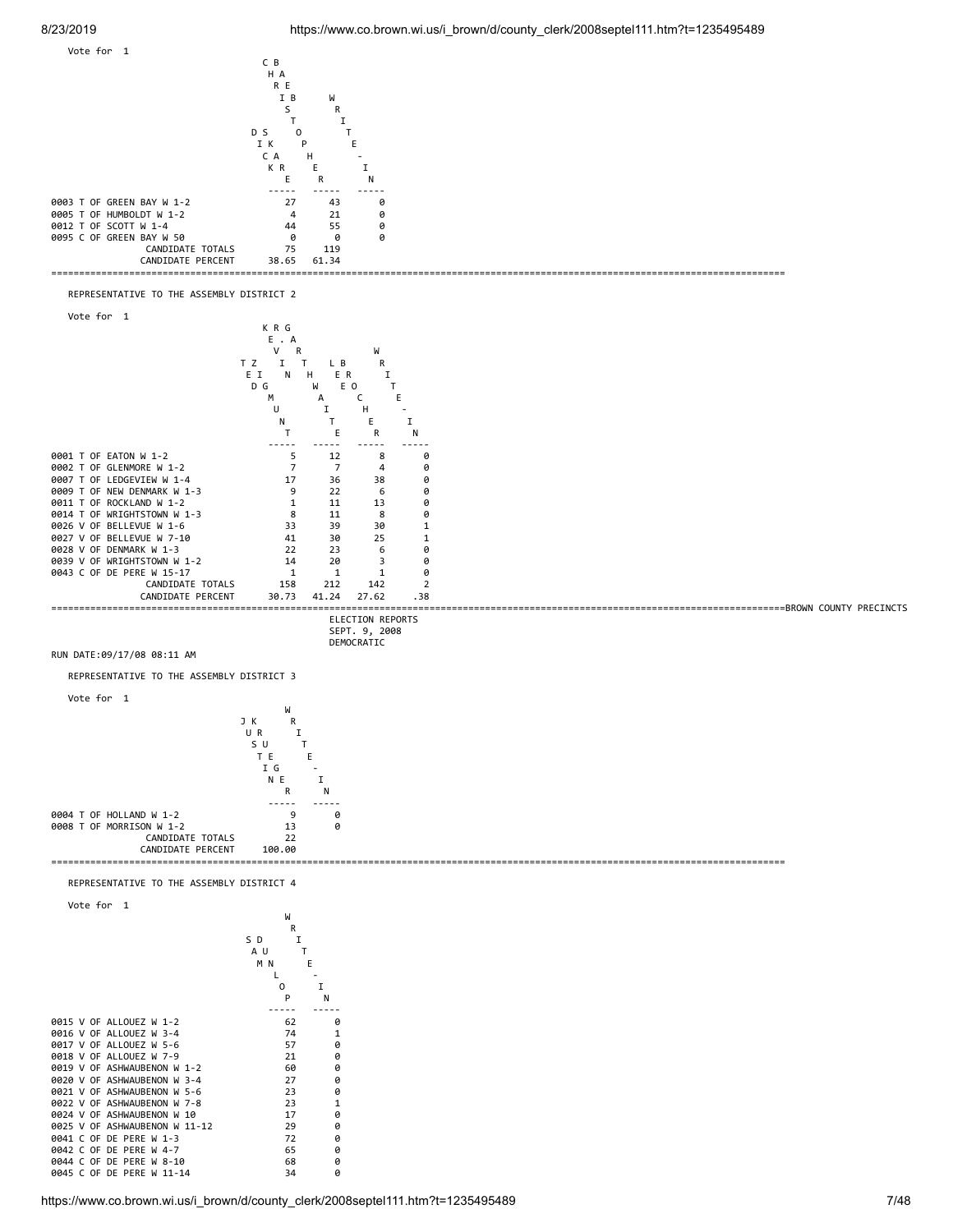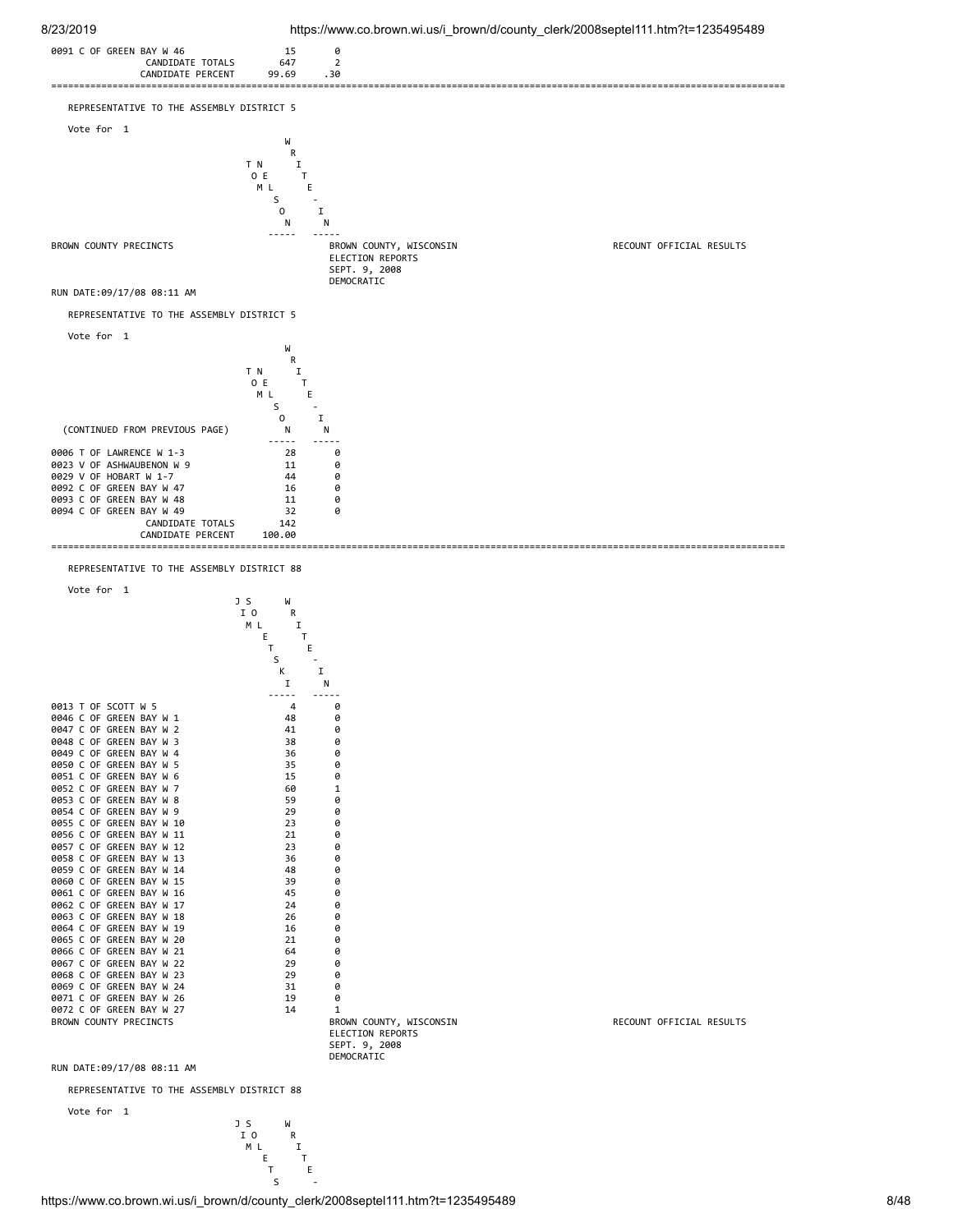

https://www.co.brown.wi.us/i\_brown/d/county\_clerk/2008septel111.htm?t=1235495489 9/48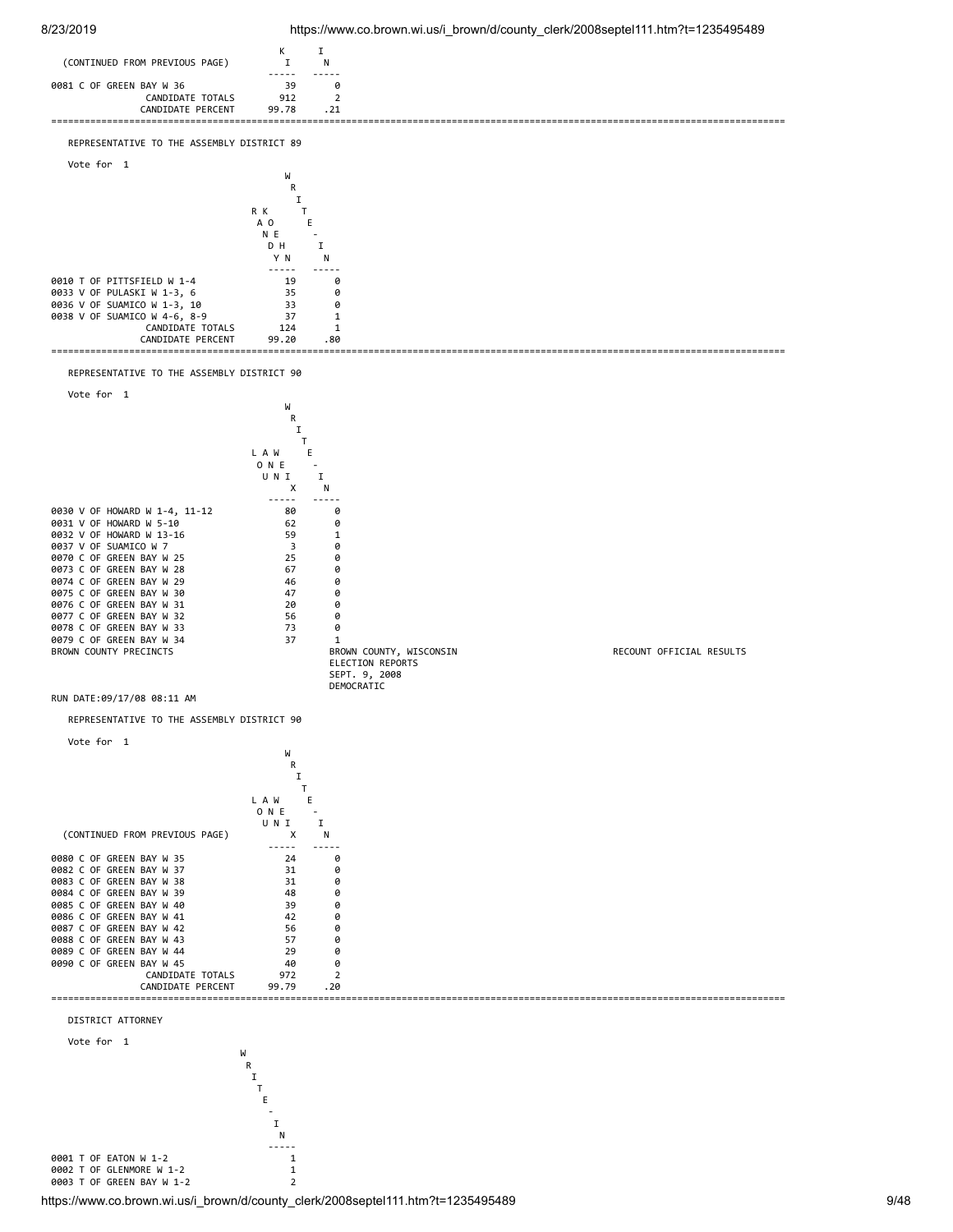

|             |      | 0004 T OF HOLLAND W 1-2            | 2              |
|-------------|------|------------------------------------|----------------|
| 0005 T OF   |      | HUMBOLDT W 1-2                     | 1              |
|             |      | 0006 T OF LAWRENCE W 1-3           | 3              |
| 9997        |      | T OF LEDGEVIEW W 1-4               | 3              |
| <b>AAAR</b> |      | T OF MORRTSON W 1-2                | 1              |
| 0009        | T OF | NEW DENMARK W 1-3                  | 1              |
| <b>9919</b> |      | T OF PITTSFIELD W 1-4              | 3              |
| 9911        |      | T OF ROCKLAND W 1-2                | 0              |
|             |      | 0012 T OF SCOTT W 1-4              | 3              |
|             |      | 0013 T OF SCOTT W 5                | $\mathbf{1}$   |
|             |      | 0014 T OF WRIGHTSTOWN W 1-3        | $\mathbf{1}$   |
|             |      | 0015 V OF ALLOUEZ W 1-2            | 5              |
|             |      | 0016 V OF ALLOUEZ W 3-4            | 7              |
|             |      | 0017 V OF ALLOUEZ W 5-6            | 4              |
|             |      | 0018 V OF ALLOUEZ W 7-9            | ø              |
|             |      | 0019 V OF ASHWAUBENON W 1-2        | $\overline{2}$ |
|             |      | 0020 V OF ASHWAUBENON W<br>$3 - 4$ | $\overline{2}$ |
|             |      | 0021 V OF ASHWAUBENON W<br>5-6     | 1              |
|             |      | 0022 V OF ASHWAUBENON W<br>$7 - 8$ | $\overline{2}$ |
|             |      | 0023 V OF ASHWAUBENON W<br>9       | $\overline{2}$ |
|             |      | BROWN COUNTY PRECINCTS             |                |
|             |      |                                    |                |

DISTRICT ATTORNEY

Vote for 1

|                                                             | W                   |                             |
|-------------------------------------------------------------|---------------------|-----------------------------|
|                                                             | R<br>I              |                             |
|                                                             | Τ                   |                             |
|                                                             | Ε                   |                             |
|                                                             | I                   |                             |
| (CONTINUED FROM PREVIOUS PAGE)                              | N                   |                             |
|                                                             | -----               |                             |
| 0024 V OF ASHWAUBENON W 10<br>0025 V OF ASHWAUBENON W 11-12 | $\overline{2}$<br>0 |                             |
| 0026 V OF BELLEVUE W 1-6                                    | 3                   |                             |
| 0027 V OF BELLEVUE W 7-10                                   | $\overline{2}$      |                             |
| 0028 V OF DENMARK W 1-3                                     | 1                   |                             |
| 0029 V OF HOBART W 1-7                                      | 0                   |                             |
| 0030 V OF HOWARD W 1-4, 11-12<br>0031 V OF HOWARD W 5-10    | 12<br>3             |                             |
| 0032 V OF HOWARD W 13-16                                    | 6                   |                             |
| 0033 V OF PULASKI W 1-3, 6                                  | 1                   |                             |
| 0036 V OF SUAMICO W 1-3, 10                                 | 4                   |                             |
| 0037 V OF SUAMICO W 7                                       | 0                   |                             |
| 0038 V OF SUAMICO W 4-6, 8-9                                | 3                   |                             |
| 0039 V OF WRIGHTSTOWN W 1-2                                 | 3                   |                             |
| 0041 C OF DE PERE W 1-3<br>0042 C OF DE PERE W 4-7          | 3<br>$\overline{2}$ |                             |
| 0043 C OF DE PERE W 15-17                                   | 0                   |                             |
| 0044 C OF DE PERE W 8-10                                    | 5                   |                             |
| 0045 C OF DE PERE W 11-14                                   | $\overline{2}$      |                             |
| 0046 C OF GREEN BAY W 1                                     | 1                   |                             |
| 0047 C OF GREEN BAY W 2                                     | 4                   |                             |
| 0048 C OF GREEN BAY W 3<br>0049 C OF GREEN BAY W 4          | 6<br>1              |                             |
| 0050 C OF GREEN BAY W 5                                     | $\overline{2}$      |                             |
| 0051 C OF GREEN BAY W 6                                     | 0                   |                             |
| 0052 C OF GREEN BAY W 7                                     | 5                   |                             |
| 0053 C OF GREEN BAY W 8                                     | 6                   |                             |
| 0054 C OF GREEN BAY W 9                                     | 2                   |                             |
| 0055 C OF GREEN BAY W 10<br>0056 C OF GREEN BAY W 11        | $\mathbf 1$<br>1    |                             |
| 0057 C OF GREEN BAY W 12                                    | 3                   |                             |
| 0058 C OF GREEN BAY W 13                                    | 5                   |                             |
| 0059 C OF GREEN BAY W 14                                    | 4                   |                             |
| 0060 C OF GREEN BAY W 15                                    | $\overline{2}$      |                             |
| 0061 C OF GREEN BAY W 16                                    | $\overline{2}$      |                             |
| 0062 C OF GREEN BAY W 17                                    | 2                   |                             |
| 0063 C OF GREEN BAY W 18<br>0064 C OF GREEN BAY W 19        | 3<br>$\overline{2}$ |                             |
| 0065 C OF GREEN BAY W 20                                    | 1                   |                             |
| 0066 C OF GREEN BAY W 21                                    | 4                   |                             |
| 0067 C OF GREEN BAY W 22                                    | 4                   |                             |
| 0068 C OF GREEN BAY W 23                                    | 4                   |                             |
| 0069 C OF GREEN BAY W 24                                    | 3                   |                             |
| 0070 C OF GREEN BAY W 25<br>0071 C OF GREEN BAY W 26        | $\mathbf{1}$<br>5   |                             |
| 0072 C OF GREEN BAY W 27                                    | $\mathbf 1$         |                             |
| 0073 C OF GREEN BAY W 28                                    | 4                   |                             |
| 0074 C OF GREEN BAY W 29                                    | 7                   |                             |
| 0075 C OF GREEN BAY W 30                                    | 4                   |                             |
| BROWN COUNTY PRECINCTS                                      |                     | BROWN COUNTY, WIS           |
|                                                             |                     | ELECTION REPORTS            |
|                                                             |                     | SEPT. 9, 2008<br>DEMOCRATIC |
|                                                             |                     |                             |

 ELECTION REPORTS SEPT. 9, 2008 DEMOCRATIC

RECOUNT OFFICIAL RESULTS

RECOUNT OFFICIAL RESULTS

RUN DATE:09/17/08 08:11 AM

DISTRICT ATTORNEY

 Vote for 1 W

**Representative Contract Contract Property**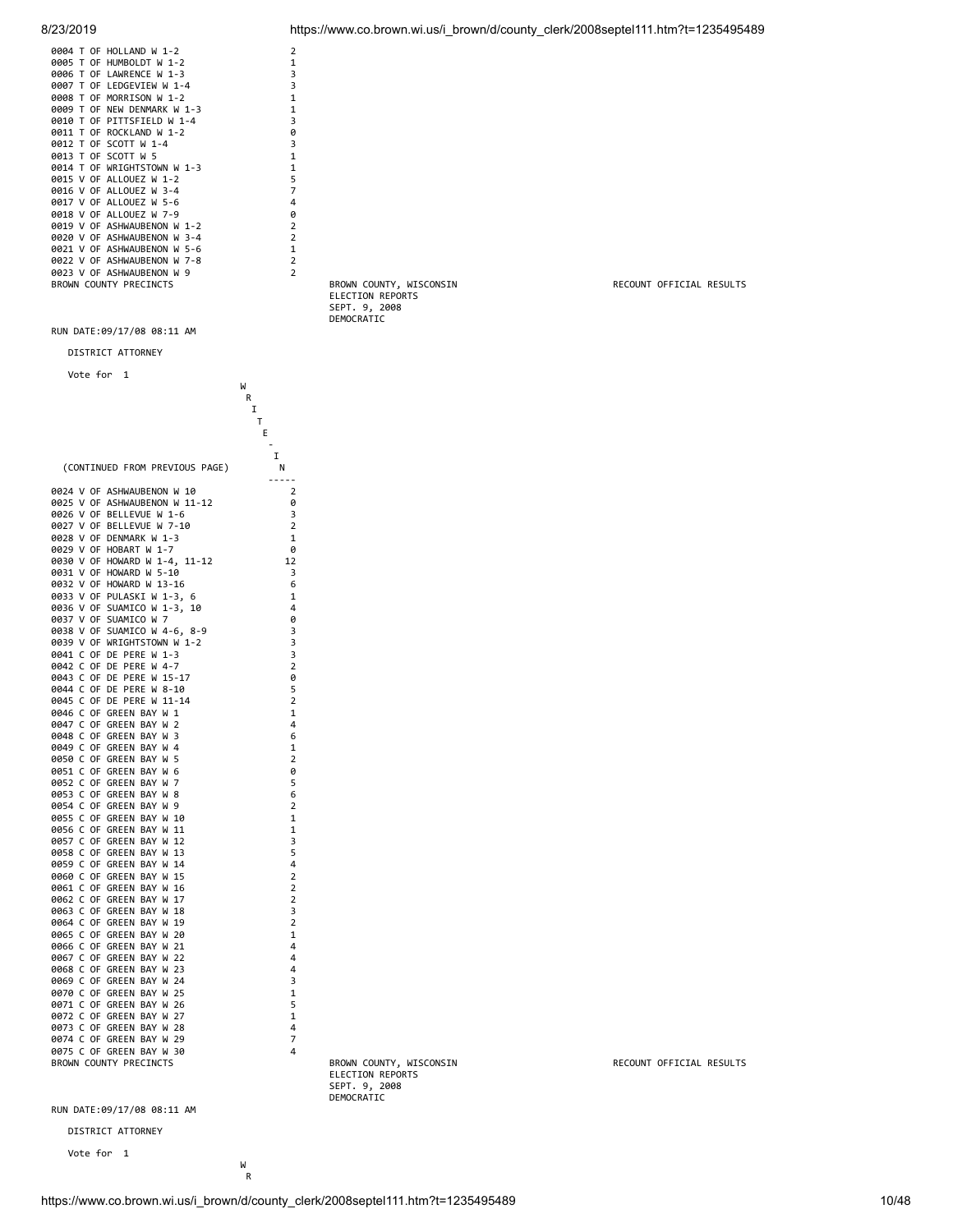| (CONTINUED FROM PREVIOUS PAGE) |                |
|--------------------------------|----------------|
|                                |                |
| 0076 C OF GREEN BAY W 31       | 2              |
| 0077 C OF GREEN BAY W 32       | $\overline{2}$ |
| 0078 C OF GREEN BAY W 33       | 8              |
| 0079 C OF GREEN BAY W 34       | 5              |
| 0080 C OF GREEN BAY W 35       |                |
| 0081 C OF GREEN BAY W 36       |                |
| 0082 C OF GREEN BAY W 37       |                |
| 0083 C OF GREEN BAY W 38       |                |
| 0084 C OF GREEN BAY W 39       | 5              |
| 0085 C OF GREEN BAY W 40       |                |
| 0086 C OF GREEN BAY W 41       |                |
| 0087 C OF GREEN BAY W 42       | 5              |
| 0088 C OF GREEN BAY W 43       |                |
| 0089 C OF GREEN BAY W 44       |                |
| 0090 C OF GREEN BAY W 45       |                |
| 0091 C OF GREEN BAY W 46       |                |
| 0092 C OF GREEN BAY W 47       |                |
| 0093 C OF GREEN BAY W 48       | ø              |
| 0094 C OF GREEN BAY W 49       |                |
| 0095 C OF GREEN BAY W 50       | ø              |
| CANDIDATE TOTALS               | 248            |
| CANDIDATE PERCENT              | 100.00         |
|                                |                |
|                                |                |

 $\mathbf{I}$  is a set of the set of the set of  $\mathbf{I}$ 





RUN DATE:09/17/08 08:11 AM

COUNTY CLERK

Vote for 1

|                                | W                       |                |
|--------------------------------|-------------------------|----------------|
|                                | R                       |                |
|                                | I                       |                |
|                                | K A B<br>т              |                |
|                                | A.E<br>E                |                |
|                                | N<br>R                  |                |
|                                | E<br>$\Omega$<br>I      |                |
| (CONTINUED FROM PREVIOUS PAGE) | N<br>N                  |                |
| 0014 T OF WRIGHTSTOWN W 1-3    | 22                      | ø              |
| 0015 V OF ALLOUEZ W 1-2        | 68                      | 0              |
| 0016 V OF ALLOUEZ W 3-4        | 78                      | 0              |
| 0017 V OF ALLOUEZ W 5-6        | 56                      | $\overline{2}$ |
| 0018 V OF ALLOUEZ W 7-9        | 24                      | 0              |
| 0019 V OF ASHWAUBENON W 1-2    | 73                      | 0              |
| 0020 V OF ASHWAUBENON W 3-4    | 26                      | 0              |
| 0021 V OF ASHWAUBENON W 5-6    | 28                      | 0              |
| 0022 V OF ASHWAUBENON W 7-8    | 25                      | 1              |
| 0023 V OF ASHWAUBENON W 9      | 12                      | 0              |
| 0024 V OF ASHWAUBENON W 10     | 17                      | 0              |
| 0025 V OF ASHWAUBENON W 11-12  | 31                      | 0              |
| 0026 V OF BELLEVUE W 1-6       | 87                      | 0              |
| 0027 V OF BELLEVUE W 7-10      | 85                      | 0              |
| 0028 V OF DENMARK W 1-3        | 37                      | 0              |
| 0029 V OF HOBART W 1-7         | 39                      | 0              |
| 0030 V OF HOWARD W 1-4, 11-12  | 81                      | 0              |
| 0031 V OF HOWARD W 5-10        | 62                      | 0              |
| 0032 V OF HOWARD W 13-16       | 58                      | $\mathbf{1}$   |
| 0033 V OF PULASKI W 1-3, 6     | 37                      | 0              |
| 0036 V OF SUAMICO W 1-3, 10    | 32                      | 0              |
| 0037 V OF SUAMICO W 7          | $\overline{\mathbf{3}}$ | 0              |
| 0038 V OF SUAMICO W 4-6, 8-9   | 40                      | 0              |
| 0039 V OF WRIGHTSTOWN W 1-2    | 27                      | ø              |

RECOUNT OFFICIAL RESULTS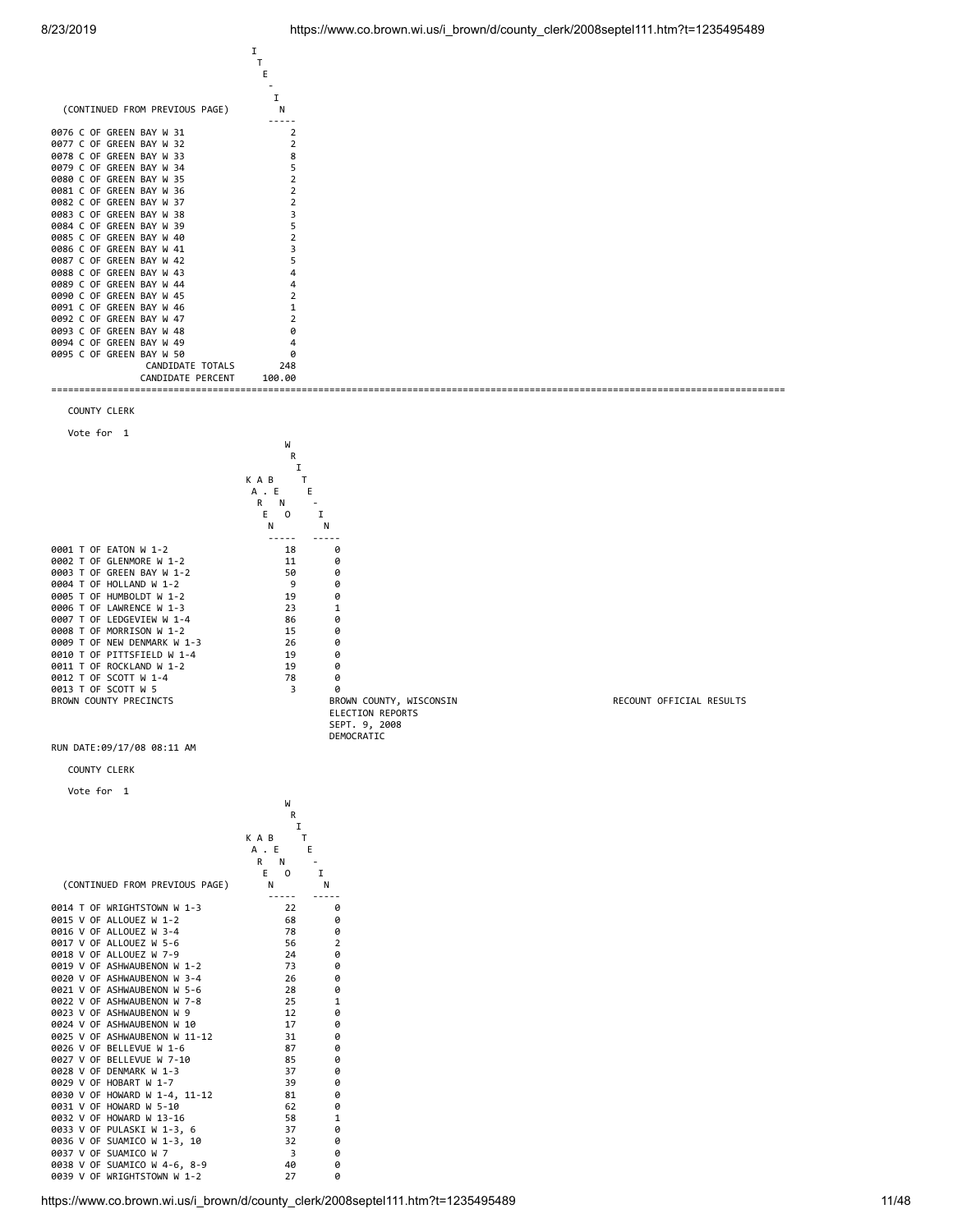| 0041 C OF DE PERE W 1-3   | 71 | ø                                                  |                          |
|---------------------------|----|----------------------------------------------------|--------------------------|
| 0042 C OF DE PERE W 4-7   | 62 | 0                                                  |                          |
| 0043 C OF DE PERE W 15-17 | 3  | 0                                                  |                          |
| 0044 C OF DE PERE W 8-10  | 64 | 0                                                  |                          |
| 0045 C OF DE PERE W 11-14 | 34 | 0                                                  |                          |
| 0046 C OF GREEN BAY W 1   | 42 | 0                                                  |                          |
| 0047 C OF GREEN BAY W 2   | 40 | 0                                                  |                          |
| 0048 C OF GREEN BAY W 3   | 35 | 0                                                  |                          |
| 0049 C OF GREEN BAY W 4   | 34 | 0                                                  |                          |
| 0050 C OF GREEN BAY W 5   | 35 | 0                                                  |                          |
| 0051 C OF GREEN BAY W 6   | 13 | 0                                                  |                          |
| 0052 C OF GREEN BAY W 7   | 51 | 2                                                  |                          |
| 0053 C OF GREEN BAY W 8   | 48 |                                                    |                          |
| 0054 C OF GREEN BAY W 9   | 25 | ø                                                  |                          |
| 0055 C OF GREEN BAY W 10  | 26 | 0                                                  |                          |
| 0056 C OF GREEN BAY W 11  | 19 | 0                                                  |                          |
| 0057 C OF GREEN BAY W 12  | 18 | 0                                                  |                          |
| 0058 C OF GREEN BAY W 13  | 33 | 0                                                  |                          |
| 0059 C OF GREEN BAY W 14  | 45 | 0                                                  |                          |
| 0060 C OF GREEN BAY W 15  | 36 | 0                                                  |                          |
| 0061 C OF GREEN BAY W 16  | 44 | 0                                                  |                          |
| 0062 C OF GREEN BAY W 17  | 24 | 0                                                  |                          |
| 0063 C OF GREEN BAY W 18  | 22 |                                                    |                          |
| 0064 C OF GREEN BAY W 19  | 13 | 0                                                  |                          |
| 0065 C OF GREEN BAY W 20  | 21 | 0                                                  |                          |
| BROWN COUNTY PRECINCTS    |    | BROWN COUNTY, WISCONSIN<br><b>ELECTION REPORTS</b> | RECOUNT OFFICIAL RESULTS |

8/23/2019 https://www.co.brown.wi.us/i\_brown/d/county\_clerk/2008septel111.htm?t=1235495489

RUN DATE:09/17/08 08:11 AM





 SEPT. 9, 2008 DEMOCRATIC

0002 T OF GLENMORE W 1-2 16 0<br>0002 T OF GREEN BAY W 1-2 52 0 0003 T OF GREEN BAY W 1-2 52 0

ELECTION REPORTS SEPT. 9, 2008 DEMOCRATIC

RECOUNT OFFICIAL RESULTS

RUN DATE:09/17/08 08:11 AM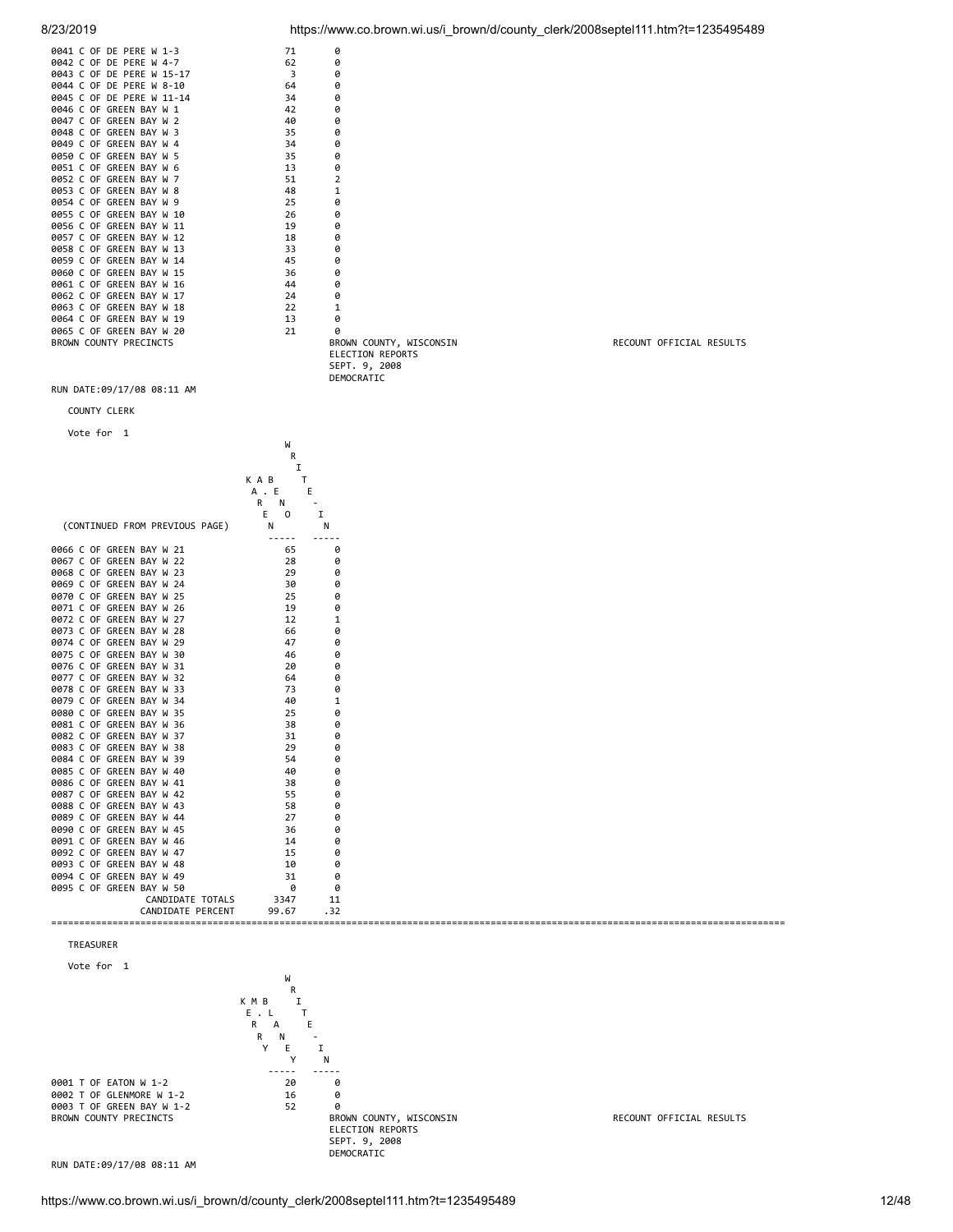Vote for 1

|                                | W                        |                         |
|--------------------------------|--------------------------|-------------------------|
|                                | R                        |                         |
|                                | K M B<br>I               |                         |
|                                | $E$ , $L$<br>Т           |                         |
|                                | E<br>R<br>A              |                         |
|                                | N<br>R                   | $\sim$                  |
|                                | Y<br>E                   | $\mathbf I$             |
| (CONTINUED FROM PREVIOUS PAGE) | Υ                        | N                       |
|                                | $- - - - -$              | $- - - - -$             |
| 0004 T OF HOLLAND W 1-2        | 9                        | ø                       |
| 0005 T OF HUMBOLDT W 1-2       | 18                       | 0                       |
| 0006 T OF LAWRENCE W 1-3       | 25                       | 0                       |
| 0007 T OF LEDGEVIEW W 1-4      | 91                       | ø                       |
| 0008 T OF MORRISON W 1-2       | 16                       | 0                       |
| 0009 T OF NEW DENMARK W 1-3    | 31                       | 0                       |
|                                |                          |                         |
| 0010 T OF PITTSFIELD W 1-4     | 21                       | 1                       |
| 0011 T OF ROCKLAND W 1-2       | 21                       | 0                       |
| 0012 T OF SCOTT W 1-4          | 89                       | 0                       |
| 0013 T OF SCOTT W 5            | - 5                      | 0                       |
| 0014 T OF WRIGHTSTOWN W 1-3    | 25                       | 0                       |
| 0015 V OF ALLOUEZ W 1-2        | 72                       | 0                       |
| 0016 V OF ALLOUEZ W 3-4        | 86                       | 0                       |
| 0017 V OF ALLOUEZ W 5-6        | 60                       | ø                       |
| 0018 V OF ALLOUEZ W 7-9        | 26                       | 0                       |
| 0019 V OF ASHWAUBENON W 1-2    | 73                       | 0                       |
|                                |                          |                         |
| 0020 V OF ASHWAUBENON W 3-4    | 29                       | 0                       |
| 0021 V OF ASHWAUBENON W 5-6    | 31                       | ø                       |
| 0022 V OF ASHWAUBENON W 7-8    | 27                       | 1                       |
| 0023 V OF ASHWAUBENON W 9      | 11                       | 0                       |
| 0024 V OF ASHWAUBENON W 10     | 20                       | 0                       |
| 0025 V OF ASHWAUBENON W 11-12  | 34                       | 0                       |
| 0026 V OF BELLEVUE W 1-6       | 96                       | 0                       |
| 0027 V OF BELLEVUE W 7-10      | 88                       | 0                       |
| 0028 V OF DENMARK W 1-3        | 41                       | 0                       |
|                                | 43                       |                         |
| 0029 V OF HOBART W 1-7         |                          | 0                       |
| 0030 V OF HOWARD W 1-4, 11-12  | 88                       | 0                       |
| 0031 V OF HOWARD W 5-10        | 70                       | 0                       |
| 0032 V OF HOWARD W 13-16       | 58                       | 1                       |
| 0033 V OF PULASKI W 1-3, 6     | 41                       | 0                       |
| 0036 V OF SUAMICO W 1-3, 10    | 33                       | $\overline{2}$          |
| 0037 V OF SUAMICO W 7          | $\overline{\phantom{0}}$ | 0                       |
| 0038 V OF SUAMICO W 4-6, 8-9   | 41                       | 0                       |
| 0039 V OF WRIGHTSTOWN W 1-2    | 28                       | 0                       |
|                                |                          |                         |
| 0041 C OF DE PERE W 1-3        | 78                       | 0                       |
| 0042 C OF DE PERE W 4-7        | - 71                     | 0                       |
| 0043 C OF DE PERE W 15-17      | $\overline{\mathbf{3}}$  | 0                       |
| 0044 C OF DE PERE W 8-10       | 68                       | 0                       |
| 0045 C OF DE PERE W 11-14      | 36                       | 0                       |
| 0046 C OF GREEN BAY W 1        | 43                       | 0                       |
| 0047 C OF GREEN BAY W 2        | 38                       | 0                       |
| 0048 C OF GREEN BAY W 3        | 36                       | ø                       |
|                                |                          |                         |
| 0049 C OF GREEN BAY W 4        | 36                       | 0                       |
| 0050 C OF GREEN BAY W 5        | 34                       | ø                       |
| 0051 C OF GREEN BAY W 6        | 14                       | ø                       |
| 0052 C OF GREEN BAY W 7        | 56                       | 0                       |
| 0053 C OF GREEN BAY W 8        | 55                       | 1                       |
| 0054 C OF GREEN BAY W 9        | 28                       | 0                       |
| 0055 C OF GREEN BAY W 10       | 26                       | 0                       |
| BROWN COUNTY PRECINCTS         |                          |                         |
|                                |                          | BROWN COUNTY, WISCONSIN |
|                                |                          | <b>ELECTION REPORTS</b> |
|                                |                          | SEPT. 9, 2008           |

DEMOCRATIC RUN DATE:09/17/08 08:11 AM

### TREASURER

Vote for 1



https://www.co.brown.wi.us/i\_brown/d/county\_clerk/2008septel111.htm?t=1235495489 13/48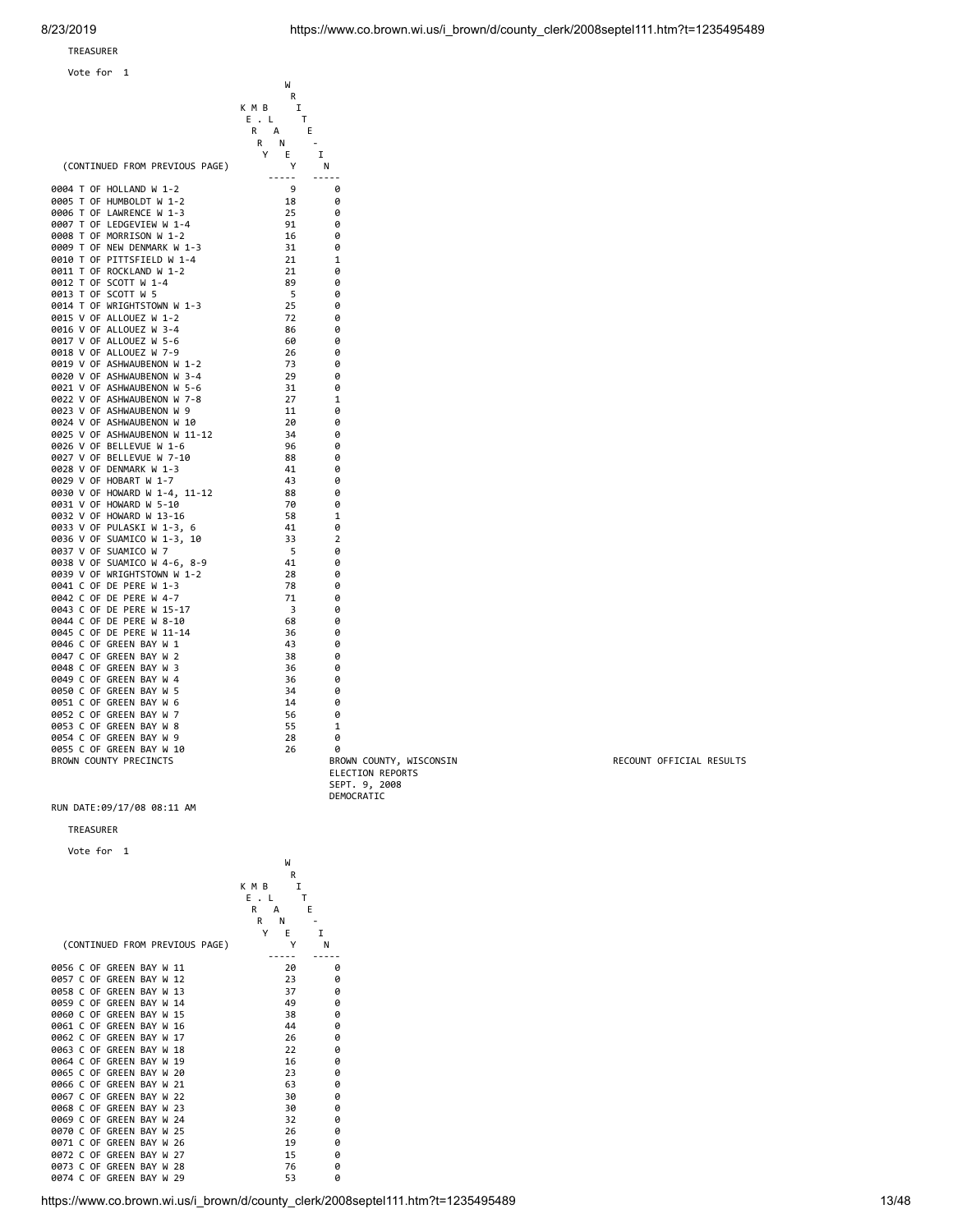| 0075 C OF GREEN BAY W 30 | 46    | ø   |  |
|--------------------------|-------|-----|--|
| 0076 C OF GREEN BAY W 31 | 20    | ø   |  |
| 0077 C OF GREEN BAY W 32 | 66    | ø   |  |
| 0078 C OF GREEN BAY W 33 | 77    | ø   |  |
| 0079 C OF GREEN BAY W 34 | 41    |     |  |
| 0080 C OF GREEN BAY W 35 | 28    | p   |  |
| 0081 C OF GREEN BAY W 36 | 39    |     |  |
| 0082 C OF GREEN BAY W 37 | 33    | ø   |  |
| 0083 C OF GREEN BAY W 38 | 36    | ø   |  |
| 0084 C OF GREEN BAY W 39 | 58    | ø   |  |
| 0085 C OF GREEN BAY W 40 | 45    | ø   |  |
| 0086 C OF GREEN BAY W 41 | 45    | ø   |  |
| 0087 C OF GREEN BAY W 42 | 63    | ø   |  |
| 0088 C OF GREEN BAY W 43 | 63    | ø   |  |
| 0089 C OF GREEN BAY W 44 | 29    | ø   |  |
| 0090 C OF GREEN BAY W 45 | 44    | ø   |  |
| 0091 C OF GREEN BAY W 46 | 16    | ø   |  |
| 0092 C OF GREEN BAY W 47 | 16    | ø   |  |
| 0093 C OF GREEN BAY W 48 |       | ø   |  |
| 0094 C OF GREEN BAY W 49 | 32    | ø   |  |
| 0095 C OF GREEN BAY W 50 |       | ø   |  |
| CANDIDATE TOTALS         | 3610  | 8   |  |
| CANDIDATE PERCENT        | 99.77 | .22 |  |
|                          |       |     |  |

 ELECTION REPORTS SEPT. 9, 2008 DEMOCRATIC

RUN DATE:09/17/08 08:11 AM

REGISTER OF DEEDS

Vote for 1



 ELECTION REPORTS SEPT. 9, 2008 DEMOCRATIC

RECOUNT OFFICIAL RESULTS

RUN DATE:09/17/08 08:11 AM

REGISTER OF DEEDS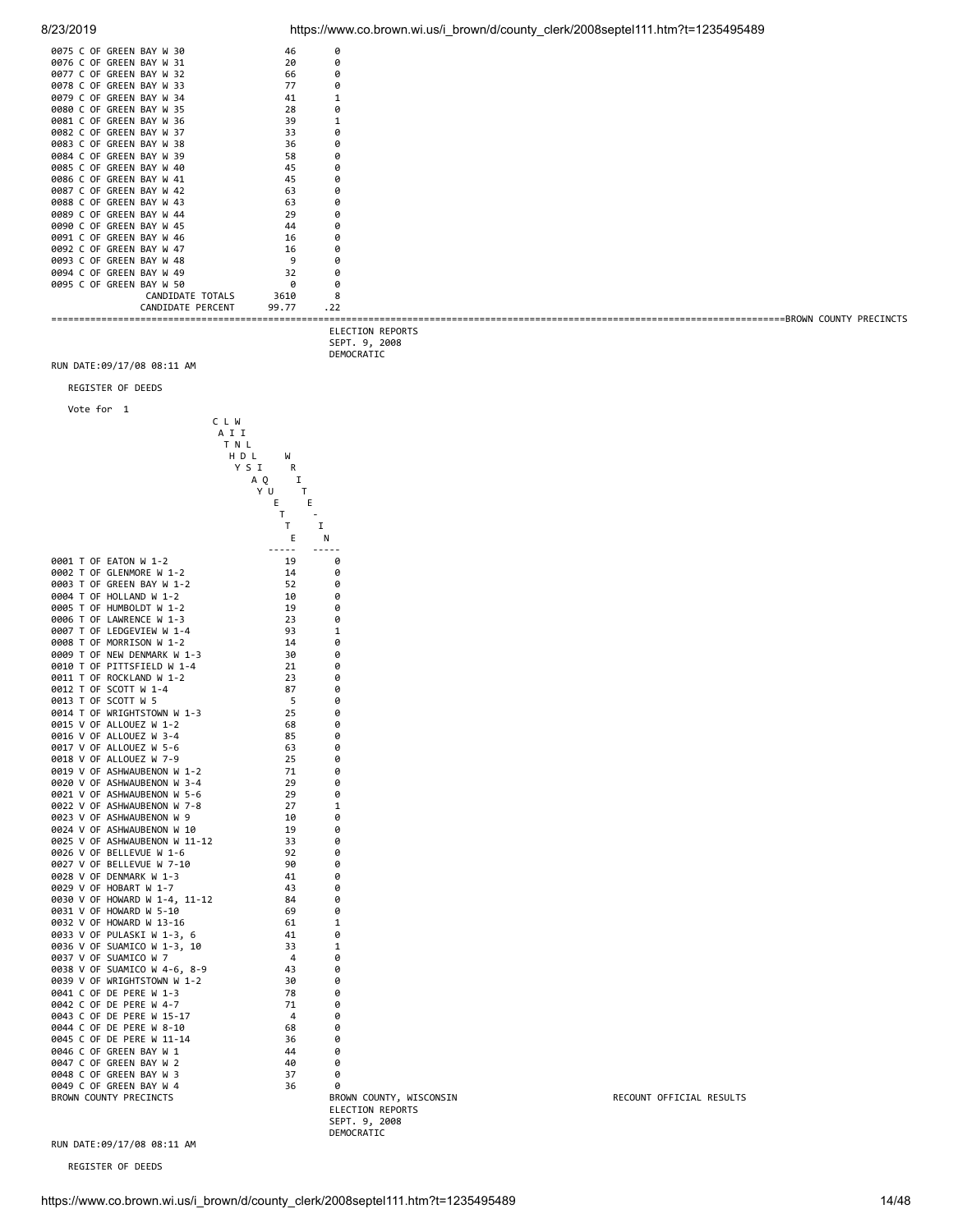Vote for 1

C L W

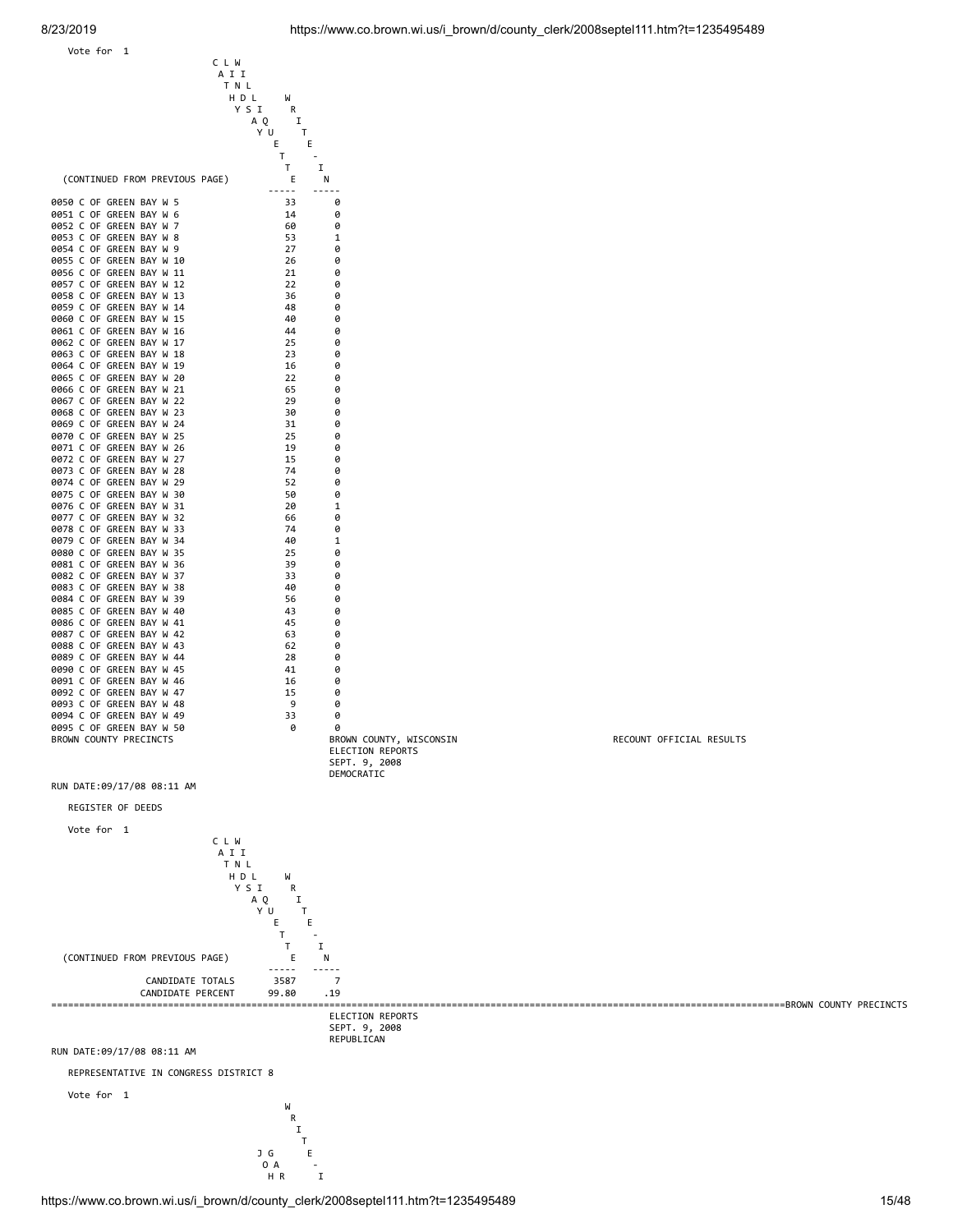|  |                               | N D          | Ν          |
|--|-------------------------------|--------------|------------|
|  | 0001 T OF EATON W 1-2         | -----<br>13  | 0          |
|  | 0002 T OF GLENMORE W 1-2      |              | 0          |
|  | 0003 T OF GREEN BAY W 1-2     | 18           |            |
|  |                               | 29           | 0          |
|  | 0004 T OF HOLLAND W 1-2       | 10           | 0          |
|  | 0005 T OF HUMBOLDT W 1-2      | 18           | 0          |
|  | 0006 T OF LAWRENCE W 1-3      | 19           | 0          |
|  | 0007 T OF LEDGEVIEW W 1-4     | 84           | 0          |
|  | 0008 T OF MORRISON W 1-2      | 27           | 0          |
|  | 0009 T OF NEW DENMARK W 1-3   | 12           | 0          |
|  | 0010 T OF PITTSFIELD W 1-4    | 29           | 0          |
|  | 0011 T OF ROCKLAND W 1-2      | 28           | 0          |
|  | 0012 T OF SCOTT W 1-4         | 49           | 0          |
|  | 0013 T OF SCOTT W 5           | $\mathbf{1}$ | 0          |
|  | 0014 T OF WRIGHTSTOWN W 1-3   | 29           | 0          |
|  | 0015 V OF ALLOUEZ W 1-2       | 50           | 0          |
|  | 0016 V OF ALLOUEZ W 3-4       | 74           | 1          |
|  | 0017 V OF ALLOUEZ W 5-6       | 78           | 3          |
|  | 0018 V OF ALLOUEZ W 7-9       | 56           | 1          |
|  | 0019 V OF ASHWAUBENON W 1-2   | 51           | 0          |
|  | 0020 V OF ASHWAUBENON W 3-4   | 48           | 0          |
|  | 0021 V OF ASHWAUBENON W 5-6   | 42           | 0          |
|  | 0022 V OF ASHWAUBENON W 7-8   | 25           | 0          |
|  | 0023 V OF ASHWAUBENON W 9     | 12           | 0          |
|  | 0024 V OF ASHWAUBENON W 10    | 29           | 0          |
|  | 0025 V OF ASHWAUBENON W 11-12 | 42           | 0          |
|  | 0026 V OF BELLEVUE W 1-6      | 73           | 1          |
|  | 0027 V OF BELLEVUE W 7-10     | 70           | 0          |
|  | 0028 V OF DENMARK W 1-3       | 28           | 0          |
|  | 0029 V OF HOBART W 1-7        | 82           | 0          |
|  | 0030 V OF HOWARD W 1-4, 11-12 | 79           | 1          |
|  | 0031 V OF HOWARD W 5-10       | 64           | 0          |
|  | 0032 V OF HOWARD W 13-16      | 82           | 0          |
|  | 0033 V OF PULASKI W 1-3, 6    | 55           | 0          |
|  | 0036 V OF SUAMICO W 1-3, 10   | 33           | 0          |
|  | 0037 V OF SUAMICO W 7         | 11           | 0          |
|  | 0038 V OF SUAMICO W 4-6, 8-9  | 34           | 0          |
|  | 0039 V OF WRIGHTSTOWN W 1-2   | 18           | 0          |
|  | 0041 C OF DE PERE W 1-3       | 90           | 0          |
|  | 0042 C OF DE PERE W 4-7       | 69           | 0          |
|  | 0043 C OF DE PERE W 15-17     | 0            | 0          |
|  | 0044 C OF DE PERE W 8-10      | 42           | 0          |
|  | 0045 C OF DE PERE W 11-14     | 67           | 0          |
|  | 0046 C OF GREEN BAY W 1       | 21           | 0          |
|  | 0047 C OF GREEN BAY W 2       | 36           | 0          |
|  | 0048 C OF GREEN BAY W 3       | 29           | 0          |
|  | 0049 C OF GREEN BAY W 4       | 21           | 0          |
|  | 0050 C OF GREEN BAY W 5       | 25           | 0          |
|  | 0051 C OF GREEN BAY W 6       | 12           | 0          |
|  | 0052 C OF GREEN BAY W 7       | 48           | 0          |
|  | BROWN COUNTY PRECINCTS        |              | <b>BRO</b> |
|  |                               |              |            |

REPRESENTATIVE IN CONGRESS DISTRICT 8

```
 Vote for 1
```

|                  |              | vole Tor | Ŧ                              |       |        |          |  | W       |              |
|------------------|--------------|----------|--------------------------------|-------|--------|----------|--|---------|--------------|
|                  |              |          |                                |       |        |          |  | R<br>I  |              |
|                  |              |          |                                |       |        |          |  | T       |              |
|                  |              |          |                                |       |        |          |  | J G     | E            |
|                  |              |          |                                |       |        |          |  | 0 A     |              |
|                  |              |          |                                |       |        |          |  | HR      | I            |
|                  |              |          | (CONTINUED FROM PREVIOUS PAGE) |       |        |          |  | N D     | N            |
|                  |              |          | 0053 C OF GREEN BAY W          |       |        | 8        |  | 46      | 0            |
| 0054 C           |              | 0F       | <b>GREEN BAY</b>               |       | W      | 9        |  | 25      | 0            |
| 0055 C           |              | 0F       | GREEN                          | BAY   | W      | 10       |  | 23      | 0            |
| 0056 C           |              | 0F       | <b>GREEN BAY W</b>             |       |        | 11       |  | 15      | 1            |
| 0057             | $\mathsf{C}$ | 0F       | <b>GREEN BAY W</b>             |       |        | 12       |  | 17      | 0            |
| 0058             | $\mathsf{C}$ | 0F       | <b>GREEN BAY</b>               |       | W      | 13       |  | 27      | 0            |
| 0059 C           |              | 0F       | GREEN BAY                      |       | W      | 14       |  | 29      | 0            |
| 0060 C           |              |          | OF GREEN BAY W                 |       |        | 15       |  | 25      | 0            |
| 0061 C           |              | 0F       | GREEN BAY                      |       | W      | 16       |  | 32      | 0            |
| 0062 C<br>0063 C |              |          | OF GREEN BAY                   |       | W      | 17<br>18 |  | 16      | 0            |
| 0064 C           |              |          | OF GREEN BAY<br>OF GREEN BAY   |       | W<br>W | 19       |  | 6<br>10 | 0<br>0       |
| 0065 C           |              |          | OF GREEN BAY                   |       | W      | 20       |  | 16      | 0            |
|                  |              |          | 0066 C OF GREEN BAY            |       | W      | 21       |  | 34      | 0            |
| 0067 C           |              |          | OF GREEN BAY W                 |       |        | 22       |  | 16      | 0            |
| 0068 C           |              |          | OF GREEN                       | BAY W |        | 23       |  | 13      | 0            |
|                  |              |          | 0069 C OF GREEN BAY W          |       |        | 24       |  | 20      | 0            |
|                  |              |          | 0070 C OF GREEN BAY W          |       |        | 25       |  | 10      | 0            |
| 0071 C OF        |              |          | <b>GREEN BAY W</b>             |       |        | 26       |  | 3       | 0            |
| 0072 C OF        |              |          | <b>GREEN BAY</b>               |       | W      | 27       |  | 15      | 0            |
| 0073 C           |              | 0F       | <b>GREEN BAY</b>               |       | W      | 28       |  | 32      | 0            |
| 0074 C           |              | 0F       | <b>GREEN BAY W</b>             |       |        | 29       |  | 21      | 0            |
| 0075             | $\mathsf{C}$ | 0F       | <b>GREEN BAY W</b>             |       |        | 30       |  | 18      | 0            |
| 0076             | $\mathsf{C}$ | 0F       | GREEN BAY W                    |       |        | 31       |  | 18      | 0            |
| 0077             | C            | 0F       | <b>GREEN BAY W</b>             |       |        | 32       |  | 43      | $\mathbf{1}$ |
| 0078 C           |              | 0F       | <b>GREEN BAY</b>               |       | W      | 33       |  | 59      | 0            |
| 0079 C           |              | 0F       | GREEN BAY W                    |       |        | 34       |  | 35      | 0            |
| 0080 C           |              | 0F       | <b>GREEN BAY W</b>             |       |        | 35       |  | 23      | 0            |
| 0081             | $\mathsf{C}$ | 0F       | <b>GREEN BAY</b>               |       | W      | 36       |  | 12      | 0            |

BROWN COUNTY PRECINCTS BROWN COUNTY, WISCONSIN RECOUNT OFFICIAL RESULTS ELECTION REPORTS SEPT. 9, 2008 REPUBLICAN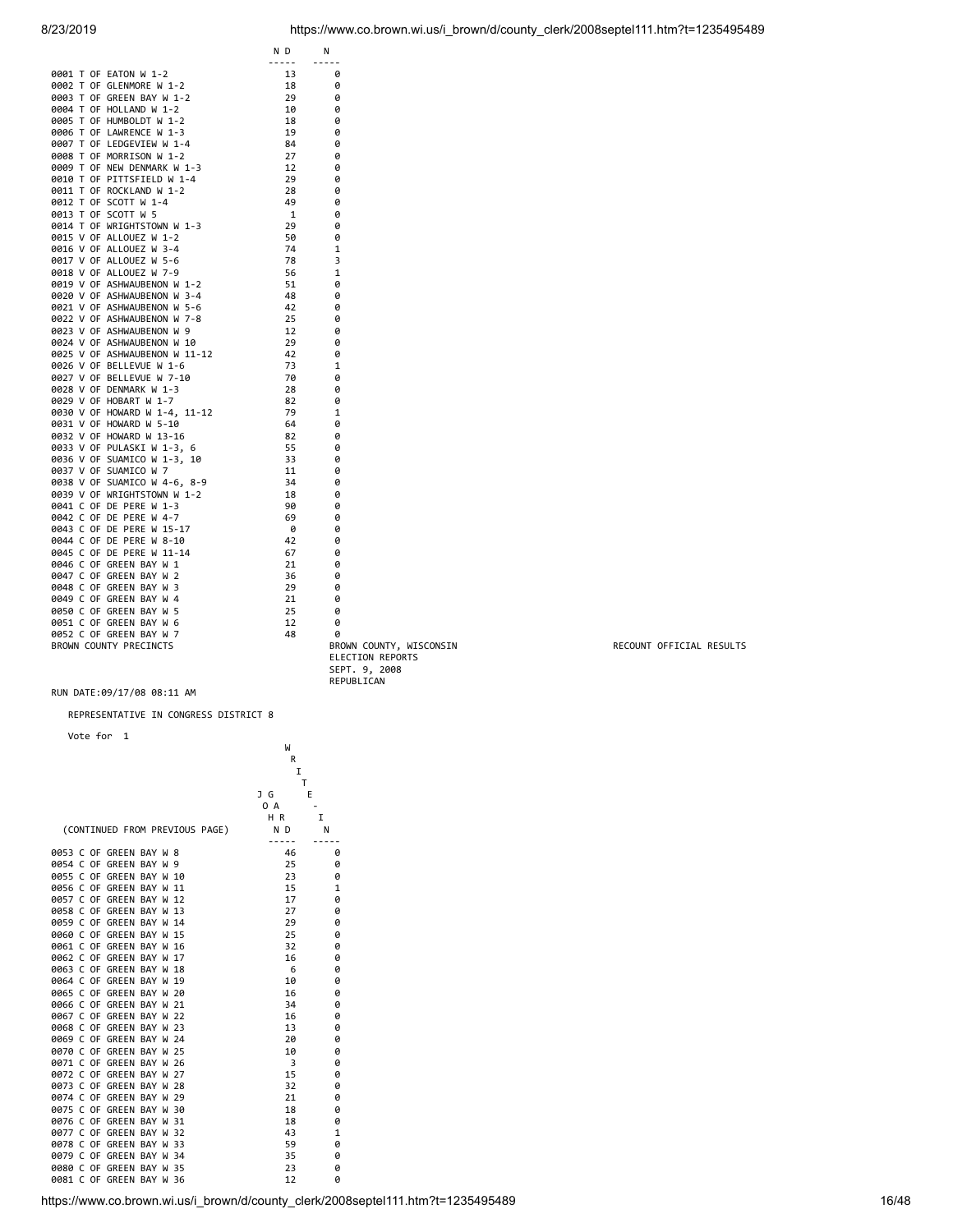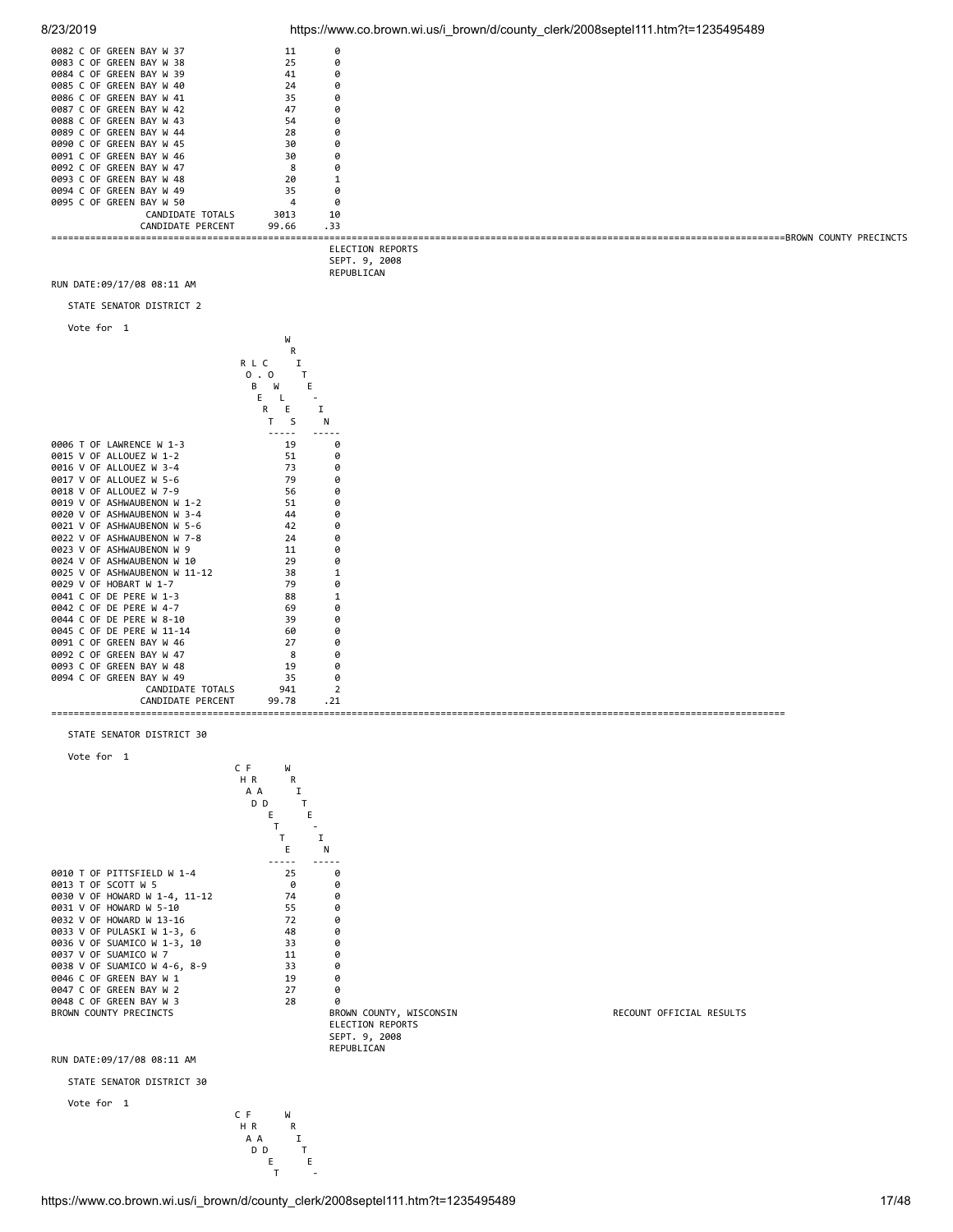

0039 V OF WRIGHTSTOWN W 1-2 15 0<br>0043 C OF DE PERE W 15-17 0 0 0043 C OF DE PERE W 15-17 0 0 0<br>CANDIDATE TOTALS 357 2 CANDIDATE TOTALS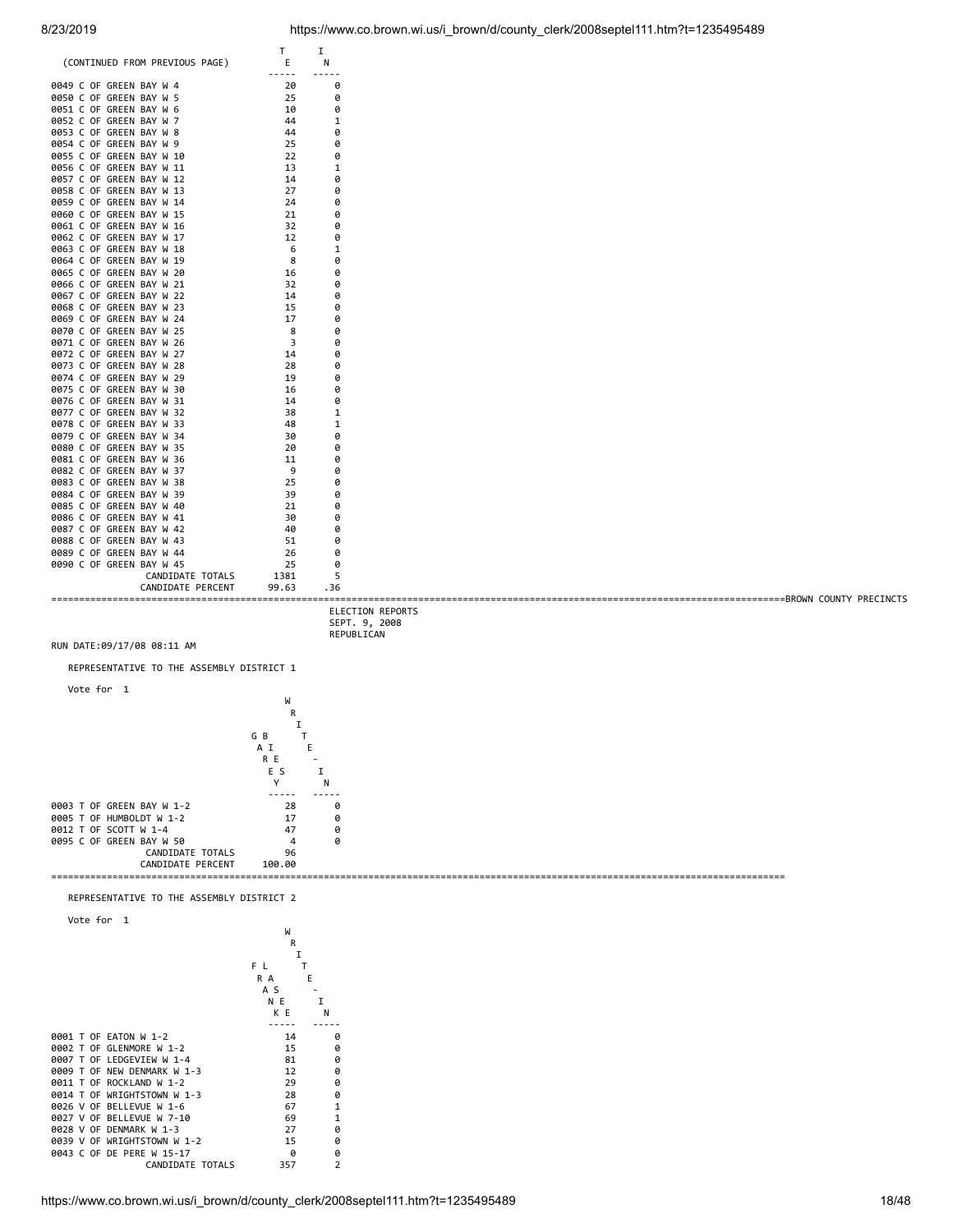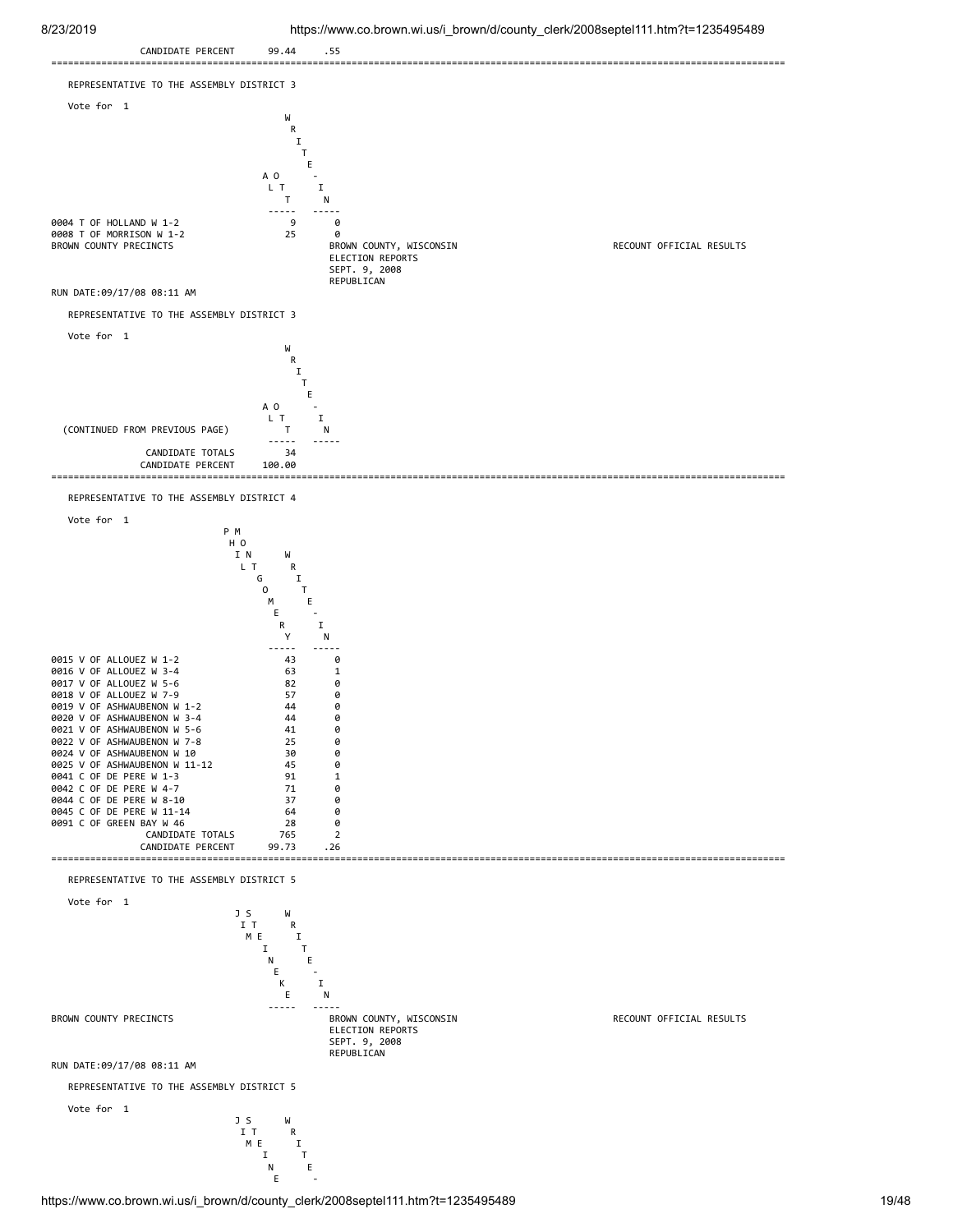



Vote for 1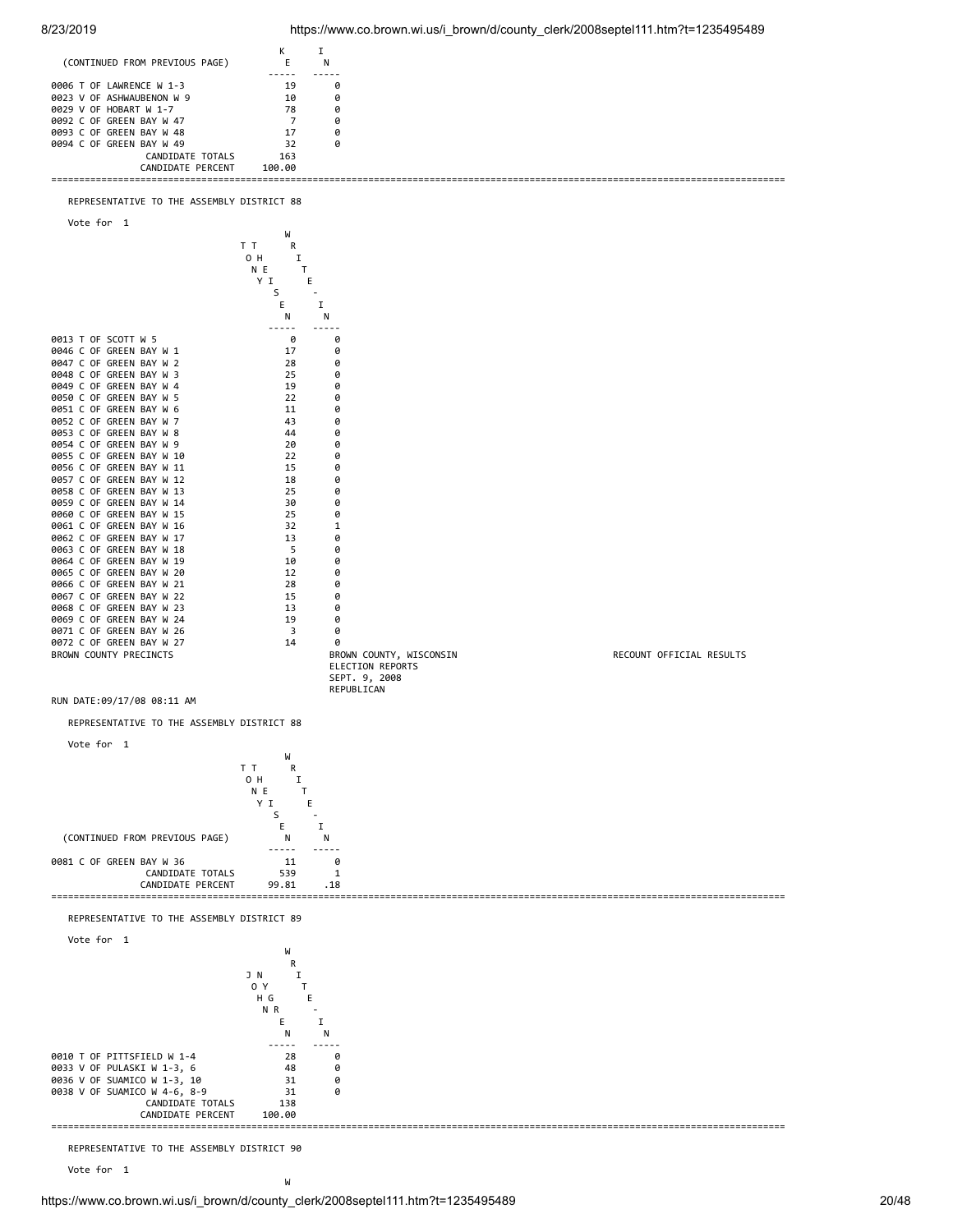### 8/23/2019 https://www.co.brown.wi.us/i\_brown/d/county\_clerk/2008septel111.htm?t=1235495489



https://www.co.brown.wi.us/i\_brown/d/county\_clerk/2008septel111.htm?t=1235495489 21/48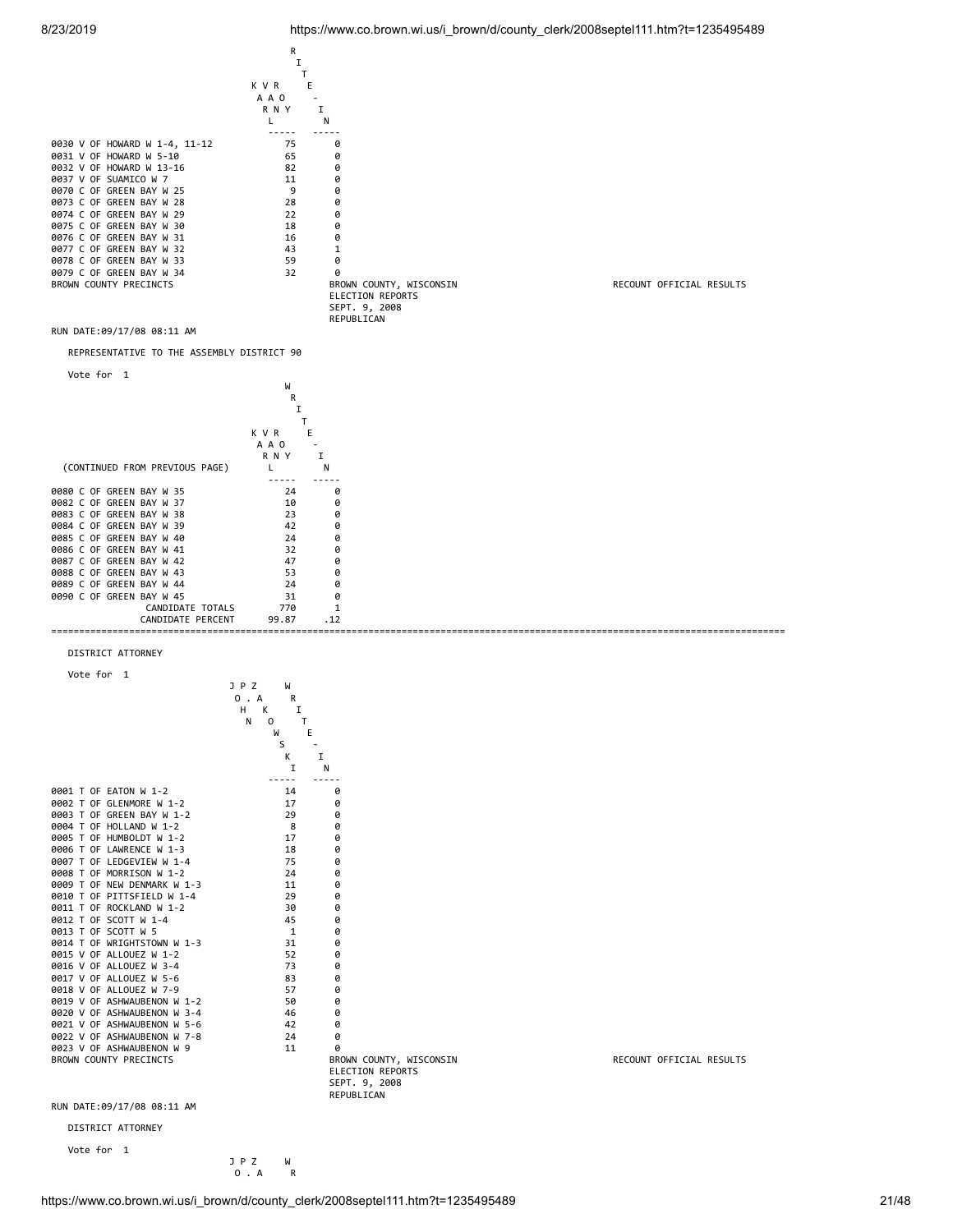|                                                                                                                                                                                                                                                                                                                                                                                                                                                                                                                                                                                                                                                                                                                                                                                                                                                                                                                                                                                                                                                                                                                                                                                                                                                                                                                                                                                                                                                                                           | н<br>Κ<br>N<br>0 | Ι<br>т<br>W<br>E                                                                                                                                                                                                                                                                               |                                                                                                                                                                                                                                                                                                                                  |
|-------------------------------------------------------------------------------------------------------------------------------------------------------------------------------------------------------------------------------------------------------------------------------------------------------------------------------------------------------------------------------------------------------------------------------------------------------------------------------------------------------------------------------------------------------------------------------------------------------------------------------------------------------------------------------------------------------------------------------------------------------------------------------------------------------------------------------------------------------------------------------------------------------------------------------------------------------------------------------------------------------------------------------------------------------------------------------------------------------------------------------------------------------------------------------------------------------------------------------------------------------------------------------------------------------------------------------------------------------------------------------------------------------------------------------------------------------------------------------------------|------------------|------------------------------------------------------------------------------------------------------------------------------------------------------------------------------------------------------------------------------------------------------------------------------------------------|----------------------------------------------------------------------------------------------------------------------------------------------------------------------------------------------------------------------------------------------------------------------------------------------------------------------------------|
| (CONTINUED FROM PREVIOUS PAGE)                                                                                                                                                                                                                                                                                                                                                                                                                                                                                                                                                                                                                                                                                                                                                                                                                                                                                                                                                                                                                                                                                                                                                                                                                                                                                                                                                                                                                                                            |                  | S<br>Κ<br>I<br>Ι.                                                                                                                                                                                                                                                                              | Ν                                                                                                                                                                                                                                                                                                                                |
| 0024 V OF ASHWAUBENON W 10<br>0025 V OF ASHWAUBENON W 11-12<br>0026 V OF BELLEVUE W 1-6<br>0027 V OF BELLEVUE W 7-10<br>0028 V OF DENMARK W 1-3<br>0029 V OF HOBART W 1-7<br>0030 V OF HOWARD W 1-4, 11-12<br>0031 V OF HOWARD W 5-10<br>0032 V OF HOWARD W 13-16<br>0033 V OF PULASKI W 1-3, 6<br>0036 V OF SUAMICO W 1-3, 10<br>0037 V OF SUAMICO W 7<br>0038 V OF SUAMICO W 4-6, 8-9<br>0039 V OF WRIGHTSTOWN W 1-2<br>0041 C OF DE PERE W 1-3<br>0042 C OF DE PERE W 4-7<br>0043 C OF DE PERE W 15-17<br>0044 C OF DE PERE W 8-10<br>0045 C OF DE PERE W 11-14<br>0046 C OF GREEN BAY W 1<br>0047 C OF GREEN BAY W 2<br>0048 C OF GREEN BAY W 3<br>0049 C OF GREEN BAY W 4<br>0050 C OF GREEN BAY W 5<br>0051 C OF GREEN BAY W 6<br>0052 C OF GREEN BAY W 7<br>0053 C OF GREEN BAY W 8<br>0054 C OF GREEN BAY W 9<br>0055 C OF GREEN BAY W 10<br>0056 C OF GREEN BAY W 11<br>0057 C OF GREEN BAY W 12<br>0058 C OF GREEN BAY W 13<br>0059 C OF GREEN BAY W 14<br>0060 C OF GREEN BAY W 15<br>0061 C OF GREEN BAY W 16<br>0062 C OF GREEN BAY W 17<br>0063 C OF GREEN BAY W 18<br>0064 C OF GREEN BAY W 19<br>0065 C OF GREEN BAY W 20<br>0066 C OF GREEN BAY W 21<br>0067 C OF GREEN BAY W 22<br>0068 C OF GREEN BAY W 23<br>0069 C OF GREEN BAY W 24<br>0070 C OF GREEN BAY W 25<br>0071 C OF GREEN BAY W 26<br>0072 C OF GREEN BAY W 27<br>0073 C OF GREEN BAY W 28<br>0074 C OF GREEN BAY W 29<br>0075 C OF GREEN BAY W 30<br>BROWN COUNTY PRECINCTS<br>RUN DATE:09/17/08 08:11 AM |                  | 29<br>41<br>68<br>70<br>28<br>78<br>79<br>65<br>80<br>48<br>-33<br>11<br>32<br>17<br>92<br>67<br>0<br>38<br>61<br>21<br>29<br>28<br>21<br>27<br>13<br>47<br>45<br>23<br>25<br>15<br>20<br>26<br>29<br>26<br>33<br>11<br>5<br>9<br>15<br>30<br>16<br>13<br>18<br>8<br>3<br>15<br>28<br>20<br>18 | 0<br>0<br>0<br>0<br>0<br>0<br>0<br>0<br>0<br>0<br>0<br>0<br>0<br>0<br>1<br>0<br>0<br>1<br>0<br>Ø<br>0<br>0<br>0<br>0<br>0<br>0<br>0<br>0<br>0<br>0<br>0<br>1<br>0<br>0<br>0<br>0<br>0<br>0<br>0<br>0<br>0<br>0<br>0<br>0<br>0<br>0<br>0<br>0<br>0<br>BROWN COUNTY, WIS<br><b>ELECTION REPORTS</b><br>SEPT. 9, 2008<br>REPUBLICAN |
| DISTRICT ATTORNEY                                                                                                                                                                                                                                                                                                                                                                                                                                                                                                                                                                                                                                                                                                                                                                                                                                                                                                                                                                                                                                                                                                                                                                                                                                                                                                                                                                                                                                                                         |                  |                                                                                                                                                                                                                                                                                                |                                                                                                                                                                                                                                                                                                                                  |
| Vote for<br>1                                                                                                                                                                                                                                                                                                                                                                                                                                                                                                                                                                                                                                                                                                                                                                                                                                                                                                                                                                                                                                                                                                                                                                                                                                                                                                                                                                                                                                                                             | J P Z            | W                                                                                                                                                                                                                                                                                              |                                                                                                                                                                                                                                                                                                                                  |

|                          |                                | J P Z<br>W     |     |
|--------------------------|--------------------------------|----------------|-----|
|                          |                                | 0 . A<br>R     |     |
|                          |                                | н<br>К<br>I    |     |
|                          |                                | N<br>0         |     |
|                          |                                | W              | Е   |
|                          |                                | S              |     |
|                          |                                | K              | I   |
|                          | (CONTINUED FROM PREVIOUS PAGE) |                | N   |
|                          |                                |                |     |
| 0076 C OF GREEN BAY W 31 |                                | 16             | 0   |
| 0077 C OF GREEN BAY W 32 |                                | 42             |     |
| 0078 C OF GREEN BAY W 33 |                                | 58             | 0   |
| 0079 C OF GREEN BAY W 34 |                                | 30             | 0   |
| 0080 C OF GREEN BAY W 35 |                                | 22             | 0   |
| 0081 C OF GREEN BAY W 36 |                                | 12             | ø   |
| 0082 C OF GREEN BAY W 37 |                                | 10             | 0   |
| 0083 C OF GREEN BAY W 38 |                                | 22             | ø   |
| 0084 C OF GREEN BAY W 39 |                                | 41             | ø   |
| 0085 C OF GREEN BAY W 40 |                                | 20             | ø   |
| 0086 C OF GREEN BAY W 41 |                                | 35             | Ø   |
| 0087 C OF GREEN BAY W 42 |                                | 49             | p   |
| 0088 C OF GREEN BAY W 43 |                                | 54             | ø   |
| 0089 C OF GREEN BAY W 44 |                                | 27             | ø   |
| 0090 C OF GREEN BAY W 45 |                                | 31             | ø   |
| 0091 C OF GREEN BAY W 46 |                                | 30             | 0   |
| 0092 C OF GREEN BAY W 47 |                                | 8              | ø   |
| 0093 C OF GREEN BAY W 48 |                                | 19             | 0   |
| 0094 C OF GREEN BAY W 49 |                                | 35             | 0   |
| 0095 C OF GREEN BAY W 50 |                                | $\overline{4}$ | 0   |
|                          | CANDIDATE TOTALS               | 2926           | 4   |
|                          | CANDIDATE PERCENT              | 99.86          | .13 |
| ====                     |                                |                |     |

RECOUNT OFFICIAL RESULTS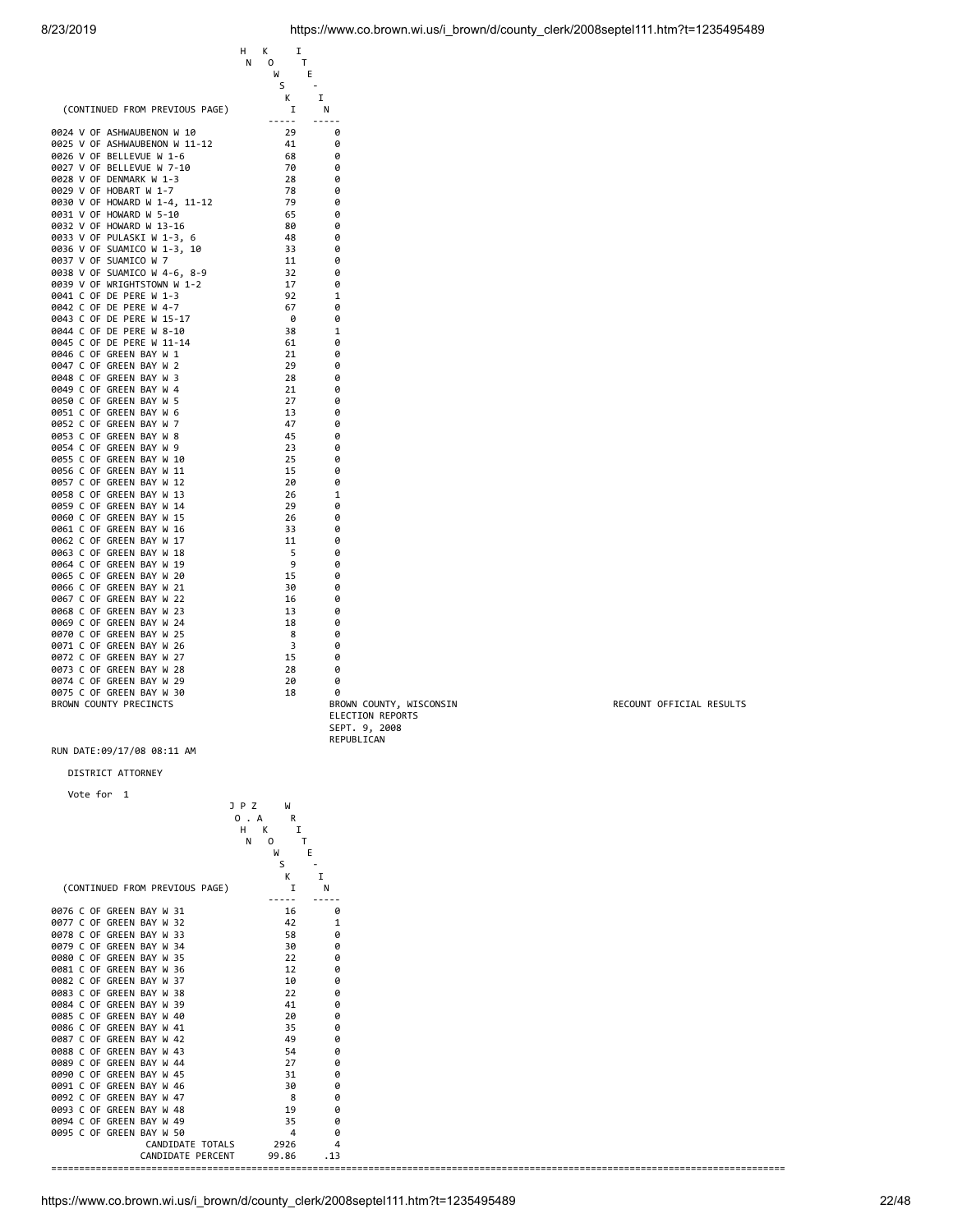COUNTY CLERK



RUN DATE:09/17/08 08:11 AM

R R I

 COUNTY CLERK Vote for 1



D K M W

BROWN COUNTY, WISCONSIN RECOUNT OFFICIAL RESULTS ELECTION REPORTS SEPT. 9, 2008 REPUBLICAN

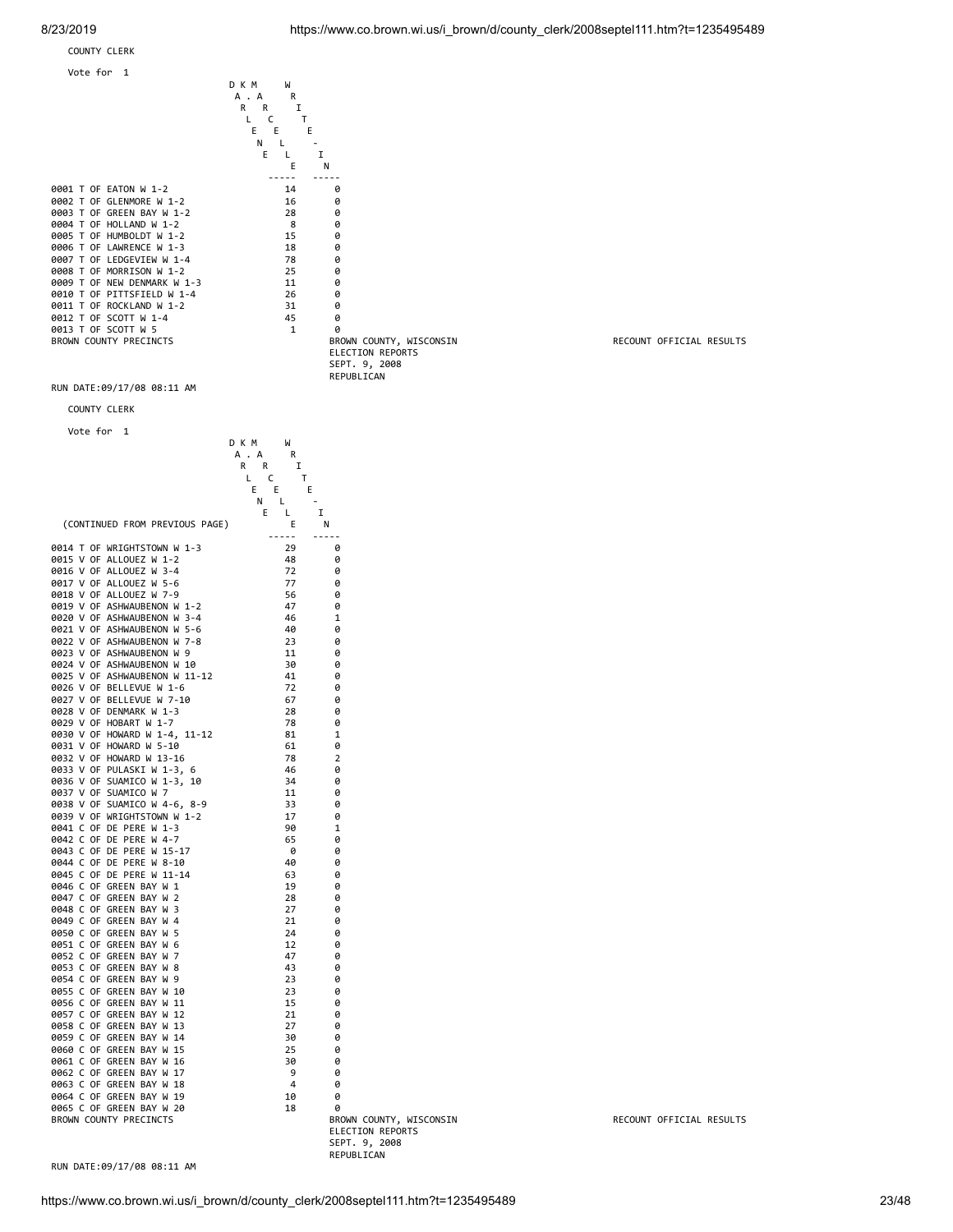COUNTY CLERK



TREASURER



 SEPT. 9, 2008 REPUBLICAN

0005 T OF HUMBOLDT W 1-2 1 0006 T OF LAWRENCE W 1-3<br>0007 T OF LEDGEVIEW W 1-4 7 0007 T OF LEDGEVIEW W 1-4<br>
0007 T OF LEDGEVIEW W 1-4<br>
0008 T OF MORRISON W 1-2 0 0008 T OF MORRISON W 1-2 0<br>0009 T OF NEW DENMARK W 1-3 0 0009 T OF NEW DENMARK W 1-3<br>0010 T OF PITTSFIELD W 1-4 2 0010 T OF PITTSFIELD W 1-4<br>0011 T OF ROCKLAND W 1-2 1 0011 T OF ROCKLAND W 1-2 1<br>0012 T OF SCOTT W 1-4 4 0012 T OF SCOTT W 1-4 4 0012 T OF SCOTT W 5 0013 T OF SCOTT W 5 0014 T OF WRIGHTSTOWN W 1-3 0 0015 V OF ALLOUEZ W 1-2<br>0016 V OF ALLOUEZ W 3-4 6 0016 V OF ALLOUEZ W 3-4 6 0017 V OF ALLOUEZ W 5-6<br>0018 V OF ALLOUEZ W 7-9 0018 V OF ALLOUEZ W 7-9 2 0019 V OF ASHWAUBENON W 1-2 1 0020 V OF ASHWAUBENON W 3-4 6 0021 V OF ASHWAUBENON W 5-6 2 0022 V OF ASHWAUBENON W 7-8 1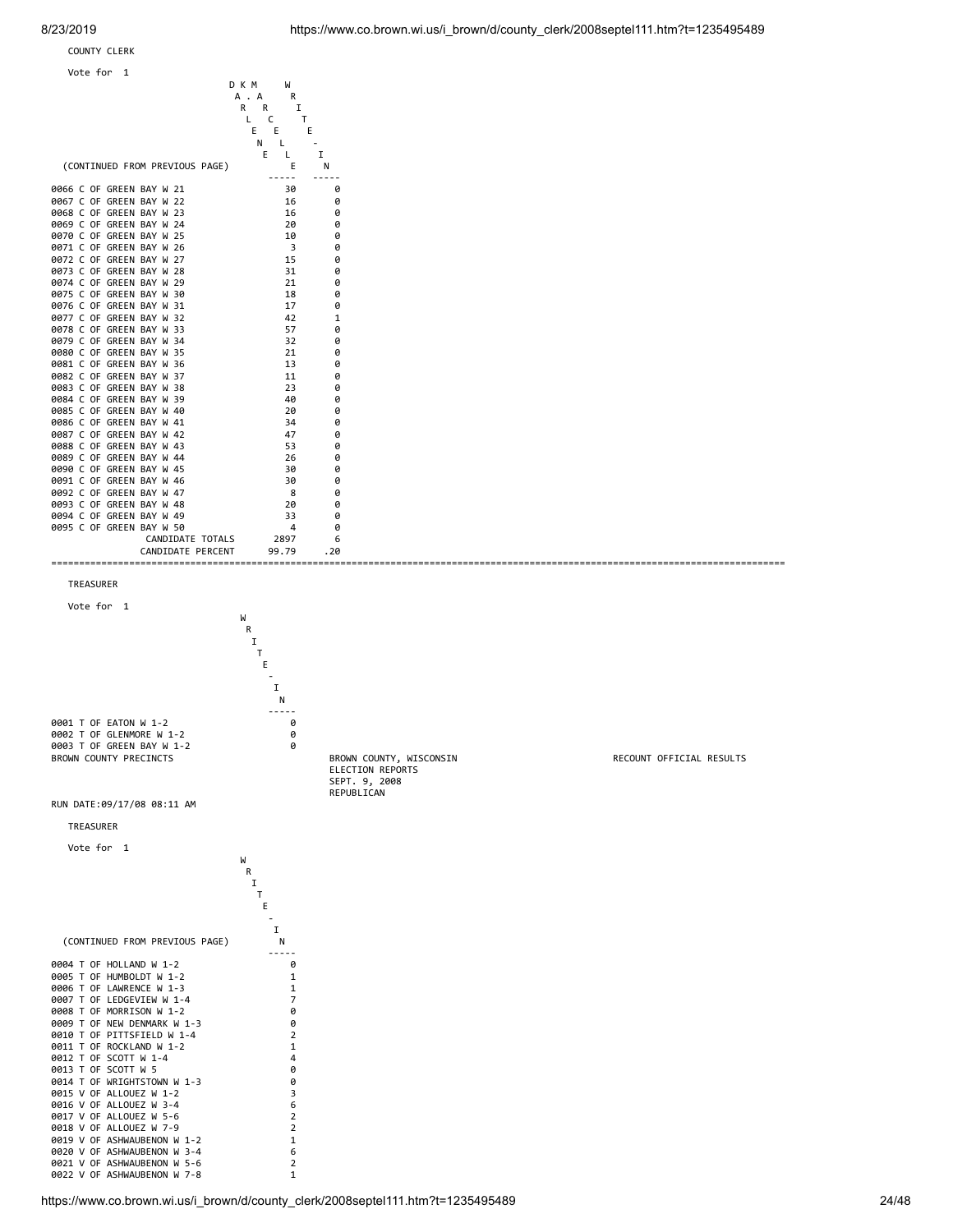| 0023 V OF ASHWAUBENON W 9<br>0024 V OF ASHWAUBENON W 10     | 3<br>$\overline{2}$     |                                             |                          |
|-------------------------------------------------------------|-------------------------|---------------------------------------------|--------------------------|
| 0025 V OF ASHWAUBENON W 11-12<br>0026 V OF BELLEVUE W 1-6   | 2<br>3                  |                                             |                          |
| 0027 V OF BELLEVUE W 7-10                                   | 3                       |                                             |                          |
| 0028 V OF DENMARK W 1-3<br>0029 V OF HOBART W 1-7           | $\overline{2}$<br>13    |                                             |                          |
| 0030 V OF HOWARD W 1-4, 11-12                               | $\overline{2}$          |                                             |                          |
| 0031 V OF HOWARD W 5-10<br>0032 V OF HOWARD W 13-16         | 4<br>10                 |                                             |                          |
| 0033 V OF PULASKI W 1-3, 6                                  | 3                       |                                             |                          |
| 0036 V OF SUAMICO W 1-3, 10<br>0037 V OF SUAMICO W 7        | 2<br>0                  |                                             |                          |
| 0038 V OF SUAMICO W 4-6, 8-9<br>0039 V OF WRIGHTSTOWN W 1-2 | 0<br>0                  |                                             |                          |
| 0041 C OF DE PERE W 1-3                                     | 8                       |                                             |                          |
| 0042 C OF DE PERE W 4-7<br>0043 C OF DE PERE W 15-17        | 3<br>0                  |                                             |                          |
| 0044 C OF DE PERE W 8-10                                    | $\overline{7}$          |                                             |                          |
| 0045 C OF DE PERE W 11-14<br>0046 C OF GREEN BAY W 1        | $\overline{2}$<br>1     |                                             |                          |
| 0047 C OF GREEN BAY W 2                                     | $\overline{2}$          |                                             |                          |
| 0048 C OF GREEN BAY W 3<br>0049 C OF GREEN BAY W 4          | 3<br>$\overline{2}$     |                                             |                          |
| 0050 C OF GREEN BAY W 5<br>0051 C OF GREEN BAY W 6          | 2<br>0                  |                                             |                          |
| 0052 C OF GREEN BAY W 7                                     | 3                       |                                             |                          |
| 0053 C OF GREEN BAY W 8<br>0054 C OF GREEN BAY W 9          | $\mathbf{1}$<br>1       |                                             |                          |
| 0055 C OF GREEN BAY W 10                                    | 0                       |                                             |                          |
| BROWN COUNTY PRECINCTS                                      |                         | BROWN COUNTY, WISCONSIN<br>ELECTION REPORTS | RECOUNT OFFICIAL RESULTS |
|                                                             |                         | SEPT. 9, 2008                               |                          |
| RUN DATE:09/17/08 08:11 AM                                  |                         | REPUBLICAN                                  |                          |
| TREASURER                                                   |                         |                                             |                          |
| Vote for 1                                                  |                         |                                             |                          |
|                                                             | W                       |                                             |                          |
|                                                             | R<br>1                  |                                             |                          |
|                                                             | т<br>Ε                  |                                             |                          |
|                                                             |                         |                                             |                          |
| (CONTINUED FROM PREVIOUS PAGE)                              | I<br>N                  |                                             |                          |
|                                                             | -----<br>$\overline{2}$ |                                             |                          |
| 0056 C OF GREEN BAY W 11<br>0057 C OF GREEN BAY W 12        | 3                       |                                             |                          |
| 0058 C OF GREEN BAY W 13<br>0059 C OF GREEN BAY W 14        | 0<br>2                  |                                             |                          |
| 0060 C OF GREEN BAY W 15                                    | 3                       |                                             |                          |
| 0061 C OF GREEN BAY W 16<br>0062 C OF GREEN BAY W 17        | 2<br>2                  |                                             |                          |
| 0063 C OF GREEN BAY W 18<br>0064 C OF GREEN BAY W 19        | 1<br>1                  |                                             |                          |
| 0065 C OF GREEN BAY W 20                                    | 0                       |                                             |                          |
| 0066 C OF GREEN BAY W 21<br>0067 C OF GREEN BAY W 22        | 3<br>0                  |                                             |                          |
| 0068 C OF GREEN BAY W 23                                    | 1                       |                                             |                          |
| 0069 C OF GREEN BAY W 24<br>0070 C OF GREEN BAY W 25        | 1<br>0                  |                                             |                          |
| 0071 C OF GREEN BAY W 26<br>0072 C OF GREEN BAY W 27        | 0                       |                                             |                          |
| 0073 C OF GREEN BAY W 28                                    | 1<br>1                  |                                             |                          |
| 0074 C OF GREEN BAY W 29<br>0075 C OF GREEN BAY W 30        | 2<br>3                  |                                             |                          |
| 0076 C OF GREEN BAY W 31                                    | Ø                       |                                             |                          |
| 0077 C OF GREEN BAY W 32<br>0078 C OF GREEN BAY W 33        | 3<br>6                  |                                             |                          |
| 0079 C OF GREEN BAY W 34<br>0080 C OF GREEN BAY W 35        | 3<br>4                  |                                             |                          |
| 0081 C OF GREEN BAY W 36                                    | 1                       |                                             |                          |
| 0082 C OF GREEN BAY W 37<br>0083 C OF GREEN BAY W 38        | 0<br>1                  |                                             |                          |
| 0084 C OF GREEN BAY W 39                                    | 3                       |                                             |                          |
| 0085 C OF GREEN BAY W 40<br>0086 C OF GREEN BAY W 41        | 3<br>1                  |                                             |                          |
| 0087 C OF GREEN BAY W 42<br>0088 C OF GREEN BAY W 43        | 2<br>5                  |                                             |                          |
| 0089 C OF GREEN BAY W 44                                    | 1                       |                                             |                          |
| 0090 C OF GREEN BAY W 45<br>0091 C OF GREEN BAY W 46        | 4<br>2                  |                                             |                          |
| 0092 C OF GREEN BAY W 47<br>0093 C OF GREEN BAY W 48        | 1<br>$\overline{2}$     |                                             |                          |
| 0094 C OF GREEN BAY W 49                                    | 1                       |                                             |                          |
| 0095 C OF GREEN BAY W 50<br>CANDIDATE TOTALS                | 1<br>195                |                                             |                          |
| CANDIDATE PERCENT                                           | 100.00                  |                                             |                          |
|                                                             |                         | ELECTION REPORTS                            |                          |
|                                                             |                         | SEPT. 9, 2008<br>REPUBLICAN                 |                          |

REGISTER OF DEEDS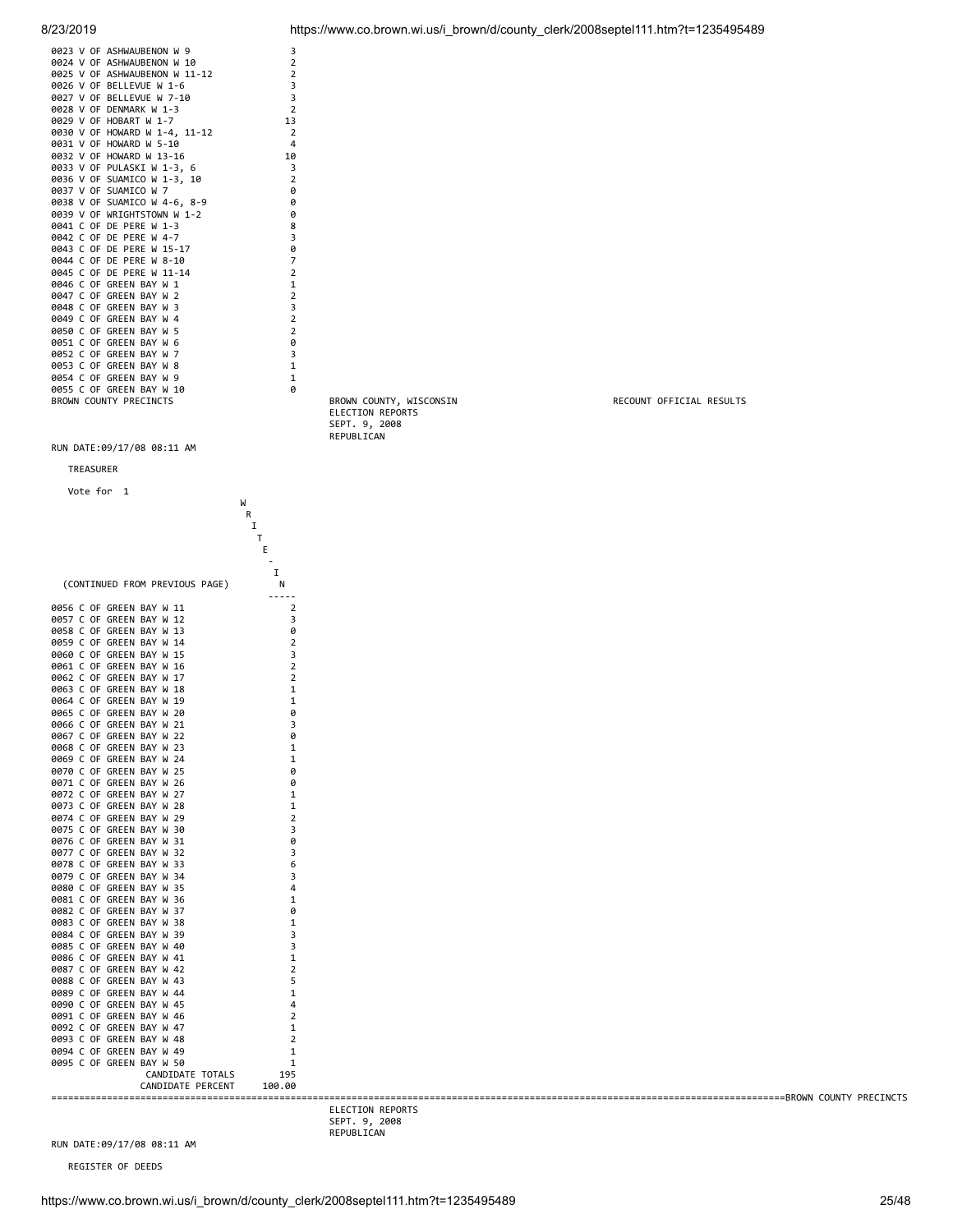

### REGISTER OF DEEDS



 ELECTION REPORTS SEPT. 9, 2008 REPUBLICAN

BROWN COUNTY, WISCONSIN RECOUNT OFFICIAL RESULTS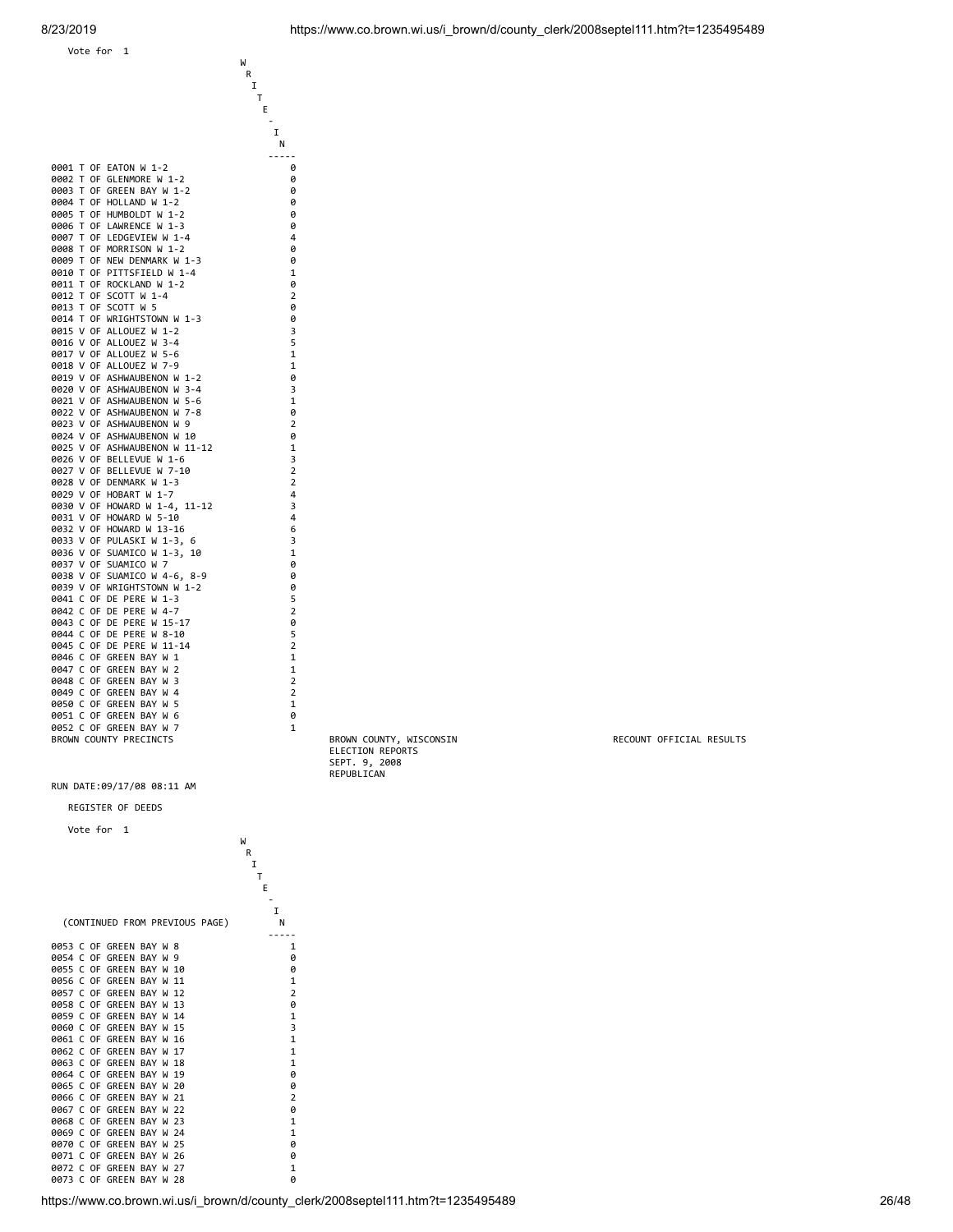| 0074 C OF GREEN BAY W 29       | 2              |
|--------------------------------|----------------|
| 0075 C OF GREEN<br>BAY W<br>30 | 3              |
| 0076 C OF GREEN BAY W<br>31    | 0              |
| 0077<br>C OF GREEN BAY W<br>32 | 0              |
| 0078 C OF GREEN BAY W<br>33    | 3              |
| 0079 C OF GREEN BAY W<br>34    | $\overline{2}$ |
| 0080 C OF GREEN BAY W<br>35    | $\overline{2}$ |
| 0081 C OF GREEN BAY W<br>36    | 1              |
| 0082 C OF GREEN BAY W<br>37    | 0              |
| 0083 C OF GREEN BAY W<br>38    | 0              |
| 0084 C OF GREEN BAY W 39       | $\overline{2}$ |
| 0085 C OF GREEN BAY W 40       | $\overline{2}$ |
| C OF GREEN BAY W 41<br>0086    | $\mathbf{1}$   |
| 0087 C OF GREEN BAY W 42       | 3              |
| C OF GREEN BAY W 43<br>0088    | 3              |
| 0089 C OF GREEN BAY W 44       | 1              |
| 0090 C OF GREEN BAY W 45       | $\mathbf{1}$   |
| 0091 C OF GREEN BAY W 46       | $\overline{2}$ |
| 0092 C OF GREEN BAY W 47       | 0              |
| 0093 C OF GREEN BAY W 48       | $\overline{2}$ |
| 0094 C OF GREEN BAY W 49       | 0              |
| 0095 C OF GREEN BAY W 50       | ø              |
| CANDIDATE TOTALS               | 120            |
| CANDIDATE PERCENT              | 100.00         |
|                                |                |

8/23/2019 https://www.co.brown.wi.us/i\_brown/d/county\_clerk/2008septel111.htm?t=1235495489

==================================================================================================================================== BROWN COUNTY PRECINCTS ELECTION REPORTS SEPT. 9, 2008 WISCONSIN GREEN RUN DATE:09/17/08 08:11 AM REPRESENTATIVE IN CONGRESS DISTRICT 8 Vote for 1 W W<br>R<br>I **I The Community of the Community of the Community of The Community of The Community of The Community of The Community** Experience of the control of the control of the Control of the Control of the Control of the Control of the Co  $T_{E}$  $\mathbf{I}$  . The contract of the contract of  $\mathbf{I}$  $N$ 0001 T OF EATON W 1-2 0 0002 T OF GLENMORE W 1-2 0 0003 T OF GREEN BAY W 1-2 0 0004 T OF HOLLAND W 1-2 0 0005 T OF HUMBOLDT W 1-2 0 0006 T OF LAWRENCE W 1-3 0 0007 T OF LEDGEVIEW W 1-4 0 0008 T OF MORRISON W 1-2 0 0009 T OF NEW DENMARK W 1-3 0 0010 T OF PITTSFIELD W 1-4 0 0011 T OF ROCKLAND W 1-2 0 0012 T OF SCOTT W 1-4 0 0013 T OF SCOTT W 5 0 0014 T OF WRIGHTSTOWN W 1-3 0 0015 V OF ALLOUEZ W 1-2 1 0016 V OF ALLOUEZ W 3-4 0 0017 V OF ALLOUEZ W 5-6 0 0018 V OF ALLOUEZ W 7-9 0 0019 V OF ASHWAUBENON W 1-2 0 0020 V OF ASHWAUBENON W 3-4 0 0021 V OF ASHWAUBENON W 5-6 0

|                                                                               | Ι            |
|-------------------------------------------------------------------------------|--------------|
|                                                                               | T            |
|                                                                               | Ε            |
|                                                                               |              |
|                                                                               | I            |
|                                                                               | Ν            |
|                                                                               | $- -$        |
| 0001<br>0F<br>EATON W 1-2<br>т                                                | 0            |
| 0002<br>T<br>0F<br>GLENMORE W<br>$1 - 2$                                      | 0            |
| 0F<br>GREEN BAY W<br>0003<br>Т<br>$1 - 2$                                     | 0            |
| 0004<br>T<br>0F<br>HOLLAND W<br>$1 - 2$                                       | 0            |
| т<br>0F<br>HUMBOLDT W<br>$1 - 2$<br>0005                                      | 0            |
| $1 - 3$<br>0006<br>т<br>0F<br>LAWRENCE<br>M                                   | 0            |
| 0007<br>T<br>0F<br>LEDGEVIEW W<br>$1 - 4$                                     | 0            |
| 0F<br>MORRISON W<br>0008<br>Т<br>$1 - 2$                                      | 0            |
| 0009<br>T<br>0F<br>NEW DENMARK<br>$W_1 - 3$                                   | 0            |
| 0010<br>T<br>0F<br>PITTSFIELD W<br>$1 - 4$                                    | 0            |
| 0011<br>т<br>0F<br>ROCKLAND W 1-2                                             | 0            |
| T<br>0012<br>0F<br>SCOTT W<br>$1 - 4$                                         | 0            |
| 0013<br>0F<br>SCOTT<br>W<br>5<br>т                                            | 0            |
| WRIGHTSTOWN W<br>0014<br>T<br>0F<br>$1 - 3$                                   | 0            |
| 0015<br>٧<br>0F<br><b>ALLOUEZ</b><br>W<br>$1 - 2$                             | $\mathbf{1}$ |
| 0F<br><b>ALLOUEZ</b><br>$3 - 4$<br>0016<br>v<br>W                             | 0            |
| 0F<br><b>ALLOUEZ</b><br>$5 - 6$<br>0017<br>٧<br>W                             | 0            |
| 0018<br>0F<br><b>ALLOUEZ</b><br>$7 - 9$<br>٧<br>W                             | 0            |
| 0019<br>v<br>0F<br>ASHWAUBENON<br>W<br>1-2                                    | 0            |
| 0F<br>0020<br>v<br><b>ASHWAUBENON</b><br>W<br>$3 - 4$                         | 0            |
| 0F<br>0021<br>٧<br>ASHWAUBENON<br>W<br>$5 - 6$                                | 0            |
| 0022<br>0F<br><b>ASHWAUBENON</b><br>٧<br>W<br>7-8                             | 0            |
| 0023<br>0F<br><b>ASHWAUBENON</b><br>9<br>٧<br>W                               | 0            |
| 0024<br>v<br>0F<br><b>ASHWAUBENON</b><br>W<br>10                              | 0            |
| 0025<br>0F<br>ASHWAUBENON W<br>٧<br>$11 - 12$                                 | 0            |
| 0026<br>0F<br>BELLEVUE W 1-6<br>v                                             | 0            |
| 0027<br>0F<br>$7 - 10$<br>٧<br><b>BELLEVUE</b><br>M                           | 0            |
| 0028<br>0F<br>DENMARK<br>$1 - 3$<br>٧<br>W                                    | 0            |
| 0F<br>M<br>$1 - 7$<br>0029<br>v<br><b>HOBART</b>                              | 0            |
| 0F<br>0030<br>٧<br><b>HOWARD</b><br>W<br>$1 - 4$ ,<br>$11 - 12$               | 0            |
| 0F<br>0031<br>٧<br><b>HOWARD</b><br>W<br>5-10                                 | 0            |
| 0032<br>0F<br>HOWARD W<br>$13 - 16$<br>٧                                      | 0            |
| 0033<br>0F<br>PULASKI<br>W<br>٧<br>1-3,<br>6                                  | 0            |
| 0036<br>0F<br>٧<br>SUAMICO<br>W<br>$1 - 3$ ,<br>10                            | 0            |
| 0F<br>SUAMICO<br>7<br>0037<br>٧<br>W                                          | 0            |
| 0038<br>0F<br>SUAMICO<br>٧<br>W<br>$4 - 6$ ,<br>8-9                           | 0            |
| 0039<br>0F<br>WRIGHTSTOWN W 1-2<br>٧                                          | 0            |
| 0041<br>C<br>0F<br>DE<br>PERE<br>W<br>$1 - 3$                                 | 1            |
| 0042<br>C<br>0F<br>DE<br>PERE<br>$4 - 7$<br>W                                 | 0            |
| 0043<br>C<br>0F<br>DE<br>PERE<br>W<br>$15 - 17$                               | 0            |
| 0044<br>C<br>0F<br>DE<br>PERE<br>W<br>$8 - 10$                                | 0            |
| 0045<br>c<br>0F<br>PERE<br>$11 - 14$<br>DE<br>W                               | 0            |
| 0046<br>c<br>0F<br><b>GREEN</b><br>BAY<br>W<br>1<br>0F<br>BAY                 | 0            |
| 0047<br>c<br><b>GREEN</b><br>W<br>2<br>0048<br>C<br>0F<br>GREEN<br>BAY<br>3   | 0            |
| W<br>C<br>4<br>0F<br>BAY                                                      | 0            |
| 0049<br><b>GREEN</b><br>W<br>C<br>5<br>0050<br>0F<br><b>GREEN</b><br>BAY<br>W | 0<br>0       |
| Ċ<br>0051<br>0F<br><b>GREEN</b><br>BAY<br>W<br>6                              | 0            |
| 0052<br>C<br>0F<br>GREEN<br>BAY<br>W<br>7                                     | 0            |
| <b>BROWN</b><br>COUNTY<br>PRECINCTS                                           |              |
|                                                                               |              |

BROWN COUNTY PRECINCTS BROWN COUNTY, WISCONSIN RECOUNT OFFICIAL RESULTS ELECTION REPORTS SEPT. 9, 2008 WISCONSIN GREEN

RUN DATE:09/17/08 08:11 AM

REPRESENTATIVE IN CONGRESS DISTRICT 8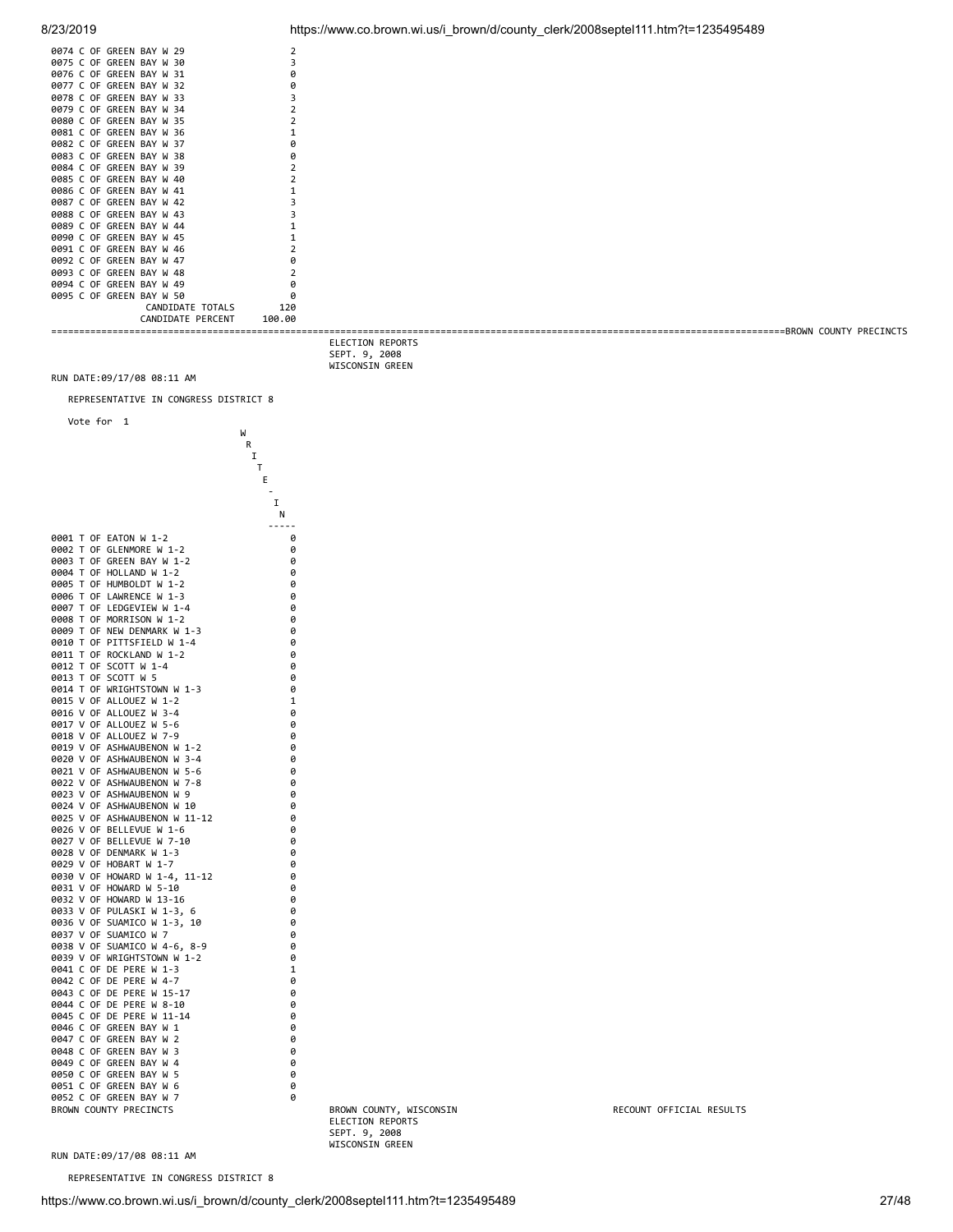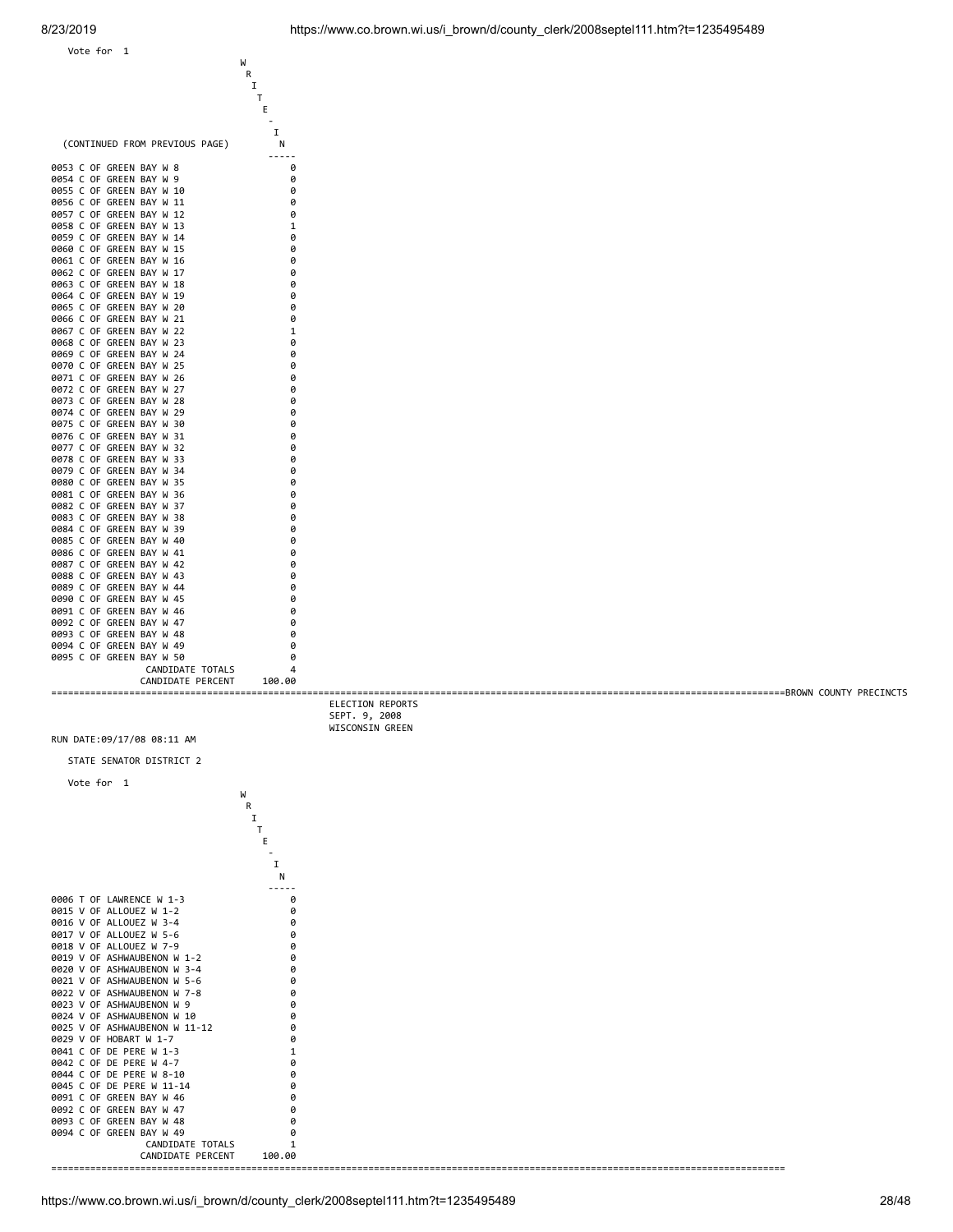

REPRESENTATIVE TO THE ASSEMBLY DISTRICT 1

 Vote for 1 W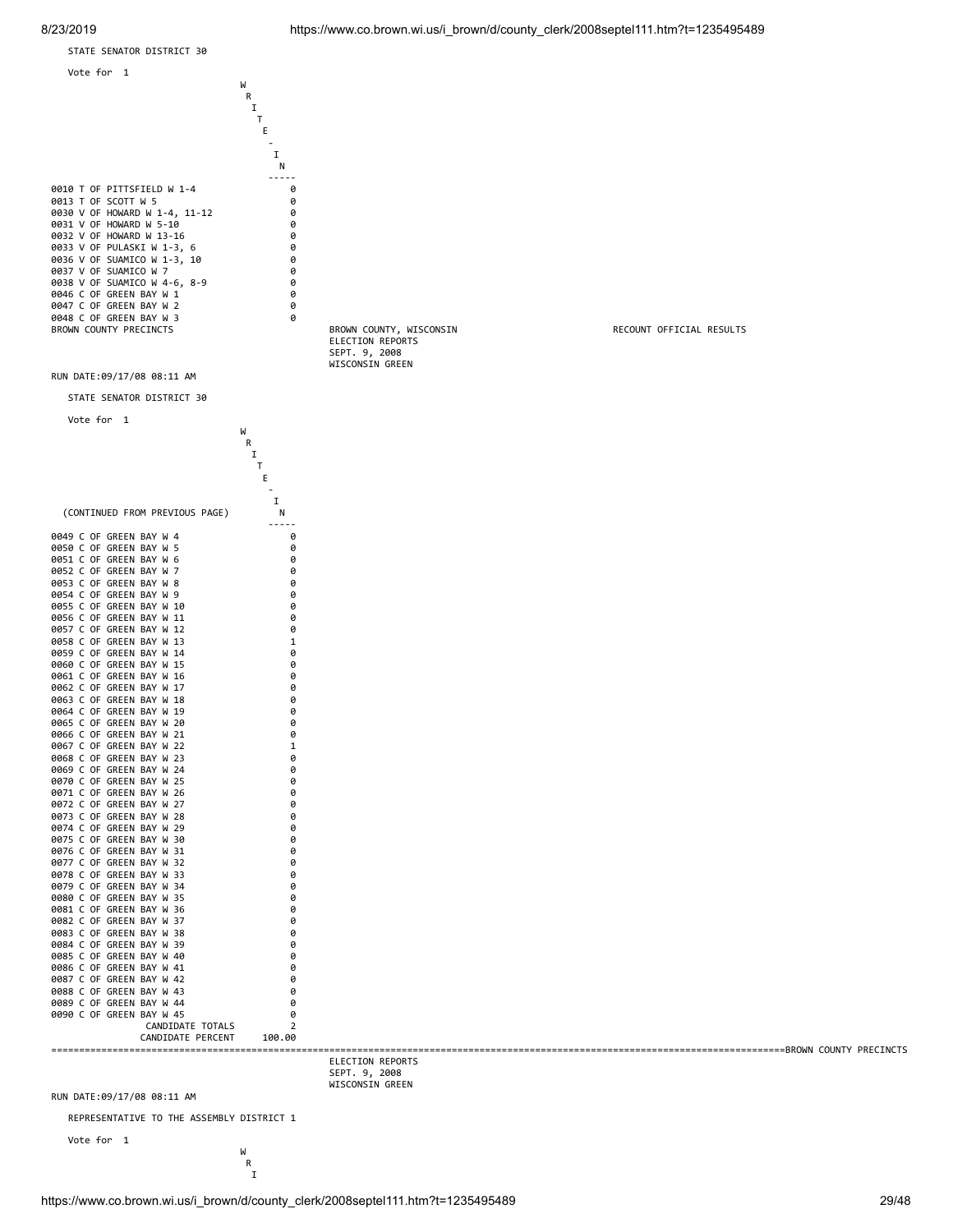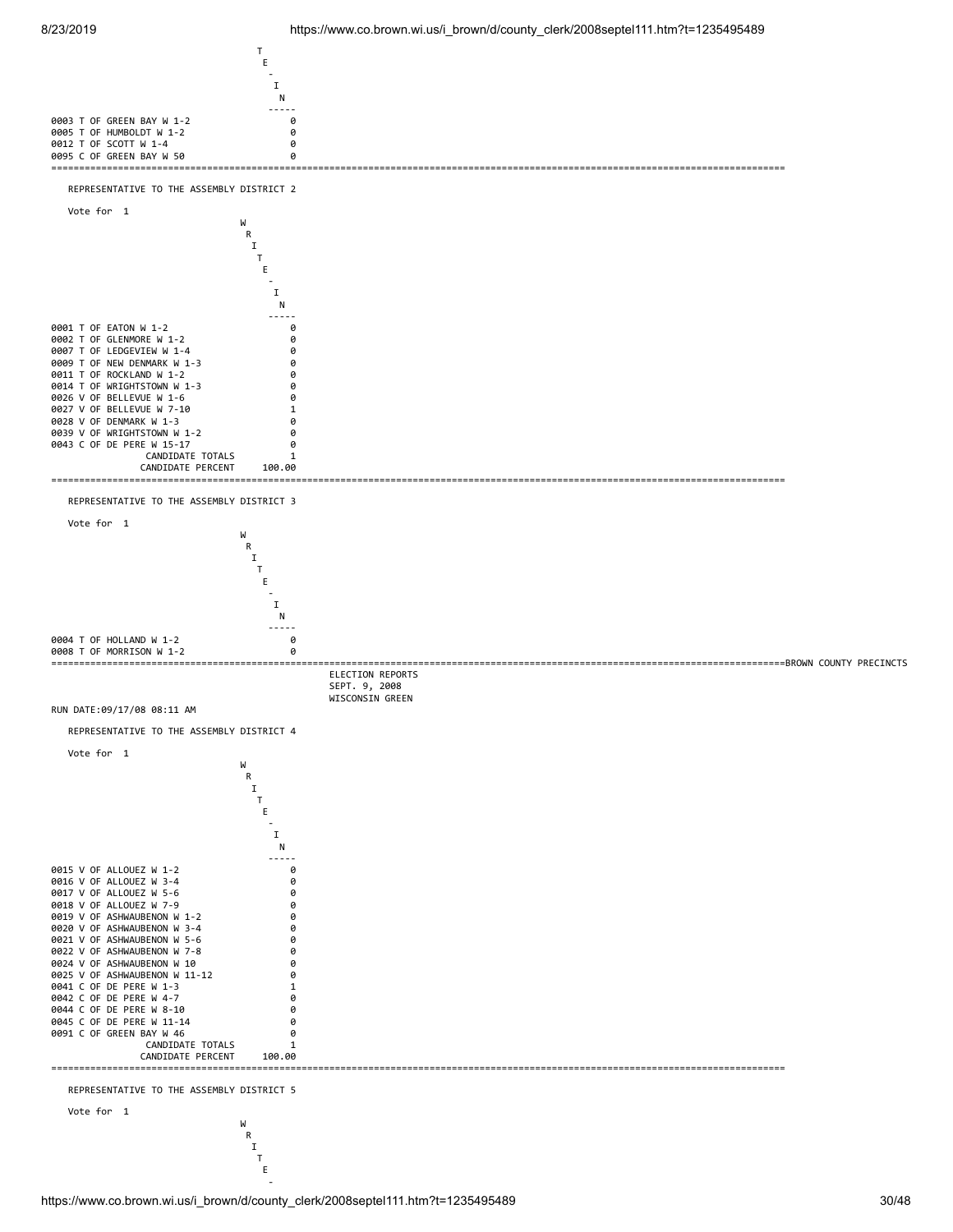

0032 V OF HOWARD W 13-16<br>0037 V OF SUAMICO W 7

0037 V OF SUAMICO W 7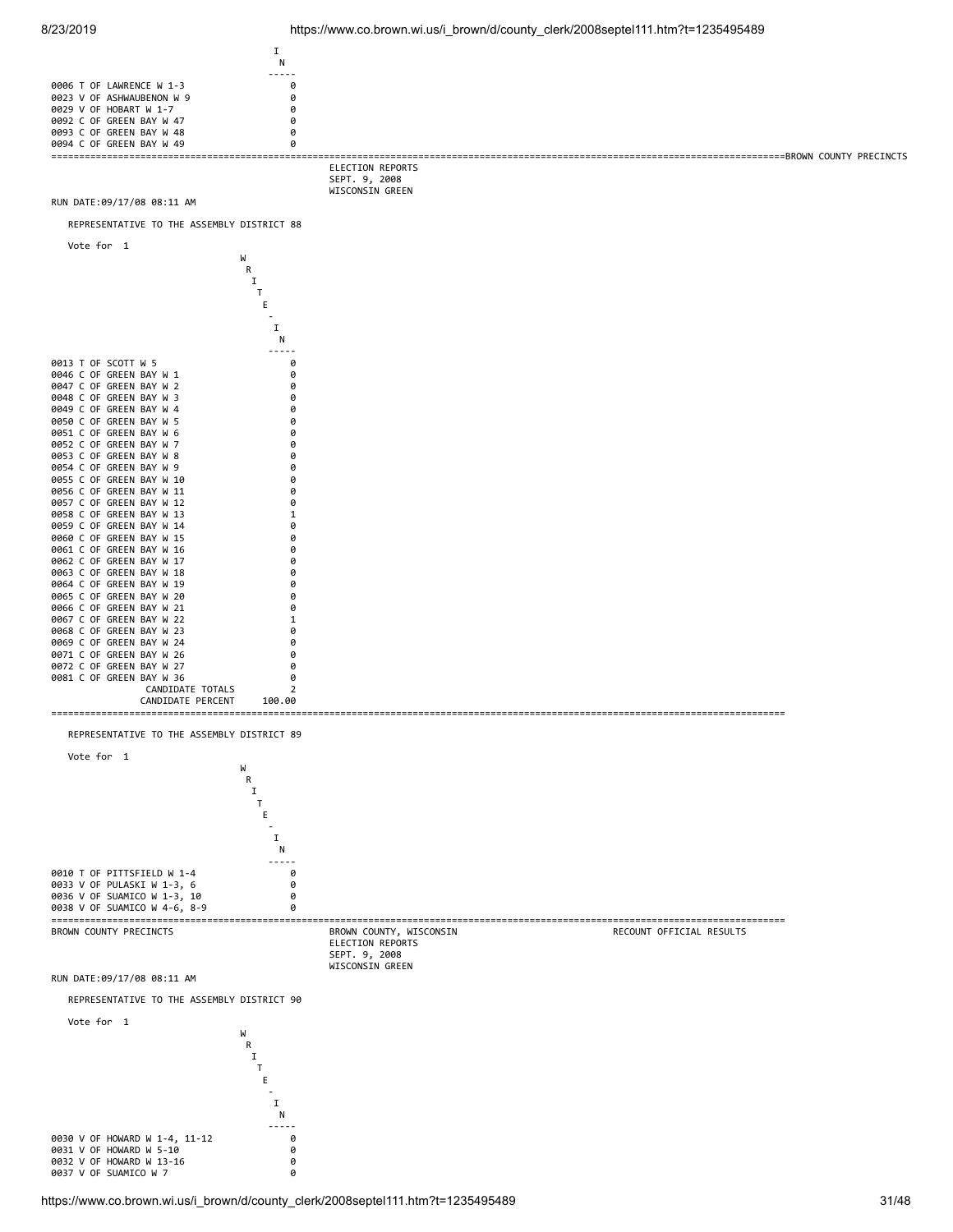

8/23/2019 https://www.co.brown.wi.us/i\_brown/d/county\_clerk/2008septel111.htm?t=1235495489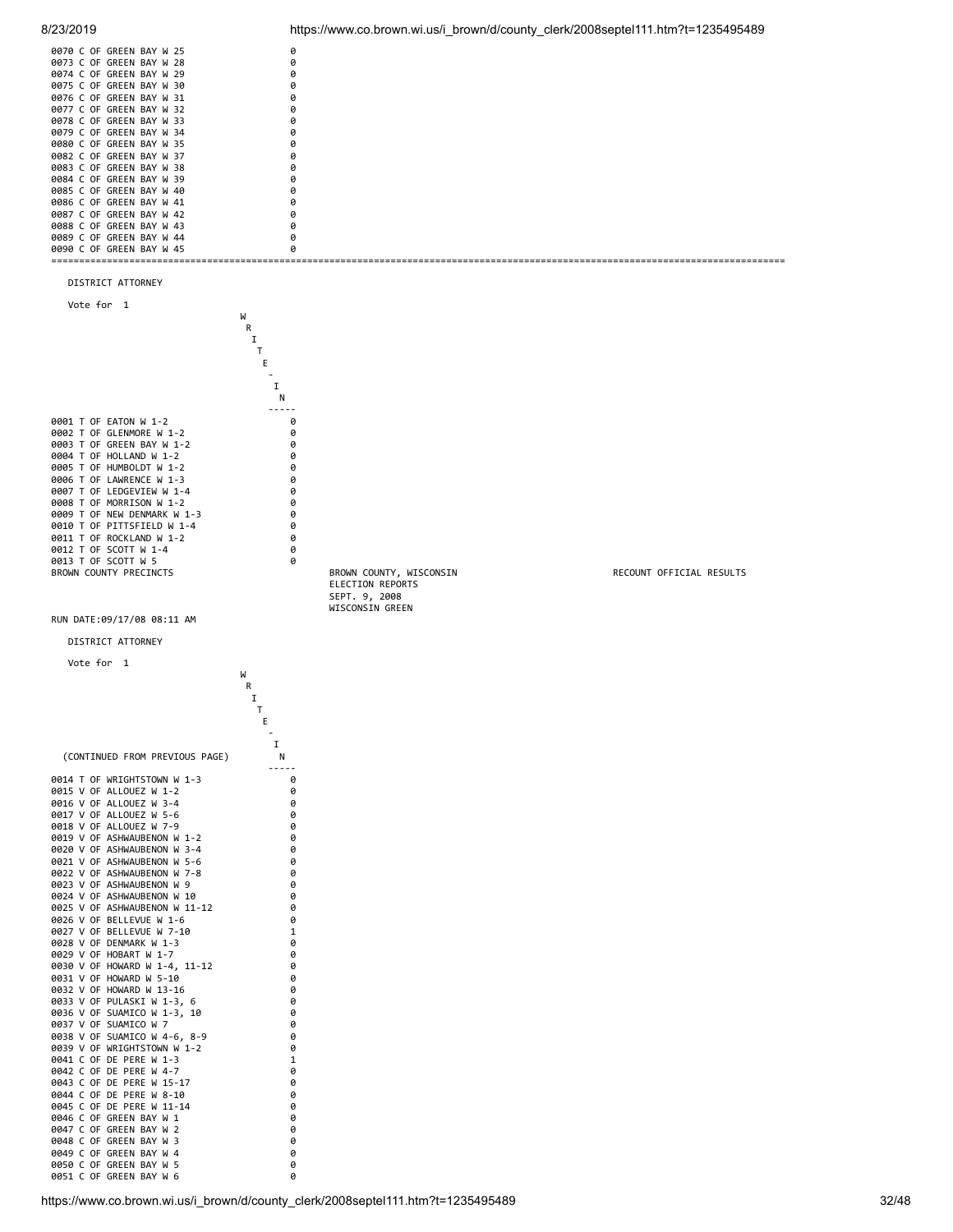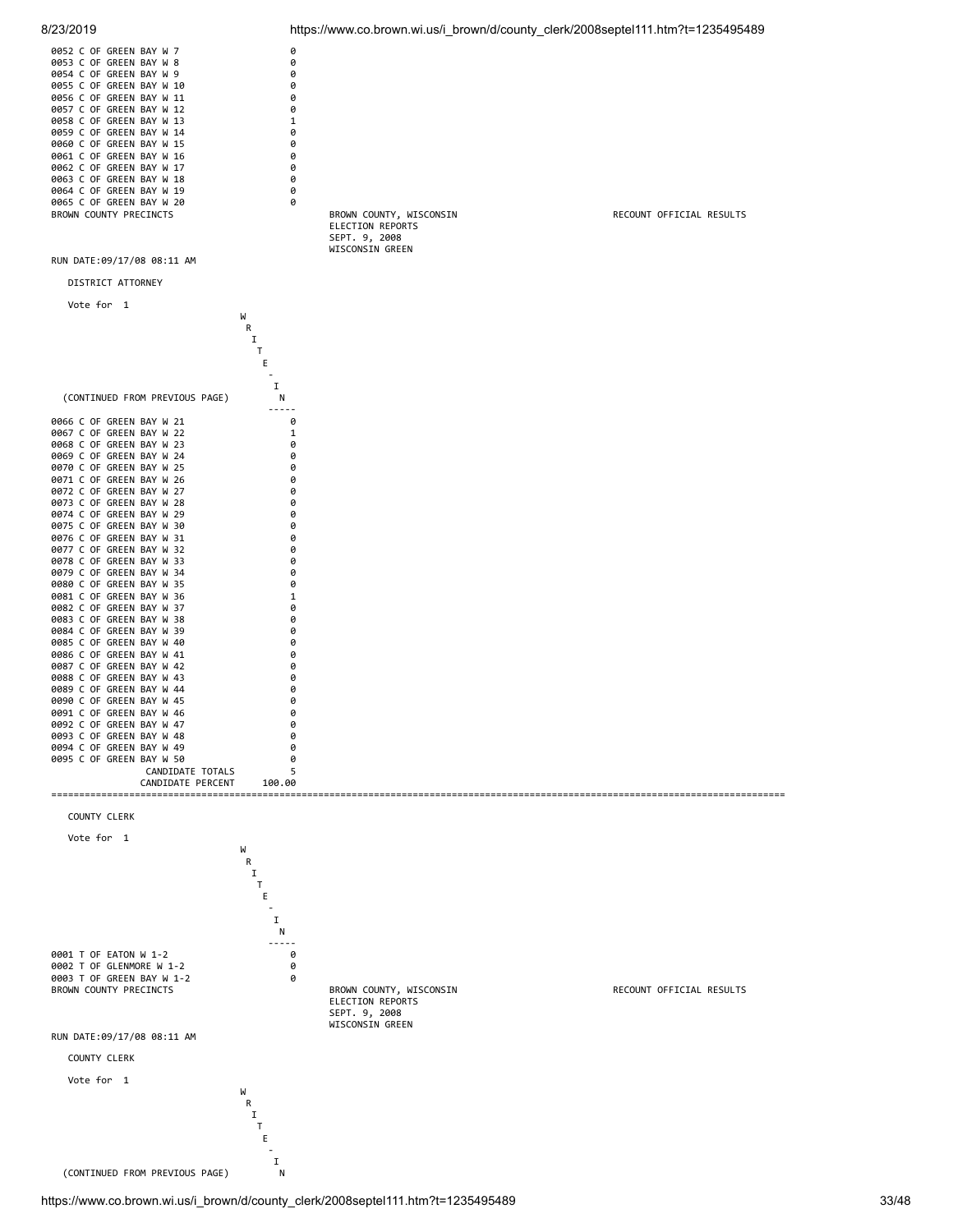|                                            | -----        |
|--------------------------------------------|--------------|
| 0004 T OF HOLLAND W 1-2                    | 0            |
| T OF HUMBOLDT W 1-2<br>0005                | 0            |
| LAWRENCE W 1-3<br>0006<br>T OF             | 0            |
| T OF LEDGEVIEW W 1-4<br>0007               | 0            |
| T OF MORRISON W 1-2<br>0008                | 0            |
| 0009 T OF NEW DENMARK W 1-3                | 0            |
| 0010<br>T OF PITTSFIELD W 1-4              | 0            |
| 0011 T OF ROCKLAND W 1-2                   | 0            |
| 0012<br>T OF SCOTT W 1-4                   | 0            |
| 0013 T OF SCOTT W 5                        | 0            |
| 0014 T OF<br>WRIGHTSTOWN W 1-3             | 0            |
| 0015 V OF ALLOUEZ W 1-2                    | 0            |
| 0016 V OF ALLOUEZ W 3-4                    | 0            |
| 0017 V OF ALLOUEZ W 5-6                    | 0            |
| 0018 V OF ALLOUEZ W 7-9                    | 0            |
| 0019 V OF ASHWAUBENON W 1-2                | 0            |
| 0020 V OF ASHWAUBENON W 3-4                | 0            |
| 0021 V OF ASHWAUBENON W 5-6                | 0            |
| 0022 V OF ASHWAUBENON W 7-8                | 0            |
| 0023 V OF ASHWAUBENON W 9                  | 0            |
| 0024 V OF ASHWAUBENON W 10                 | 0            |
| 0025 V OF ASHWAUBENON W 11-12              | 0            |
| 0026 V OF BELLEVUE W 1-6                   | 0            |
| 0027 V OF BELLEVUE W 7-10                  | $\mathbf{1}$ |
| 0028 V OF DENMARK W 1-3                    |              |
|                                            | 0            |
| 0029 V OF HOBART W 1-7                     | 0            |
| 0030 V OF HOWARD W 1-4, 11-12              | 0            |
| 0031 V OF HOWARD W 5-10                    | 0            |
| 0032 V OF HOWARD W 13-16                   | 0            |
| 0033 V OF PULASKI W 1-3, 6                 | 0            |
| 0036 V OF SUAMICO W 1-3,<br>10             | 0            |
| 0037 V OF SUAMICO W 7                      | 0            |
| 0038 V OF SUAMICO W 4-6, 8-9               | 0            |
| 0039 V OF WRIGHTSTOWN W 1-2                | 0            |
| 0041<br>C OF DE PERE W 1-3                 | $\mathbf{1}$ |
| C OF DE PERE W 4-7<br>0042                 | 0            |
| 0043 C OF DE PERE W 15-17                  | 0            |
| 0044 C OF DE PERE W 8-10                   | 0            |
| 0045<br>C OF DE PERE W<br>$11 - 14$        | 0            |
| C OF GREEN BAY<br>1<br>0046<br>W           | 0            |
| $\overline{2}$<br>0047<br>C OF GREEN BAY W | 0            |
| 0048<br>C OF GREEN BAY W<br>3              | 0            |
| 0049 C OF GREEN BAY W<br>$\overline{4}$    | 0            |
| 0050 C OF GREEN BAY W<br>5                 | 0            |
| 0051<br>C OF GREEN BAY W<br>6              | 0            |
| C OF GREEN BAY W<br>0052<br>7              | 0            |
| C OF GREEN BAY W<br>0053<br>8              | 0            |
| 0054<br>C OF GREEN BAY W<br>9              | 0            |
| 0055 C OF GREEN BAY W<br>10                | 0            |
| BROWN COUNTY PRECINCTS                     |              |
|                                            |              |

COUNTY CLERK

| Vote for                                                             |              |
|----------------------------------------------------------------------|--------------|
| 1                                                                    |              |
| W                                                                    |              |
| R                                                                    |              |
| I                                                                    |              |
| т                                                                    |              |
| E                                                                    |              |
|                                                                      |              |
| I                                                                    |              |
| (CONTINUED FROM PREVIOUS PAGE)<br>N                                  |              |
|                                                                      |              |
| 0056 C<br>0F<br>GREEN<br>BAY<br>W<br>11                              | 0            |
| 0057<br>C<br>0F<br>12<br>GREEN<br>BAY<br>W                           | 0            |
| 0058<br>C<br>0F<br>GREEN<br>BAY<br>W<br>13                           | 1            |
| C<br>0F<br>0059<br>GREEN<br>BAY<br>W<br>14                           | 0            |
| 0060<br>C<br>0F<br>GREEN<br>BAY<br>W<br>15                           | 0            |
| C<br>GREEN<br>0061<br>0F<br>BAY<br>16<br>W                           | 0            |
| 0062<br>C<br>0F<br>GREEN<br>BAY<br>W<br>17                           | 0            |
| 0063<br>C<br>0F<br>GREEN<br>BAY<br>W<br>18                           | 0            |
| 0064<br>C<br>0F<br>GREEN<br>BAY<br>19<br>W                           | 0            |
| C<br>0065<br>0F<br>GREEN<br>BAY<br>20<br>W                           | 0            |
| 0066<br>C<br>0F<br>GREEN<br>BAY<br>21<br>W                           | 0            |
| 0067<br>C<br>0F<br>GREEN<br>BAY<br>22<br>W                           | $\mathbf{1}$ |
| 0068<br>C<br>0F<br>GREEN<br>BAY<br>23<br>W                           | 0            |
| 0069<br>C<br>0F<br>GREEN<br>24<br>BAY<br>W                           | 0            |
| C<br>0F<br>25<br>0070<br>GREEN<br>BAY<br>W                           | 0            |
| C<br>0F<br>GREEN<br>BAY<br>26<br>0071<br>W                           | 0            |
| 0072<br>C<br>0F<br>GREEN<br>BAY<br>27<br>W                           | 0            |
| C<br>0F<br>GREEN<br>0073<br>BAY<br>28<br>W                           | 0            |
| C<br>0074<br>0F<br>GREEN<br>BAY<br>29<br>W                           | 0            |
| Ċ<br>0075<br>0F<br>GREEN<br>BAY<br>W<br>30                           | 0            |
| 0076<br>C<br>0F<br>GREEN<br>BAY<br>31<br>W                           | 0            |
| C<br>0F<br>GREEN<br>BAY<br>0077<br>W<br>32                           | 0            |
| 0078<br>C<br>0F<br>GREEN<br>BAY<br>33<br>W                           | 0            |
| C<br>0079<br>0F<br>GREEN<br>BAY<br>W<br>34                           | 0            |
| 0080<br>C<br>0F<br>GREEN<br>BAY<br>35<br>W                           | 0            |
| 0081<br>C<br>0F<br>GREEN<br>BAY<br>36<br>W                           | 0            |
| 0082<br>C<br>0F<br>GREEN<br>37<br>BAY<br>W<br>0083<br>C<br>BAY       | 0            |
| 0F<br>GREEN<br>38<br>W<br>C<br>0084<br>0F<br>GREEN<br>BAY<br>39<br>W | 0<br>0       |
| 0085<br>C<br>0F<br>GREEN<br>BAY W<br>40                              | 0            |
|                                                                      |              |

ELECTION REPORTS SEPT. 9, 2008 WISCONSIN GREEN

RECOUNT OFFICIAL RESULTS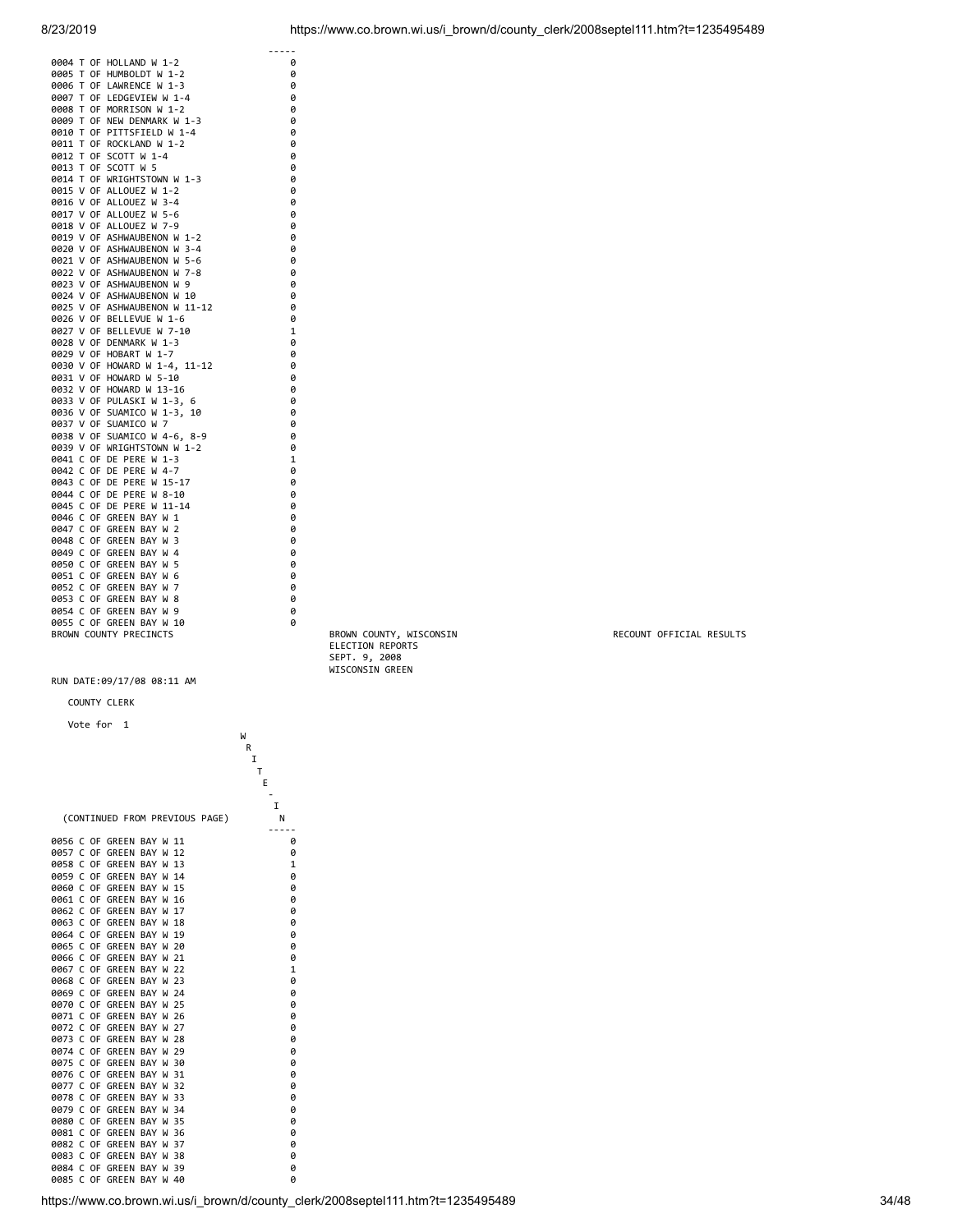| 8/23/2019                                                  | https://www.co.brown.wi.us/i_brown/d/county_clerk/2008septel111.htm?t=1235495489 |                          |
|------------------------------------------------------------|----------------------------------------------------------------------------------|--------------------------|
| 0086 C OF GREEN BAY W 41                                   | 0                                                                                |                          |
| 0087 C OF GREEN BAY W 42<br>0088 C OF GREEN BAY W 43       | 0<br>0                                                                           |                          |
| 0089 C OF GREEN BAY W 44                                   | 0                                                                                |                          |
| 0090 C OF GREEN BAY W 45<br>0091 C OF GREEN BAY W 46       | 0<br>0                                                                           |                          |
| 0092 C OF GREEN BAY W 47                                   | 0                                                                                |                          |
| 0093 C OF GREEN BAY W 48<br>0094 C OF GREEN BAY W 49       | 0<br>0                                                                           |                          |
| 0095 C OF GREEN BAY W 50                                   | 0                                                                                |                          |
| CANDIDATE TOTALS<br>CANDIDATE PERCENT<br>100.00            | 4                                                                                |                          |
|                                                            | ELECTION REPORTS                                                                 |                          |
|                                                            | SEPT. 9, 2008                                                                    |                          |
| RUN DATE:09/17/08 08:11 AM                                 | WISCONSIN GREEN                                                                  |                          |
| TREASURER                                                  |                                                                                  |                          |
|                                                            |                                                                                  |                          |
| Vote for 1<br>W                                            |                                                                                  |                          |
| R<br>1                                                     |                                                                                  |                          |
| Τ                                                          |                                                                                  |                          |
| Ε                                                          |                                                                                  |                          |
| I                                                          | Ν                                                                                |                          |
|                                                            |                                                                                  |                          |
| 0001 T OF EATON W 1-2<br>0002 T OF GLENMORE W 1-2          | 0<br>0                                                                           |                          |
| 0003 T OF GREEN BAY W 1-2                                  | 0                                                                                |                          |
| 0004 T OF HOLLAND W 1-2<br>0005 T OF HUMBOLDT W 1-2        | 0<br>0                                                                           |                          |
| 0006 T OF LAWRENCE W 1-3                                   | 0                                                                                |                          |
| 0007 T OF LEDGEVIEW W 1-4<br>0008 T OF MORRISON W 1-2      | 0<br>0                                                                           |                          |
| 0009 T OF NEW DENMARK W 1-3                                | 0                                                                                |                          |
| 0010 T OF PITTSFIELD W 1-4<br>0011 T OF ROCKLAND W 1-2     | 0<br>0                                                                           |                          |
| 0012 T OF SCOTT W 1-4<br>0013 T OF SCOTT W 5               | 0<br>0                                                                           |                          |
| 0014 T OF WRIGHTSTOWN W 1-3                                | 0                                                                                |                          |
| 0015 V OF ALLOUEZ W 1-2<br>0016 V OF ALLOUEZ W 3-4         | 0<br>0                                                                           |                          |
| 0017 V OF ALLOUEZ W 5-6                                    | 0                                                                                |                          |
| 0018 V OF ALLOUEZ W 7-9<br>0019 V OF ASHWAUBENON W 1-2     | 0<br>0                                                                           |                          |
| 0020 V OF ASHWAUBENON W 3-4                                | 0                                                                                |                          |
| 0021 V OF ASHWAUBENON W 5-6<br>0022 V OF ASHWAUBENON W 7-8 | 0<br>0                                                                           |                          |
| 0023 V OF ASHWAUBENON W 9<br>0024 V OF ASHWAUBENON W 10    | 0<br>0                                                                           |                          |
| 0025 V OF ASHWAUBENON W 11-12                              | 0                                                                                |                          |
| 0026 V OF BELLEVUE W 1-6<br>0027 V OF BELLEVUE W 7-10      | 0<br>1                                                                           |                          |
| 0028 V OF DENMARK W 1-3                                    | 0                                                                                |                          |
| 0029 V OF HOBART W 1-7<br>0030 V OF HOWARD W 1-4, 11-12    | 0<br>0                                                                           |                          |
| 0031 V OF HOWARD W 5-10                                    | 0                                                                                |                          |
| 0032 V OF HOWARD W 13-16<br>0033 V OF PULASKI W 1-3, 6     | 0<br>0                                                                           |                          |
| 0036 V OF SUAMICO W 1-3, 10<br>0037 V OF SUAMICO W 7       | 0<br>0                                                                           |                          |
| 0038 V OF SUAMICO W 4-6, 8-9                               | 0                                                                                |                          |
| 0039 V OF WRIGHTSTOWN W 1-2<br>0041 C OF DE PERE W 1-3     | 0<br>1                                                                           |                          |
| 0042 C OF DE PERE W 4-7                                    | 0                                                                                |                          |
| 0043 C OF DE PERE W 15-17<br>0044 C OF DE PERE W 8-10      | 0<br>0                                                                           |                          |
| 0045 C OF DE PERE W 11-14<br>0046 C OF GREEN BAY W 1       | 0<br>0                                                                           |                          |
| 0047 C OF GREEN BAY W 2                                    | 0                                                                                |                          |
| 0048 C OF GREEN BAY W 3<br>0049 C OF GREEN BAY W 4         | 0<br>0                                                                           |                          |
| 0050 C OF GREEN BAY W 5                                    | 0                                                                                |                          |
| 0051 C OF GREEN BAY W 6<br>0052 C OF GREEN BAY W 7         | 0<br>0                                                                           |                          |
| BROWN COUNTY PRECINCTS                                     | BROWN COUNTY, WISCONSIN<br>ELECTION REPORTS                                      | RECOUNT OFFICIAL RESULTS |
|                                                            | SEPT. 9, 2008                                                                    |                          |
| RUN DATE:09/17/08 08:11 AM                                 | WISCONSIN GREEN                                                                  |                          |
|                                                            |                                                                                  |                          |
| TREASURER                                                  |                                                                                  |                          |
| Vote for 1<br>W                                            |                                                                                  |                          |
| R                                                          |                                                                                  |                          |
| Ι.<br>Τ                                                    |                                                                                  |                          |
| Ε                                                          |                                                                                  |                          |
| I                                                          |                                                                                  |                          |
| (CONTINUED FROM PREVIOUS PAGE)                             | Ν                                                                                |                          |
| 0053 C OF GREEN BAY W 8                                    | 0                                                                                |                          |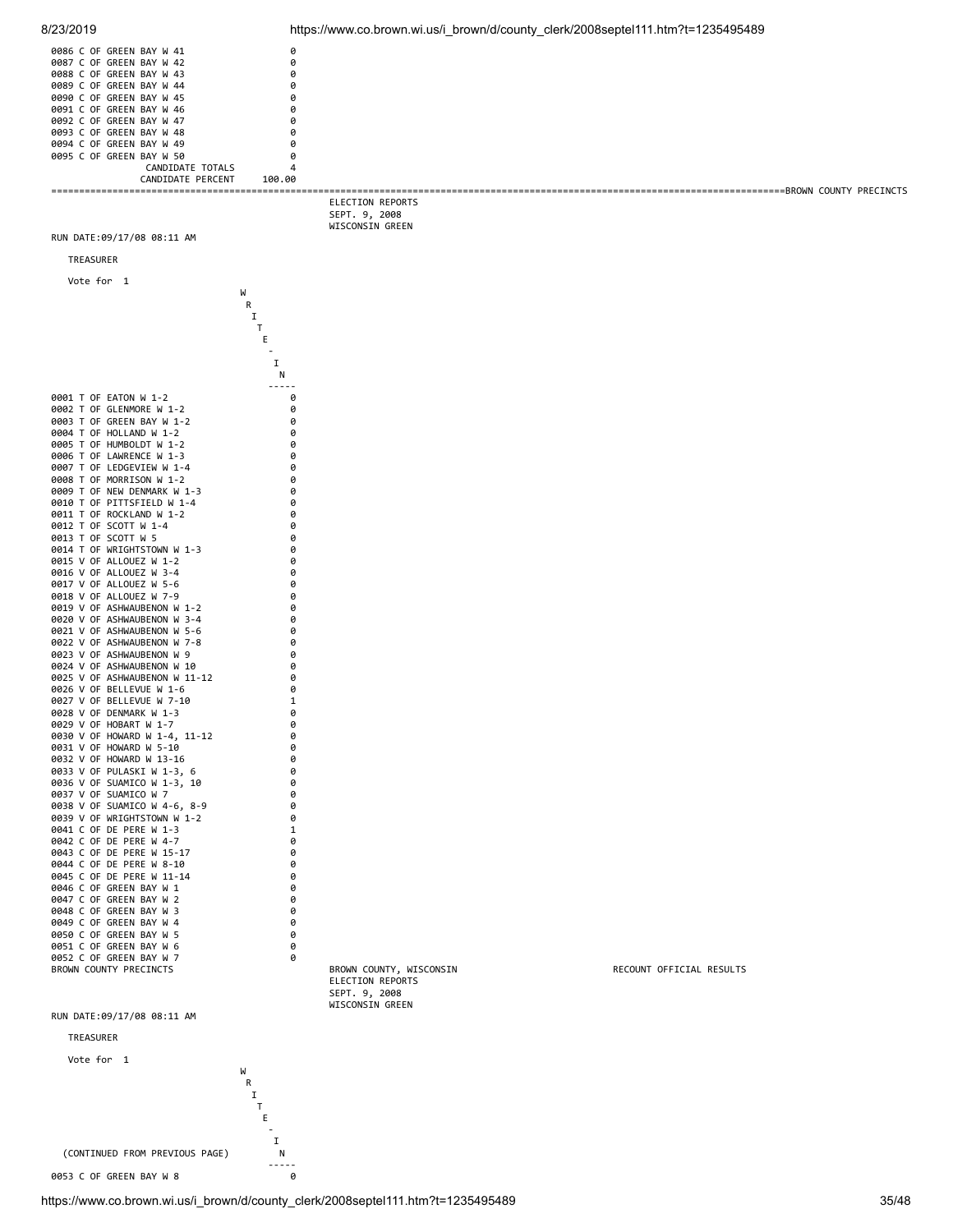| 0054 C OF GREEN BAY W 9  | 0              |  |
|--------------------------|----------------|--|
| 0055 C OF GREEN BAY W 10 | 0              |  |
| 0056 C OF GREEN BAY W 11 | 0              |  |
| 0057 C OF GREEN BAY W 12 | 0              |  |
| 0058 C OF GREEN BAY W 13 | 1              |  |
|                          |                |  |
| 0059 C OF GREEN BAY W 14 | 0              |  |
| 0060 C OF GREEN BAY W 15 | 0              |  |
| 0061 C OF GREEN BAY W 16 | 0              |  |
| 0062 C OF GREEN BAY W 17 | 0              |  |
| 0063 C OF GREEN BAY W 18 | 0              |  |
| 0064 C OF GREEN BAY W 19 | 0              |  |
| 0065 C OF GREEN BAY W 20 | 0              |  |
| 0066 C OF GREEN BAY W 21 | 0              |  |
| 0067 C OF GREEN BAY W 22 | 1              |  |
| 0068 C OF GREEN BAY W 23 | $\overline{2}$ |  |
| 0069 C OF GREEN BAY W 24 | 0              |  |
| 0070 C OF GREEN BAY W 25 | 0              |  |
|                          |                |  |
| 0071 C OF GREEN BAY W 26 | 0              |  |
| 0072 C OF GREEN BAY W 27 | 0              |  |
| 0073 C OF GREEN BAY W 28 | 0              |  |
| 0074 C OF GREEN BAY W 29 | 0              |  |
| 0075 C OF GREEN BAY W 30 | 0              |  |
| 0076 C OF GREEN BAY W 31 | 0              |  |
| 0077 C OF GREEN BAY W 32 | 0              |  |
| 0078 C OF GREEN BAY W 33 | 0              |  |
| 0079 C OF GREEN BAY W 34 | 0              |  |
| 0080 C OF GREEN BAY W 35 | 0              |  |
| 0081 C OF GREEN BAY W 36 | 0              |  |
| 0082 C OF GREEN BAY W 37 | 0              |  |
| 0083 C OF GREEN BAY W 38 | 0              |  |
| 0084 C OF GREEN BAY W 39 | 0              |  |
| 0085 C OF GREEN BAY W 40 | 0              |  |
| 0086 C OF GREEN BAY W 41 | 0              |  |
|                          |                |  |
| 0087 C OF GREEN BAY W 42 | 0              |  |
| 0088 C OF GREEN BAY W 43 | 0              |  |
| 0089 C OF GREEN BAY W 44 | 0              |  |
| 0090 C OF GREEN BAY W 45 | 0              |  |
| 0091 C OF GREEN BAY W 46 | 0              |  |
| 0092 C OF GREEN BAY W 47 | 0              |  |
| 0093 C OF GREEN BAY W 48 | 0              |  |
| 0094 C OF GREEN BAY W 49 | 0              |  |
| 0095 C OF GREEN BAY W 50 | ø              |  |
| CANDIDATE TOTALS         | 6              |  |
| CANDIDATE PERCENT        | 100.00         |  |
|                          |                |  |

 ELECTION REPORTS SEPT. 9, 2008 WISCONSIN GREEN

RUN DATE:09/17/08 08:11 AM

**R R I** 

REGISTER OF DEEDS

 Vote for 1 W

**The Community of the Community of the Community of The Community of The Community of The Community of The Community** Experience of the control of the control of the Control of the Control of the Control of the Control of the Co  $\mathbf{I}$  . The contract of the contract of  $\mathbf{I}$  N 0001 T OF EATON W 1-2 0<br>0002 T OF GLEMMORE W 1-2 0<br>0003 T OF GREEN BAY W 1-2 0<br>0004 T OF HOLLAND W 1-2 0 0002 T OF GLENMORE W 1-2 0 0003 T OF GREEN BAY W 1-2 0 0004 T OF HOLLAND W 1-2<br>
0004 T OF HOLLAND W 1-2 0 0005 T OF HUMBOLDT W 1-2 0<br>0006 T OF LAWRENCE W 1-3 0 0006 T OF LAWRENCE W 1-3 0<br>0007 T OF LEDGEVIEW W 1-4 0 0007 T OF LEDGEVIEW W 1-4 0<br>0008 T OF MORRISON W 1-2 0 0008 T OF MORRISON W 1-2<br>0009 T OF NEW DENMARK W 1-3 0 0009 T OF NEW DENMARK W 1-3 0 0010 T OF PITTSFIELD W 1-4<br>
0011 T OF ROCKLAND W 1-2 0 0011 T OF ROCKLAND W 1-2 0<br>0012 T OF SCOTT W 1-4 0 0012 T OF SCOTT W 1-4 0<br>0013 T OF SCOTT W 5 0 0013 T OF SCOTT W 5<br>
0014 T OF WRIGHTSTOWN W 1-3 0 0014 T OF WRIGHTSTOWN W 1-3 0 0015 V OF ALLOUEZ W 1-2 0 0016 V OF ALLOUEZ W 3-4 0017 V OF ALLOUEZ W 3-6 0 0017 V OF ALLOUEZ W 5-6 0017 V OF ALLOUEZ W 5-6 00<br>0018 V OF ALLOUEZ W 7-9 0 0018 V OF ALLOUEZ W 7-9 0<br>0019 V OF ASHWAUBENON W 1-2 0 0019 V OF ASHWAUBENON W 1-2 0<br>0020 V OF ASHWAUBENON W 3-4 0 0020 V OF ASHWAUBENON W 3-4 0 0021 V OF ASHWAUBENON W 5-6 0 0022 V OF ASHWAUBENON W 7-8 0 0023 V OF ASHWAUBENON W 9<br>
0023 V OF ASHWAUBENON W 10<br>
0024 V OF ASHWAUBENON W 10 0024 V OF ASHWAUBENON W 10 0025 V OF ASHWAUBENON W 11-12 0 0025 V OF ASHWAUBENON W 11-12 0<br>0026 V OF BELLEVUE W 1-6 0 0026 V OF BELLEVUE W 1-6 0<br>0027 V OF BELLEVUE W 7-10 1 0027 V OF BELLEVUE W 7-10<br>0028 V OF DENMARK W 1-3 0027 V OF BELELVOL W 7-1 0029 V OF HOBART W 1-7 00<br>0030 V OF HOWARD W 1-4, 11-12 0 0030 V OF HOWARD W 1-4, 11-12 0<br>0031 V OF HOWARD W 5-10 0 0031 V OF HOWARD W 5-10<br>0032 V OF HOWARD W 13-16 0 0032 V OF HOWARD W 13-16<br>0033 V OF PULASKI W 1-3, 6 0033 V OF PULASKI W 1-3, 6 0 0036 V OF SUAMICO W 1-3, 10 0 0037 V OF SUAMICO W 7 00037 V OF SUAMICO W 7 0038 V OF SUAMICO W 4-6, 8-9

 $\begin{bmatrix} T & & & & \\ & E & & & & \\ & & \ddots & & & \\ & & & I & & \end{bmatrix}$ 

N<br>-----<br>0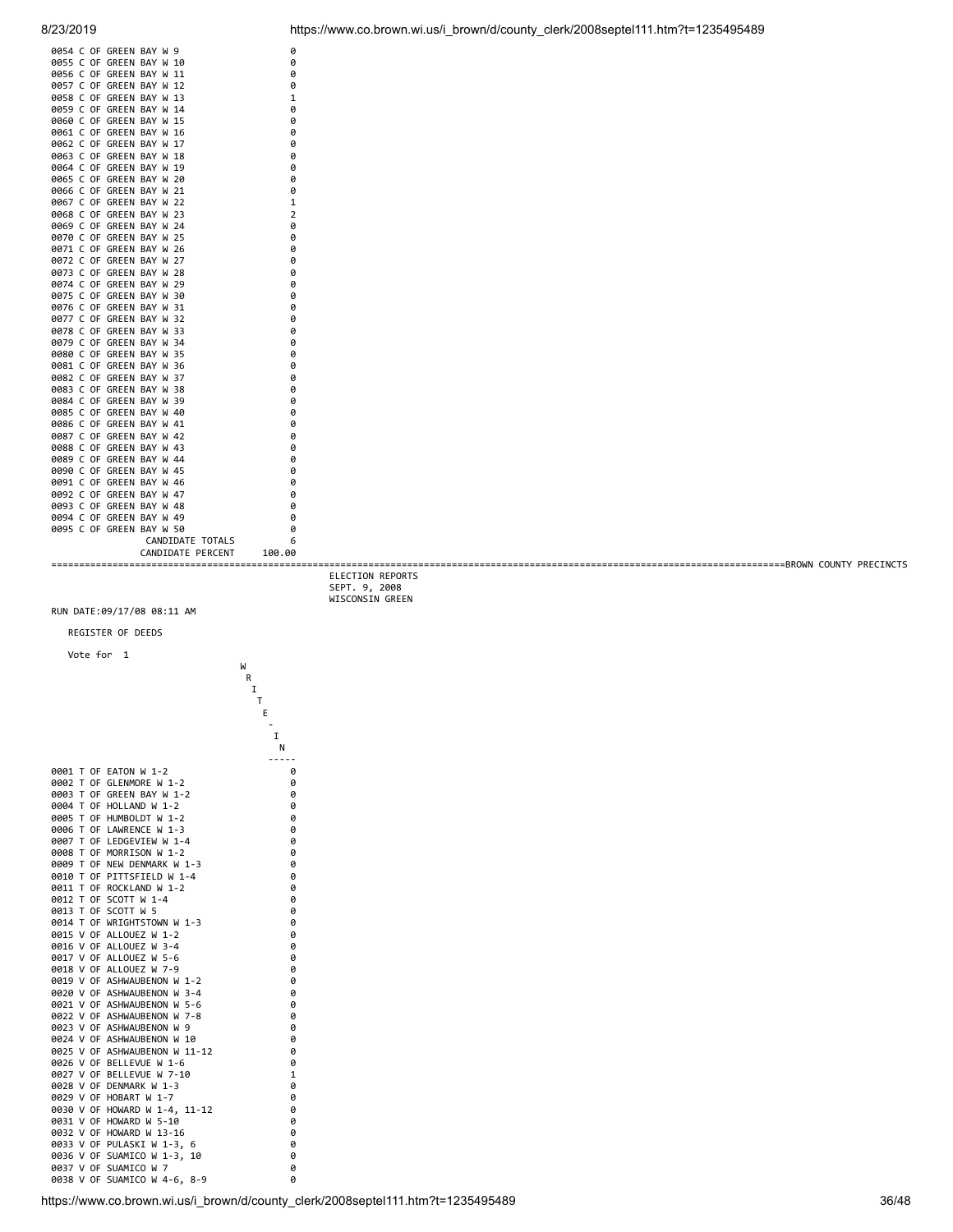| 8/23/2019                                                                                                                                                                                                                                                                                                                                                                                                                                                                                                                                                                                                                                                                                                                                                                                                                                                                                                                                                                                                                                                                                                                                                                                                                                                                               |                                                                                                                                                                                           |                                                                                 | https://www.co.brown.wi.us/i_brown/d/county_clerk/2008septel111.htm?t=1235495489 |
|-----------------------------------------------------------------------------------------------------------------------------------------------------------------------------------------------------------------------------------------------------------------------------------------------------------------------------------------------------------------------------------------------------------------------------------------------------------------------------------------------------------------------------------------------------------------------------------------------------------------------------------------------------------------------------------------------------------------------------------------------------------------------------------------------------------------------------------------------------------------------------------------------------------------------------------------------------------------------------------------------------------------------------------------------------------------------------------------------------------------------------------------------------------------------------------------------------------------------------------------------------------------------------------------|-------------------------------------------------------------------------------------------------------------------------------------------------------------------------------------------|---------------------------------------------------------------------------------|----------------------------------------------------------------------------------|
| 0039 V OF WRIGHTSTOWN W 1-2<br>0041 C OF DE PERE W 1-3<br>0042 C OF DE PERE W 4-7<br>0043 C OF DE PERE W 15-17<br>0044 C OF DE PERE W 8-10<br>0045 C OF DE PERE W 11-14<br>0046 C OF GREEN BAY W 1<br>0047 C OF GREEN BAY W 2<br>0048 C OF GREEN BAY W 3<br>0049 C OF GREEN BAY W 4<br>0050 C OF GREEN BAY W 5<br>0051 C OF GREEN BAY W 6<br>0052 C OF GREEN BAY W 7<br>BROWN COUNTY PRECINCTS<br>RUN DATE:09/17/08 08:11 AM                                                                                                                                                                                                                                                                                                                                                                                                                                                                                                                                                                                                                                                                                                                                                                                                                                                            | 0<br>1<br>0<br>0<br>0<br>0<br>0<br>0<br>0<br>0<br>0<br>0<br>0                                                                                                                             | BROWN COUNTY, WISCONSIN<br>ELECTION REPORTS<br>SEPT. 9, 2008<br>WISCONSIN GREEN | RECOUNT OFFICIAL RESULTS                                                         |
| REGISTER OF DEEDS                                                                                                                                                                                                                                                                                                                                                                                                                                                                                                                                                                                                                                                                                                                                                                                                                                                                                                                                                                                                                                                                                                                                                                                                                                                                       |                                                                                                                                                                                           |                                                                                 |                                                                                  |
| Vote for 1                                                                                                                                                                                                                                                                                                                                                                                                                                                                                                                                                                                                                                                                                                                                                                                                                                                                                                                                                                                                                                                                                                                                                                                                                                                                              |                                                                                                                                                                                           |                                                                                 |                                                                                  |
|                                                                                                                                                                                                                                                                                                                                                                                                                                                                                                                                                                                                                                                                                                                                                                                                                                                                                                                                                                                                                                                                                                                                                                                                                                                                                         | W<br>R<br>Ι.<br>Τ<br>Ε                                                                                                                                                                    |                                                                                 |                                                                                  |
| (CONTINUED FROM PREVIOUS PAGE)                                                                                                                                                                                                                                                                                                                                                                                                                                                                                                                                                                                                                                                                                                                                                                                                                                                                                                                                                                                                                                                                                                                                                                                                                                                          | I<br>N                                                                                                                                                                                    |                                                                                 |                                                                                  |
| 0053 C OF GREEN BAY W 8<br>0054 C OF GREEN BAY W 9<br>0055 C OF GREEN BAY W 10<br>0056 C OF GREEN BAY W 11<br>0057 C OF GREEN BAY W 12<br>0058 C OF GREEN BAY W 13<br>0059 C OF GREEN BAY W 14<br>0060 C OF GREEN BAY W 15<br>0061 C OF GREEN BAY W 16<br>0062 C OF GREEN BAY W 17<br>0063 C OF GREEN BAY W 18<br>0064 C OF GREEN BAY W 19<br>0065 C OF GREEN BAY W 20<br>0066 C OF GREEN BAY W 21<br>0067 C OF GREEN BAY W 22<br>0068 C OF GREEN BAY W 23<br>0069 C OF GREEN BAY W 24<br>0070 C OF GREEN BAY W 25<br>0071 C OF GREEN BAY W 26<br>0072 C OF GREEN BAY W 27<br>0073 C OF GREEN BAY W 28<br>0074 C OF GREEN BAY W 29<br>0075 C OF GREEN BAY W 30<br>0076 C OF GREEN BAY W 31<br>0077 C OF GREEN BAY W 32<br>0078 C OF GREEN BAY W 33<br>0079 C OF GREEN BAY W 34<br>0080 C OF GREEN BAY W 35<br>0081 C OF GREEN BAY W 36<br>0082 C OF GREEN BAY W 37<br>0083 C OF GREEN BAY W 38<br>0084 C OF GREEN BAY W 39<br>0085 C OF GREEN BAY W 40<br>0086 C OF GREEN BAY W 41<br>0087 C OF GREEN BAY W 42<br>0088 C OF GREEN BAY W 43<br>0089 C OF GREEN BAY W 44<br>0090 C OF GREEN BAY W 45<br>0091 C OF GREEN BAY W 46<br>0092 C OF GREEN BAY W 47<br>0093 C OF GREEN BAY W 48<br>0094 C OF GREEN BAY W 49<br>0095 C OF GREEN BAY W 50<br>CANDIDATE TOTALS<br>CANDIDATE PERCENT | -----<br>0<br>0<br>0<br>0<br>0<br>1<br>0<br>0<br>0<br>0<br>0<br>0<br>0<br>0<br>1<br>0<br>0<br>0<br>0<br>0<br>0<br>0<br>0<br>0<br>0<br>0<br>0<br>ø<br>a<br>a<br>a<br>a<br>a<br>a<br>100.00 |                                                                                 |                                                                                  |
|                                                                                                                                                                                                                                                                                                                                                                                                                                                                                                                                                                                                                                                                                                                                                                                                                                                                                                                                                                                                                                                                                                                                                                                                                                                                                         |                                                                                                                                                                                           | ELECTION REPORTS                                                                |                                                                                  |
|                                                                                                                                                                                                                                                                                                                                                                                                                                                                                                                                                                                                                                                                                                                                                                                                                                                                                                                                                                                                                                                                                                                                                                                                                                                                                         |                                                                                                                                                                                           | SEPT. 9, 2008<br>LIBERTARIAN                                                    |                                                                                  |
| RUN DATE:09/17/08 08:11 AM                                                                                                                                                                                                                                                                                                                                                                                                                                                                                                                                                                                                                                                                                                                                                                                                                                                                                                                                                                                                                                                                                                                                                                                                                                                              |                                                                                                                                                                                           |                                                                                 |                                                                                  |
| BEBBECENTATIVE IN CONCRECC BICIBICI C                                                                                                                                                                                                                                                                                                                                                                                                                                                                                                                                                                                                                                                                                                                                                                                                                                                                                                                                                                                                                                                                                                                                                                                                                                                   |                                                                                                                                                                                           |                                                                                 |                                                                                  |

REPRESENTATIVE IN CONGRESS DISTRICT 8

W R I T E - I N

Vote for 1

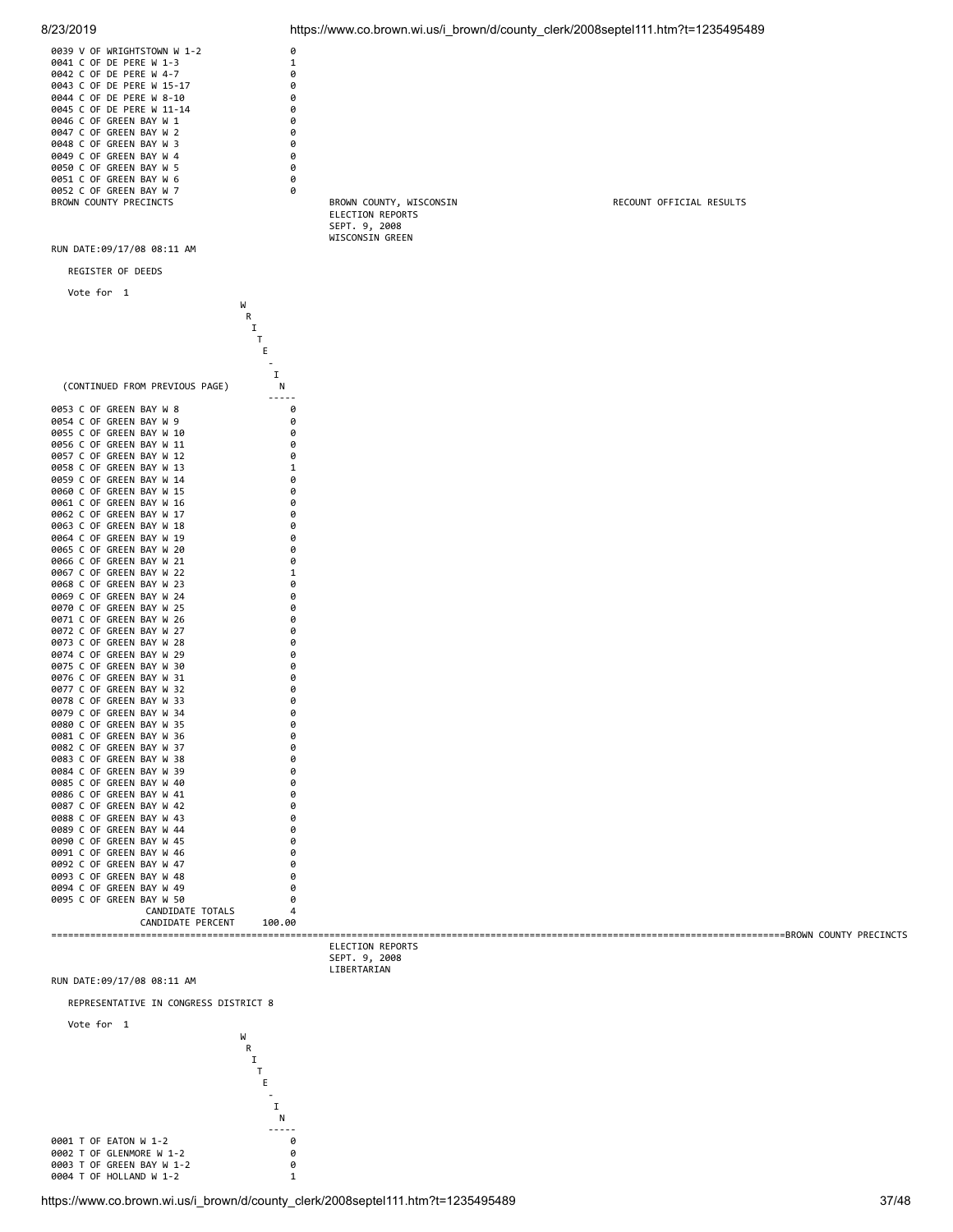|  | 0005 T OF HUMBOLDT W 1-2                | 0            |
|--|-----------------------------------------|--------------|
|  | 0006 T OF LAWRENCE W 1-3                | 0            |
|  | 0007 T OF LEDGEVIEW W 1-4               | 0            |
|  | 0008 T OF MORRISON W 1-2                | 1            |
|  | 0009 T OF NEW DENMARK W 1-3             | 0            |
|  | 0010 T OF PITTSFIELD W 1-4              | 0            |
|  | 0011 T OF ROCKLAND W 1-2                | 0            |
|  | 0012 T OF SCOTT W 1-4                   | 0            |
|  | 0013 T OF SCOTT W 5                     | 0            |
|  | 0014 T OF WRIGHTSTOWN W 1-3             | 0            |
|  | 0015 V OF ALLOUEZ W 1-2                 | 0            |
|  | 0016 V OF ALLOUEZ W 3-4                 | 0            |
|  | 0017 V OF ALLOUEZ W 5-6                 | 0            |
|  | 0018 V OF ALLOUEZ W 7-9                 | 0            |
|  | 0019 V OF ASHWAUBENON W 1-2             | 0            |
|  | 0020 V OF ASHWAUBENON W 3-4             | 0            |
|  | 0021 V OF ASHWAUBENON W 5-6             | 0            |
|  | 0022 V OF ASHWAUBENON W 7-8             | 0            |
|  | 0023 V OF ASHWAUBENON W 9               | 0            |
|  | 0024 V OF ASHWAUBENON W 10              | 0            |
|  | 0025 V OF ASHWAUBENON W 11-12           | 0            |
|  | 0026 V OF BELLEVUE W 1-6                | 0            |
|  | 0027 V OF BELLEVUE W 7-10               | 0            |
|  | 0028 V OF DENMARK W 1-3                 | 0            |
|  | 0029 V OF HOBART W 1-7                  | 0            |
|  | 0030 V OF HOWARD W 1-4, 11-12           | 0            |
|  | 0031 V OF HOWARD W 5-10                 | 0            |
|  | 0032 V OF HOWARD W 13-16                | 0            |
|  | 0033 V OF PULASKI W 1-3, 6              | 0            |
|  | 0036 V OF SUAMICO W 1-3, 10             | 0            |
|  | 0037 V OF SUAMICO W 7                   | 0            |
|  | 0038 V OF SUAMICO W 4-6, 8-9            | 0            |
|  | 0039 V OF WRIGHTSTOWN W 1-2             | 0            |
|  | 0041 C OF DE PERE W 1-3                 | 0            |
|  | 0042 C OF DE PERE W 4-7                 | $\mathbf{1}$ |
|  | 0043 C OF DE PERE W 15-17               | 0            |
|  | 0044 C OF DE PERE W 8-10                | 0            |
|  |                                         | 0            |
|  | 0045 C OF DE PERE W 11-14               |              |
|  | 0046 C OF GREEN BAY W 1                 | 0            |
|  | 0047 C OF GREEN BAY W<br>$\overline{2}$ | 0            |
|  | 0048 C OF GREEN BAY W<br>3              | 0            |
|  | 0049 C OF GREEN BAY W 4                 | 0            |
|  | 0050 C OF GREEN BAY W<br>5              | 0            |
|  | 0051 C OF GREEN BAY W<br>6              | 0            |
|  | 0052 C OF GREEN BAY W<br>7              | $\mathbf{1}$ |
|  | <b>BROWN COUNTY PRECINCTS</b>           |              |
|  |                                         |              |

REPRESENTATIVE IN CONGRESS DISTRICT 8

|              |        | Vote for |                              | 1 |            |        |                          |       | W |   |        |  |
|--------------|--------|----------|------------------------------|---|------------|--------|--------------------------|-------|---|---|--------|--|
|              |        |          |                              |   |            |        |                          |       | R |   |        |  |
|              |        |          |                              |   |            |        |                          |       | I |   |        |  |
|              |        |          |                              |   |            |        |                          |       |   | T |        |  |
|              |        |          |                              |   |            |        |                          |       |   | E |        |  |
|              |        |          |                              |   |            |        |                          |       |   |   | I      |  |
|              |        |          |                              |   |            |        | (CONTINUED FROM PREVIOUS | PAGE) |   |   | Ν      |  |
|              |        |          |                              |   |            |        |                          |       |   |   |        |  |
| 0053         | C      | 0F       | <b>GREEN</b>                 |   | BAY        | W      | 8                        |       |   |   | 0      |  |
| 0054         | C      | 0F       | <b>GREEN</b>                 |   | BAY        | W      | 9                        |       |   |   | 0      |  |
| 0055         | C      | 0F       | GREEN                        |   | BAY        | W      | 10                       |       |   |   | 0      |  |
| 0056         | C      | 0F       | <b>GREEN</b>                 |   | BAY        | W      | 11                       |       |   |   | 0      |  |
| 0057         | Ċ<br>C | 0F       | <b>GREEN</b>                 |   | BAY        | W      | 12                       |       |   |   | 0      |  |
| 0058<br>0059 | C      | 0F<br>0F | <b>GREEN</b><br><b>GREEN</b> |   | BAY<br>BAY | W<br>W | 13<br>14                 |       |   |   | 0<br>0 |  |
| 0060         | C      | 0F       | GREEN                        |   | BAY        | W      | 15                       |       |   |   | 0      |  |
| 0061         | Ċ      | 0F       | <b>GREEN</b>                 |   | BAY        | W      | 16                       |       |   |   | 0      |  |
| 0062         | Ċ      | 0F       | GREEN                        |   | BAY        | W      | 17                       |       |   |   | 0      |  |
| 0063         | C      | 0F       | <b>GREEN</b>                 |   | BAY        | W      | 18                       |       |   |   | 0      |  |
| 0064         | Ċ      | 0F       | <b>GREEN</b>                 |   | BAY        | W      | 19                       |       |   |   | 0      |  |
| 0065         | Ċ      | 0F       | GREEN                        |   | BAY        | W      | 20                       |       |   |   | 0      |  |
| 0066         | C      | 0F       | GREEN                        |   | BAY        | W      | 21                       |       |   |   | 0      |  |
| 0067         | Ċ      | 0F       | GREEN                        |   | BAY        | W      | 22                       |       |   |   | 0      |  |
| 0068         | c      | 0F       | <b>GREEN</b>                 |   | BAY        | W      | 23                       |       |   |   | 0      |  |
| 0069         | C      | 0F       | <b>GREEN</b>                 |   | BAY        | W      | 24                       |       |   |   | 0      |  |
| 0070         | C      | 0F       | <b>GREEN</b>                 |   | BAY        | W      | 25                       |       |   |   | 0      |  |
| 0071         | c      | 0F       | <b>GREEN</b>                 |   | BAY        | W      | 26                       |       |   |   | 0      |  |
| 0072         | Ċ      | 0F       | GREEN                        |   | BAY        | W      | 27                       |       |   |   | 0      |  |
| 0073         | Ċ      | 0F       | <b>GREEN</b>                 |   | BAY        | W      | 28                       |       |   |   | 0      |  |
| 0074         | C      | 0F       | <b>GREEN</b>                 |   | BAY        | W      | 29                       |       |   |   | 0      |  |
| 0075         | C      | 0F       | <b>GREEN</b>                 |   | BAY        | W      | 30                       |       |   |   | 0      |  |
| 0076         | C      | 0F       | <b>GREEN</b>                 |   | BAY        | W      | 31                       |       |   |   | 0      |  |
| 0077         | c      | 0F       | <b>GREEN</b>                 |   | BAY        | W      | 32                       |       |   |   | 0      |  |
| 0078         | C      | 0F       | <b>GREEN</b>                 |   | BAY        | W      | 33                       |       |   |   | 0      |  |
| 0079         | C      | 0F       | GREEN                        |   | BAY        | W      | 34                       |       |   |   | 0      |  |
| 0080         | C<br>Ċ | 0F       | <b>GREEN</b>                 |   | BAY        | W      | 35                       |       |   |   | 0      |  |
| 0081         | Ċ      | 0F       | <b>GREEN</b>                 |   | BAY        | W      | 36                       |       |   |   | 0      |  |
| 0082<br>0083 | c      | 0F<br>0F | <b>GREEN</b><br><b>GREEN</b> |   | BAY<br>BAY | W<br>W | 37<br>38                 |       |   |   | 0<br>0 |  |
| 0084         | C      | 0F       | GREEN                        |   | BAY        | W      | 39                       |       |   |   | 0      |  |
| 0085         | Ċ      | 0F       | <b>GREEN</b>                 |   | BAY        | W      | 40                       |       |   |   | 0      |  |
| 0086         | Ċ      | 0F       | GREEN                        |   | BAY        | W      | 41                       |       |   |   | 0      |  |
| 0087         | Ċ      | 0F       | <b>GREEN</b>                 |   | BAY        | W      | 42                       |       |   |   | 0      |  |
|              |        |          |                              |   |            |        |                          |       |   |   |        |  |

BROWN COUNTY PRECINCTS BROWN COUNTY, WISCONSIN RECOUNT OFFICIAL RESULTS ELECTION REPORTS SEPT. 9, 2008 LIBERTARIAN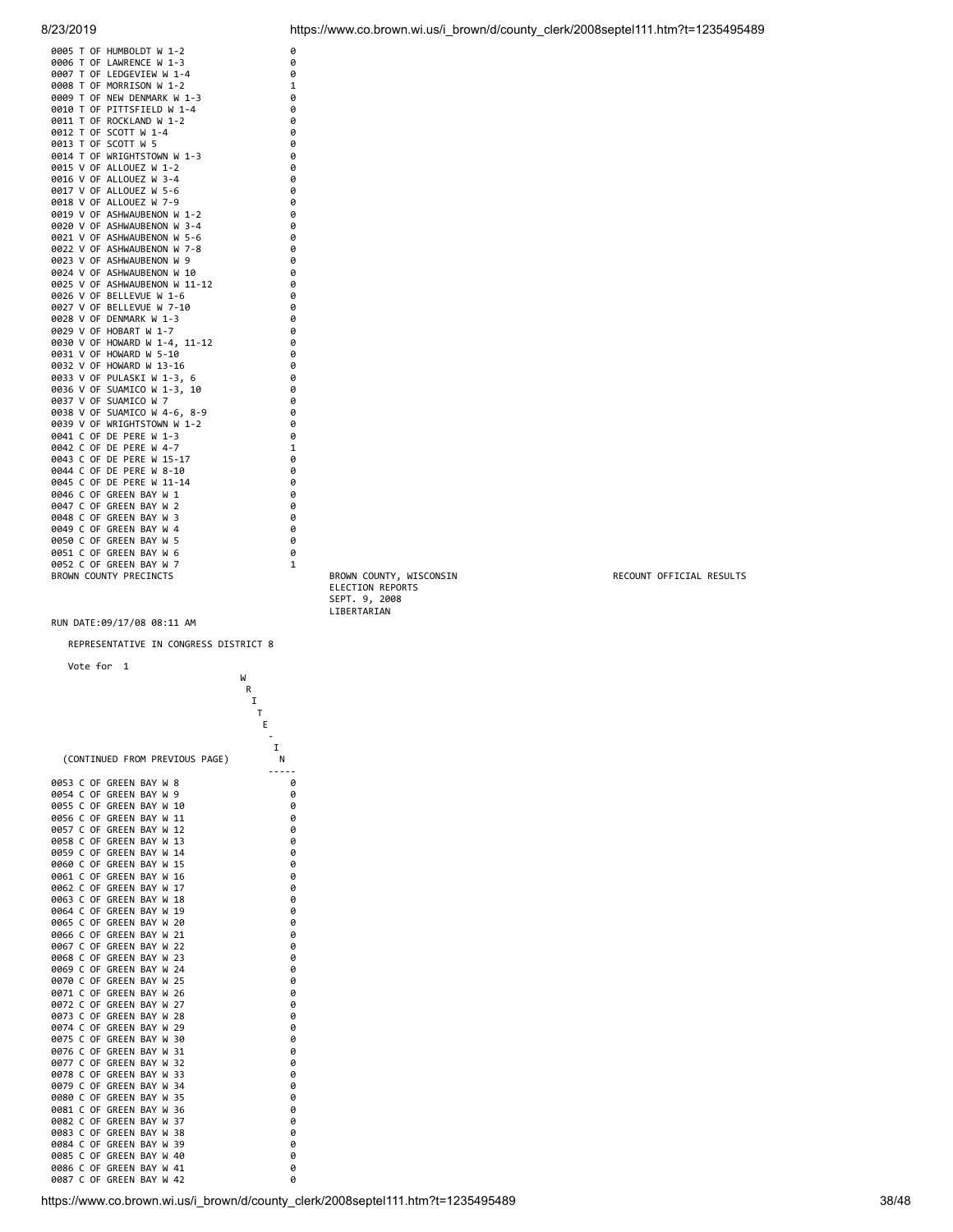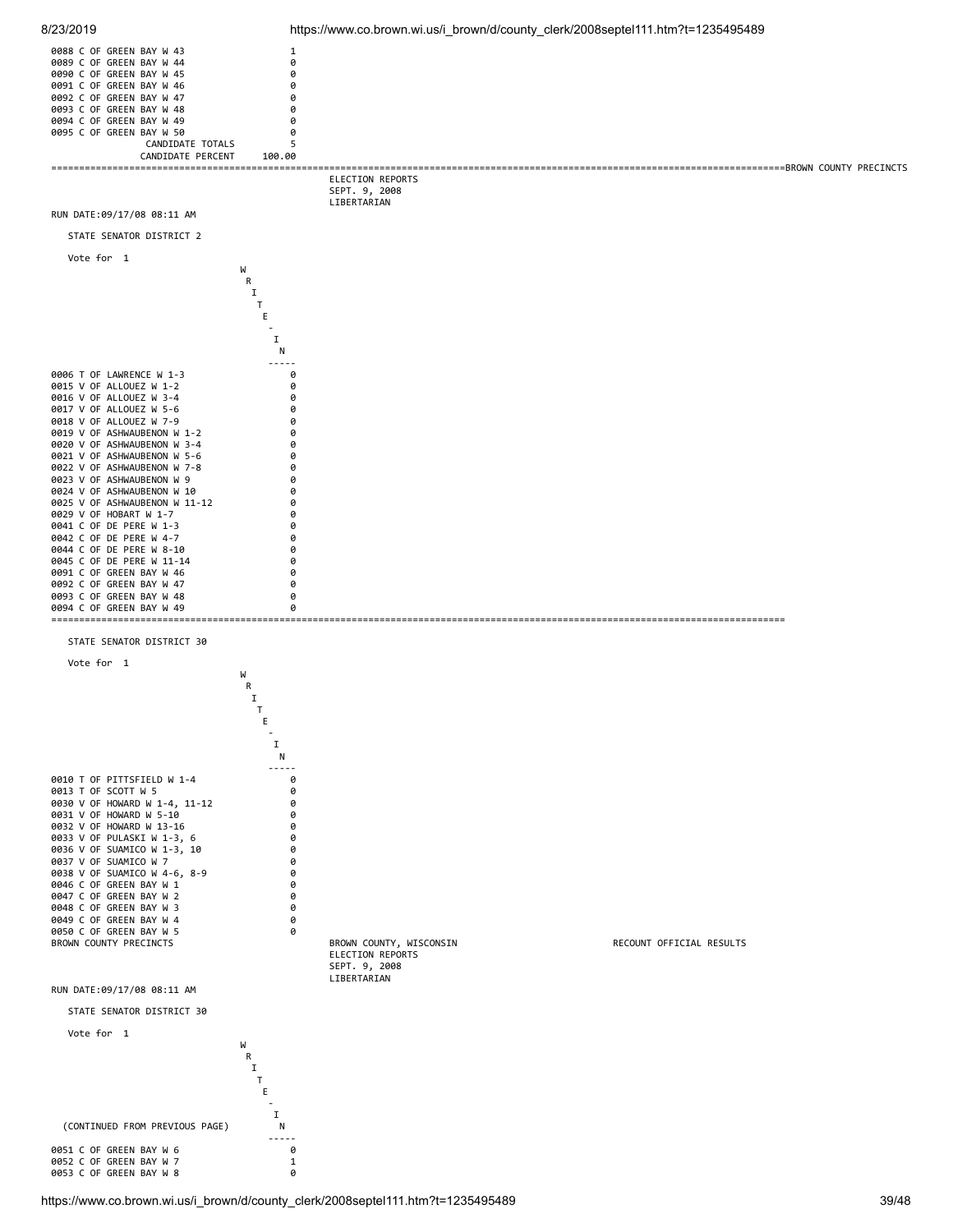| 0054 | C            | 0F | <b>GREEN</b> | BAY             | W | 9                          | 0            |  |
|------|--------------|----|--------------|-----------------|---|----------------------------|--------------|--|
| 0055 | C            | 0F | <b>GREEN</b> | BAY             | W | 10                         | 0            |  |
| 0056 | C            | 0F | <b>GREEN</b> | BAY             | W | 11                         | 0            |  |
| 0057 | C            | 0F | <b>GREEN</b> | BAY             | W | 12                         | 0            |  |
| 0058 | C            | 0F | <b>GREEN</b> | BAY             | W | 13                         | 0            |  |
| 0059 | C            | 0F | <b>GREEN</b> | BAY             | W | 14                         | 0            |  |
| 0060 | C            | 0F | <b>GREEN</b> | BAY             | W | 15                         | 0            |  |
| 0061 | Ċ            | 0F | <b>GREEN</b> | BAY             | W | 16                         | 0            |  |
| 0062 | C            | 0F | <b>GREEN</b> | BAY             | W | 17                         | 0            |  |
| 0063 | C            | 0F | GREEN        | BAY             | W | 18                         | 0            |  |
| 0064 | C            | 0F | GREEN        | BAY             | W | 19                         | 0            |  |
| 0065 | C            | 0F | GREEN        | BAY             | W | 20                         | 0            |  |
| 0066 | C            | 0F | GREEN        | BAY             | W | 21                         | 0            |  |
| 0067 | C            | 0F | GREEN        | BAY             | W | 22                         | 0            |  |
| 0068 | C.           | 0F | GREEN        | BAY             | W | 23                         | 0            |  |
| 0069 | C            | 0F | <b>GREEN</b> | BAY             | W | 24                         | 0            |  |
| 0070 | C            | 0F | <b>GREEN</b> | BAY             | W | 25                         | 0            |  |
| 0071 | C            | 0F | <b>GREEN</b> | BAY             | W | 26                         | 0            |  |
| 0072 | C            | 0F | <b>GREEN</b> | BAY             | W | 27                         | 0            |  |
| 0073 | C            | 0F | <b>GREEN</b> | BAY             | W | 28                         | 0            |  |
| 0074 | C            | 0F | <b>GREEN</b> | BAY             | W | 29                         | 0            |  |
| 0075 | C            | 0F | GREEN        | BAY             | W | 30                         | 0            |  |
| 0076 | $\mathsf{C}$ | 0F | GREEN        | BAY             | W | 31                         | 0            |  |
| 0077 | C            | 0F | GREEN        | BAY             | W | 32                         | 0            |  |
| 0078 | C            | 0F | GREEN        | BAY             | W | 33                         | 0            |  |
| 0079 | C            | 0F | GREEN        | BAY             | W | 34                         | 0            |  |
| 0080 | C            | 0F | GREEN        | BAY             | W | 35                         | 0            |  |
| 0081 | C            | 0F | <b>GREEN</b> | BAY             | W | 36                         | 0            |  |
| 0082 | C            | 0F | <b>GREEN</b> | BAY             | W | 37                         | 0            |  |
| 0083 | C            | 0F | GREEN        | BAY             | W | 38                         | 0            |  |
| 0084 | C            | 0F | GREEN        | BAY             | W | 39                         | 0            |  |
| 0085 | C            | 0F | <b>GREEN</b> | BAY             | W | 40                         | 0            |  |
| 0086 | C            | 0F | <b>GREEN</b> | BAY             | W | 41                         | 0            |  |
| 0087 | Ċ            | 0F | GREEN        | BAY             | W | 42                         | 0            |  |
| 0088 | C            | 0F | <b>GREEN</b> | BAY             | W | 43                         | 0            |  |
| 0089 | C            | 0F | GREEN        | BAY             | W | 44                         | 0            |  |
| 0090 | C            | 0F | GREEN        | <b>BAY W 45</b> |   |                            | 0            |  |
|      |              |    |              |                 |   | CANDIDATE<br><b>TOTALS</b> | $\mathbf{1}$ |  |
|      |              |    |              |                 |   | CANDIDATE<br>PERCENT       | 100.00       |  |

8/23/2019 https://www.co.brown.wi.us/i\_brown/d/county\_clerk/2008septel111.htm?t=1235495489



the contract of the contract of the contract of the I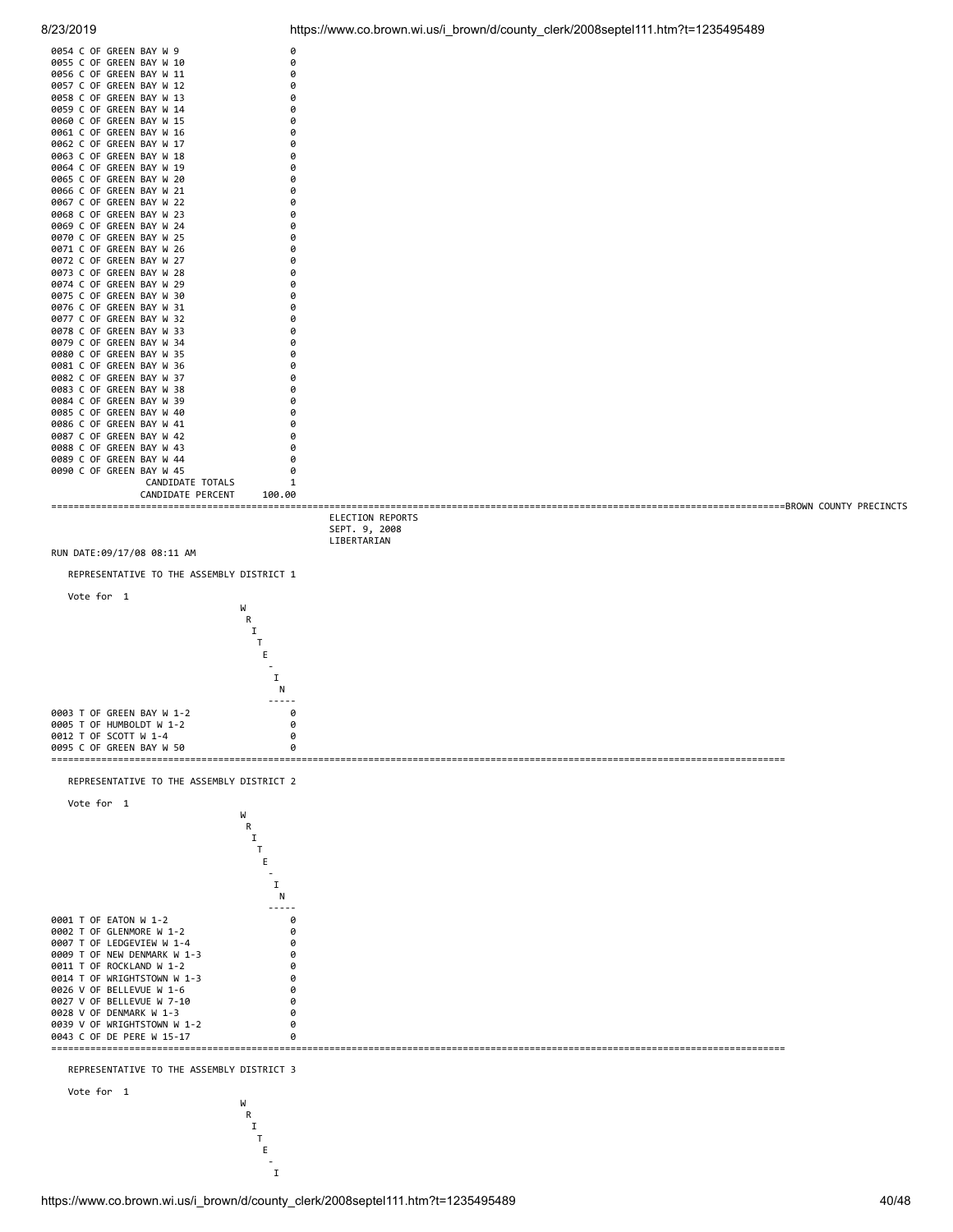



https://www.co.brown.wi.us/i\_brown/d/county\_clerk/2008septel111.htm?t=1235495489 41/48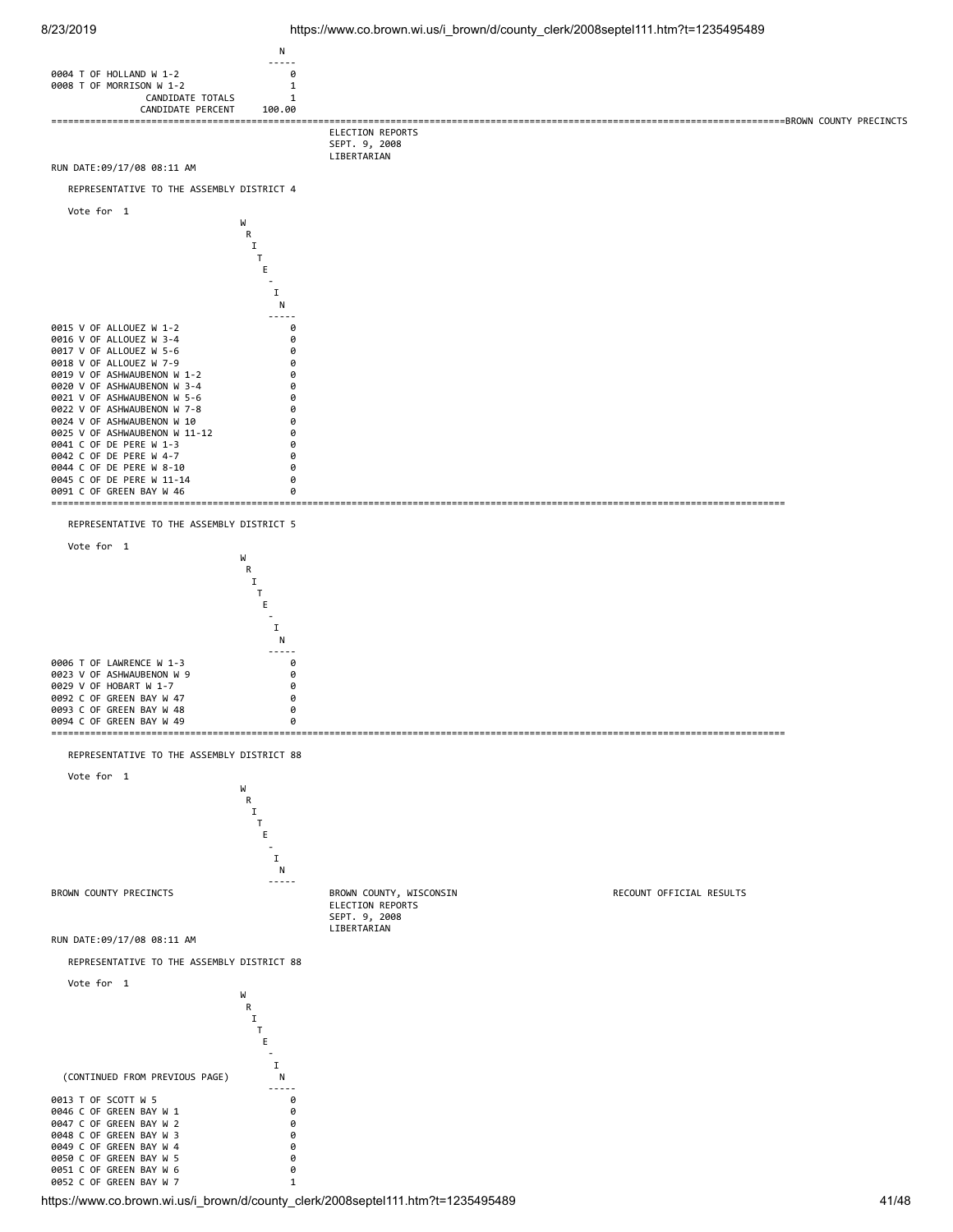



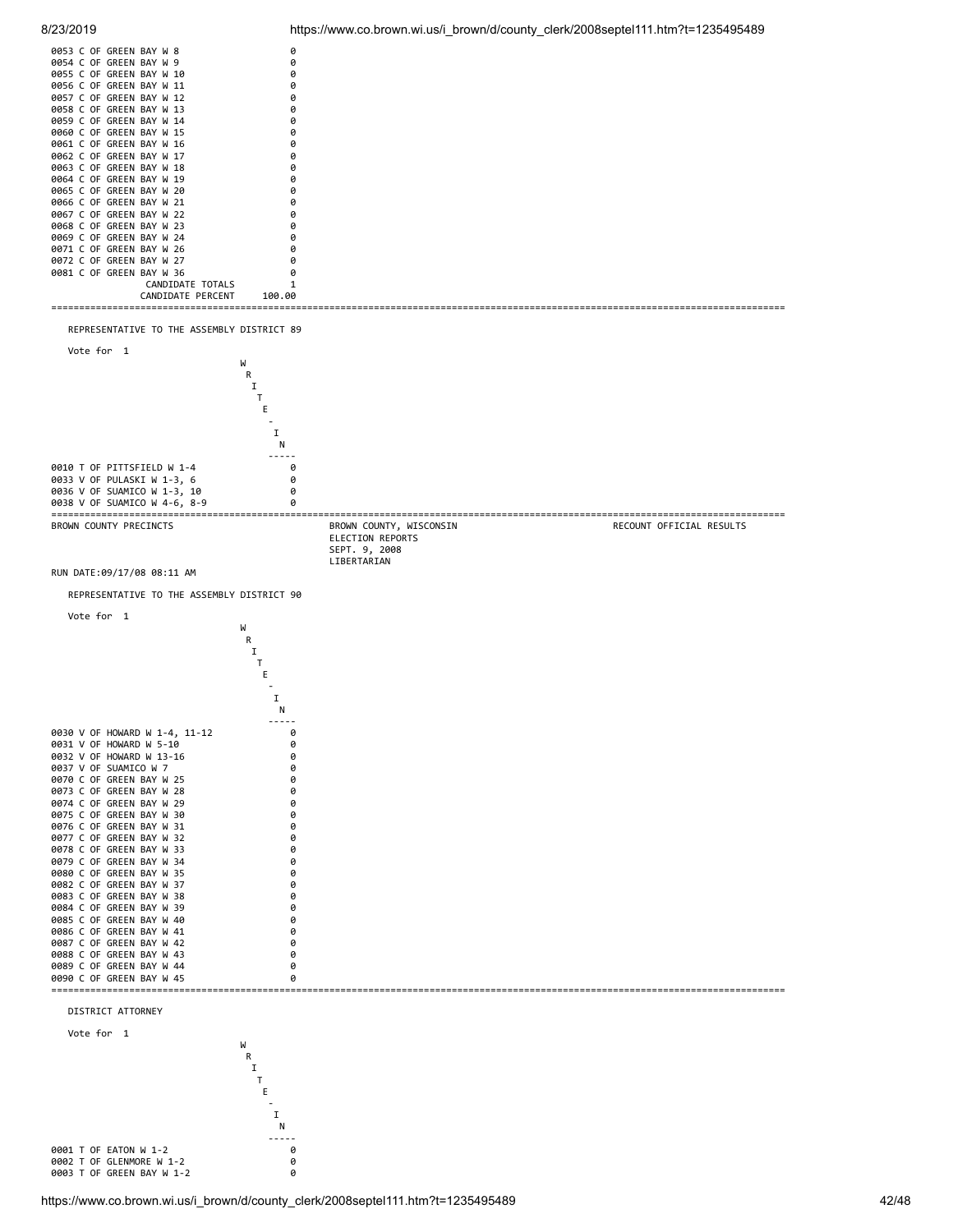| 8/23/2019                                                                                                                                                                                                                                                                                                   |                                                | https://www.co.brown.wi.us/i_brown/d/county_clerk/2008septel111.htm?t=1235495489 |                          |
|-------------------------------------------------------------------------------------------------------------------------------------------------------------------------------------------------------------------------------------------------------------------------------------------------------------|------------------------------------------------|----------------------------------------------------------------------------------|--------------------------|
| 0004 T OF HOLLAND W 1-2<br>0005 T OF HUMBOLDT W 1-2<br>0006 T OF LAWRENCE W 1-3<br>0007 T OF LEDGEVIEW W 1-4<br>0008 T OF MORRISON W 1-2<br>0009 T OF NEW DENMARK W 1-3<br>0010 T OF PITTSFIELD W 1-4<br>0011 T OF ROCKLAND W 1-2<br>0012 T OF SCOTT W 1-4<br>0013 T OF SCOTT W 5<br>BROWN COUNTY PRECINCTS | 0<br>0<br>0<br>0<br>1<br>0<br>0<br>0<br>0<br>0 | BROWN COUNTY, WISCONSIN                                                          | RECOUNT OFFICIAL RESULTS |
|                                                                                                                                                                                                                                                                                                             |                                                | ELECTION REPORTS<br>SEPT. 9, 2008<br>LIBERTARIAN                                 |                          |
| RUN DATE:09/17/08 08:11 AM                                                                                                                                                                                                                                                                                  |                                                |                                                                                  |                          |
| DISTRICT ATTORNEY                                                                                                                                                                                                                                                                                           |                                                |                                                                                  |                          |
| Vote for 1                                                                                                                                                                                                                                                                                                  | W                                              |                                                                                  |                          |
|                                                                                                                                                                                                                                                                                                             | R<br>Ι<br>Т<br>Е<br>I                          |                                                                                  |                          |
| (CONTINUED FROM PREVIOUS PAGE)                                                                                                                                                                                                                                                                              | Ν                                              |                                                                                  |                          |
| 0014 T OF WRIGHTSTOWN W 1-3<br>0015 V OF ALLOUEZ W 1-2<br>0016 V OF ALLOUEZ W 3-4<br>0017 V OF ALLOUEZ W 5-6                                                                                                                                                                                                | .<br>0<br>0<br>0<br>0                          |                                                                                  |                          |
| 0018 V OF ALLOUEZ W 7-9<br>0019 V OF ASHWAUBENON W 1-2<br>0020 V OF ASHWAUBENON W 3-4<br>0021 V OF ASHWAUBENON W 5-6                                                                                                                                                                                        | 0<br>0<br>0<br>0                               |                                                                                  |                          |
| 0022 V OF ASHWAUBENON W 7-8                                                                                                                                                                                                                                                                                 | 0<br>0                                         |                                                                                  |                          |
| 0023 V OF ASHWAUBENON W 9<br>0024 V OF ASHWAUBENON W 10                                                                                                                                                                                                                                                     | 0                                              |                                                                                  |                          |
| 0025 V OF ASHWAUBENON W 11-12<br>0026 V OF BELLEVUE W 1-6                                                                                                                                                                                                                                                   | 0<br>0                                         |                                                                                  |                          |
| 0027 V OF BELLEVUE W 7-10<br>0028 V OF DENMARK W 1-3                                                                                                                                                                                                                                                        | 0<br>0                                         |                                                                                  |                          |
| 0029 V OF HOBART W 1-7                                                                                                                                                                                                                                                                                      | 0                                              |                                                                                  |                          |
| 0030 V OF HOWARD W 1-4, 11-12<br>0031 V OF HOWARD W 5-10                                                                                                                                                                                                                                                    | 0<br>0                                         |                                                                                  |                          |
| 0032 V OF HOWARD W 13-16<br>0033 V OF PULASKI W 1-3, 6                                                                                                                                                                                                                                                      | 0<br>0                                         |                                                                                  |                          |
| 0036 V OF SUAMICO W 1-3, 10                                                                                                                                                                                                                                                                                 | 0                                              |                                                                                  |                          |
| 0037 V OF SUAMICO W 7<br>0038 V OF SUAMICO W 4-6, 8-9                                                                                                                                                                                                                                                       | 0<br>0                                         |                                                                                  |                          |
| 0039 V OF WRIGHTSTOWN W 1-2                                                                                                                                                                                                                                                                                 | 0                                              |                                                                                  |                          |
| 0041 C OF DE PERE W 1-3<br>0042 C OF DE PERE W 4-7                                                                                                                                                                                                                                                          | 0<br>0                                         |                                                                                  |                          |
| 0043 C OF DE PERE W 15-17<br>0044 C OF DE PERE W 8-10                                                                                                                                                                                                                                                       | 0<br>0                                         |                                                                                  |                          |
| 0045 C OF DE PERE W 11-14                                                                                                                                                                                                                                                                                   | 1                                              |                                                                                  |                          |
| 0046 C OF GREEN BAY W 1<br>0047 C OF GREEN BAY W 2                                                                                                                                                                                                                                                          | 0<br>0                                         |                                                                                  |                          |
| 0048 C OF GREEN BAY W 3                                                                                                                                                                                                                                                                                     | 0                                              |                                                                                  |                          |
| 0049 C OF GREEN BAY W 4<br>0050 C OF GREEN BAY W 5                                                                                                                                                                                                                                                          | 0<br>0                                         |                                                                                  |                          |
| 0051 C OF GREEN BAY W 6<br>0052 C OF GREEN BAY W 7                                                                                                                                                                                                                                                          | 0<br>1                                         |                                                                                  |                          |
| 0053 C OF GREEN BAY W 8                                                                                                                                                                                                                                                                                     | 0                                              |                                                                                  |                          |
| 0054 C OF GREEN BAY W 9<br>0055 C OF GREEN BAY W 10                                                                                                                                                                                                                                                         | 0<br>0                                         |                                                                                  |                          |
| 0056 C OF GREEN BAY W 11                                                                                                                                                                                                                                                                                    | 0                                              |                                                                                  |                          |
| 0057 C OF GREEN BAY W 12<br>0058 C OF GREEN BAY W 13                                                                                                                                                                                                                                                        | 0<br>0                                         |                                                                                  |                          |
| 0059 C OF GREEN BAY W 14                                                                                                                                                                                                                                                                                    | 0                                              |                                                                                  |                          |
| 0060 C OF GREEN BAY W 15<br>0061 C OF GREEN BAY W 16                                                                                                                                                                                                                                                        | 0<br>0                                         |                                                                                  |                          |
| 0062 C OF GREEN BAY W 17                                                                                                                                                                                                                                                                                    | 0                                              |                                                                                  |                          |
| 0063 C OF GREEN BAY W 18<br>0064 C OF GREEN BAY W 19                                                                                                                                                                                                                                                        | 0<br>0                                         |                                                                                  |                          |
| 0065 C OF GREEN BAY W 20                                                                                                                                                                                                                                                                                    | 0                                              |                                                                                  |                          |
| BROWN COUNTY PRECINCTS                                                                                                                                                                                                                                                                                      |                                                | BROWN COUNTY, WISCONSIN<br>ELECTION REPORTS<br>SEPT. 9, 2008<br>LIBERTARIAN      | RECOUNT OFFICIAL RESULTS |

RUN DATE:09/17/08 08:11 AM

DISTRICT ATTORNEY

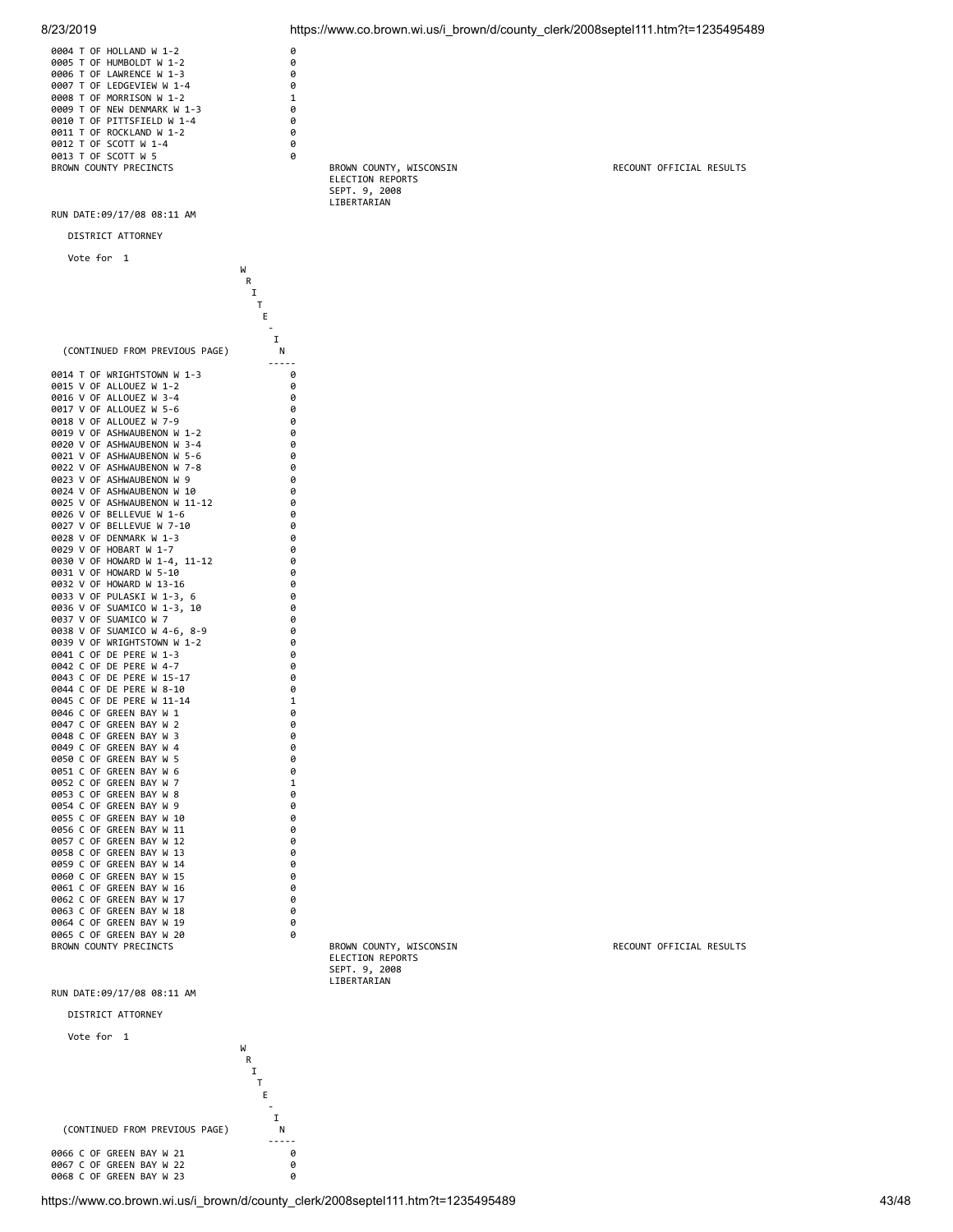| 0069 C OF GREEN BAY W 24 |                   |        |  |
|--------------------------|-------------------|--------|--|
| 0070 C OF GREEN BAY W 25 |                   |        |  |
| 0071 C OF GREEN BAY W 26 |                   |        |  |
| 0072 C OF GREEN BAY W 27 |                   |        |  |
| 0073 C OF GREEN BAY W 28 |                   |        |  |
| 0074 C OF GREEN BAY W 29 |                   |        |  |
| 0075 C OF GREEN BAY W 30 |                   |        |  |
| 0076 C OF GREEN BAY W 31 |                   |        |  |
| 0077 C OF GREEN BAY W 32 |                   |        |  |
| 0078 C OF GREEN BAY W 33 |                   |        |  |
| 0079 C OF GREEN BAY W 34 |                   |        |  |
| 0080 C OF GREEN BAY W 35 |                   |        |  |
| 0081 C OF GREEN BAY W 36 |                   | a      |  |
| 0082 C OF GREEN BAY W 37 |                   |        |  |
| 0083 C OF GREEN BAY W 38 |                   |        |  |
| 0084 C OF GREEN BAY W 39 |                   |        |  |
| 0085 C OF GREEN BAY W 40 |                   |        |  |
| 0086 C OF GREEN BAY W 41 |                   |        |  |
| 0087 C OF GREEN BAY W 42 |                   |        |  |
| 0088 C OF GREEN BAY W 43 |                   |        |  |
| 0089 C OF GREEN BAY W 44 |                   |        |  |
| 0090 C OF GREEN BAY W 45 |                   |        |  |
| 0091 C OF GREEN BAY W 46 |                   |        |  |
| 0092 C OF GREEN BAY W 47 |                   |        |  |
| 0093 C OF GREEN BAY W 48 |                   |        |  |
| 0094 C OF GREEN BAY W 49 |                   |        |  |
| 0095 C OF GREEN BAY W 50 |                   |        |  |
|                          | CANDIDATE TOTALS  |        |  |
|                          | CANDIDATE PERCENT | 100.00 |  |
|                          |                   |        |  |

COUNTY CLERK



0037 V OF SUAMICO W 7 0 0038 V OF SUAMICO W 4-6, 8-9 0 0039 V OF WRIGHTSTOWN W 1-2 0

8/23/2019 https://www.co.brown.wi.us/i\_brown/d/county\_clerk/2008septel111.htm?t=1235495489

 ELECTION REPORTS SEPT. 9, 2008 LIBERTARIAN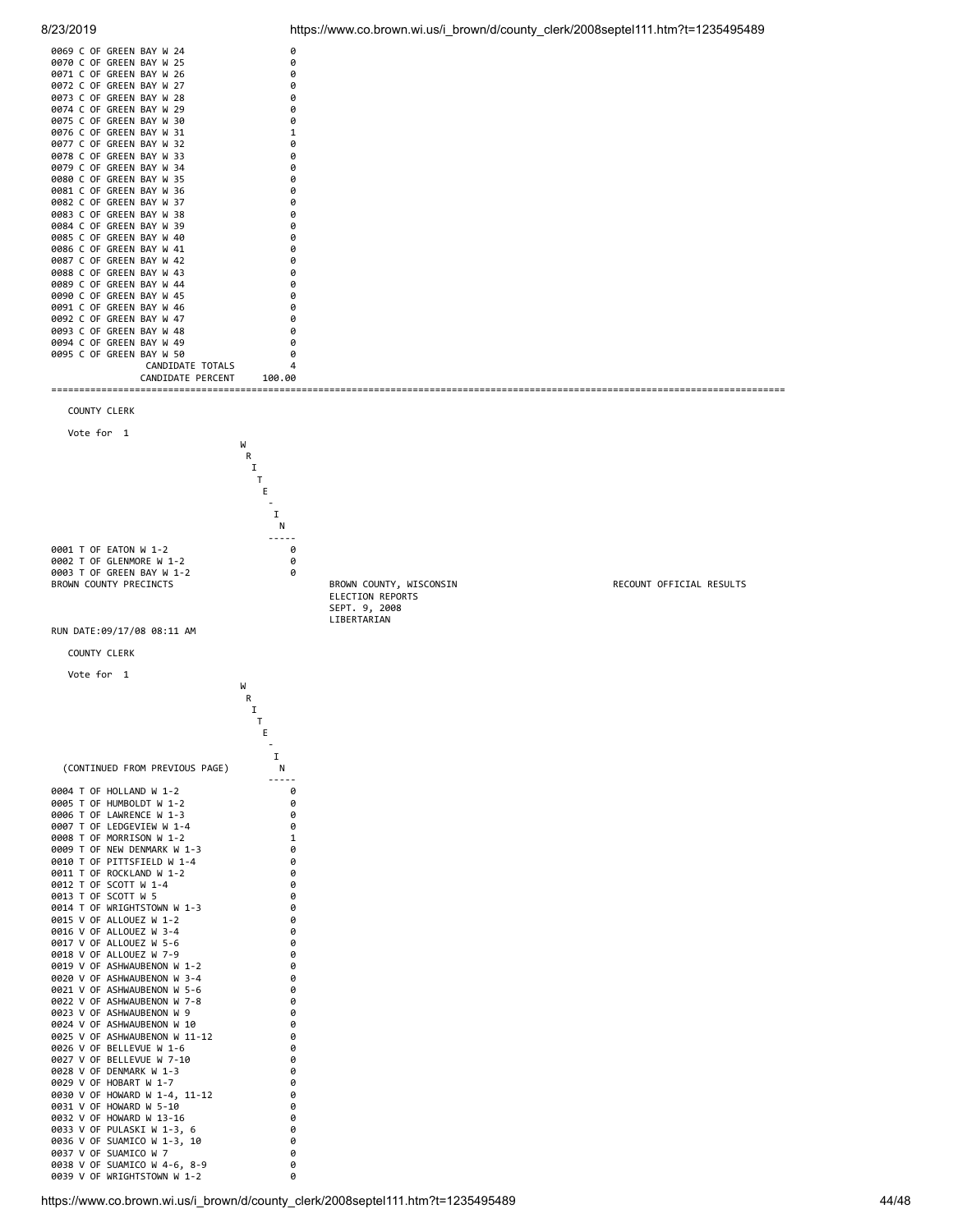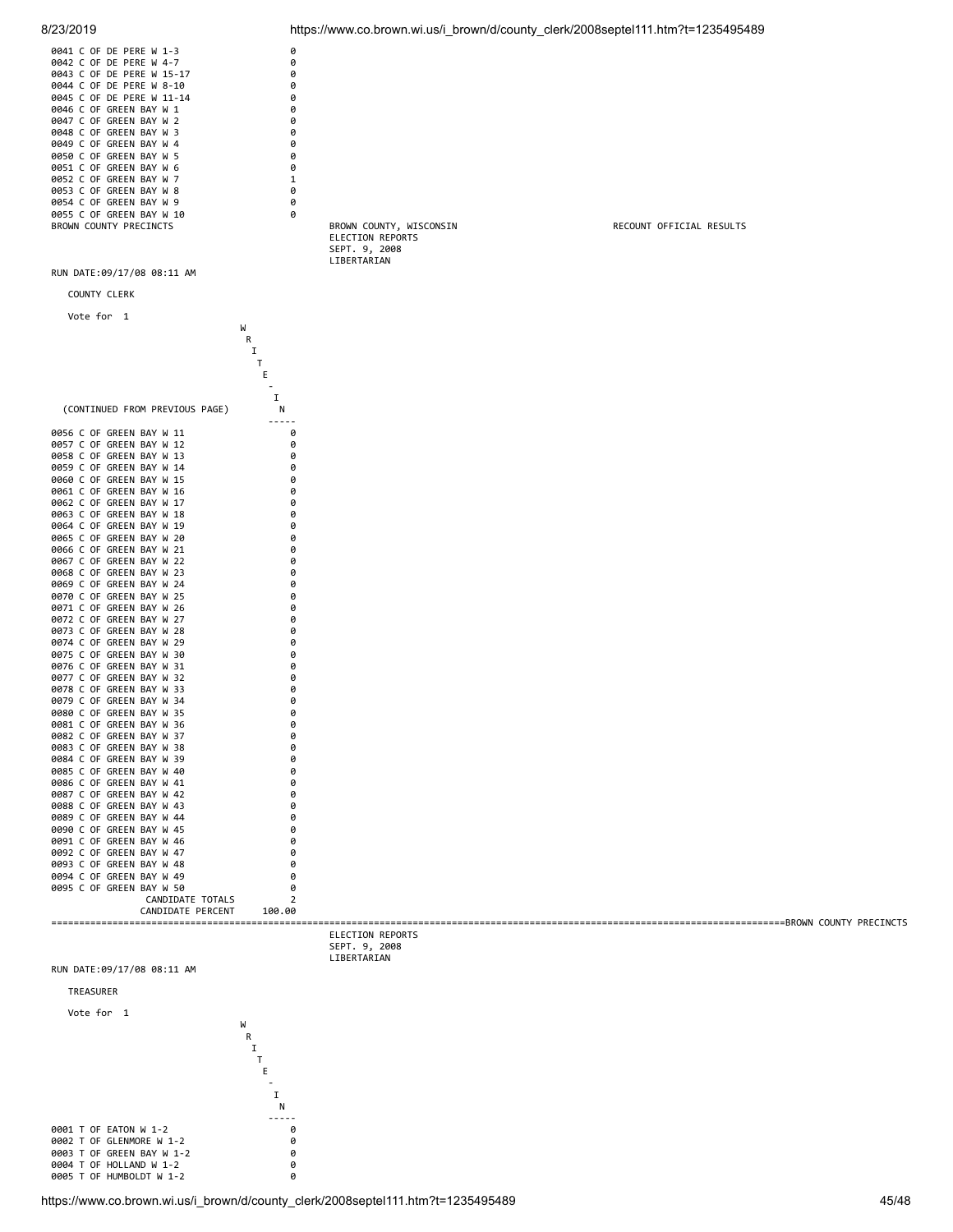| 0006 T OF LAWRENCE W 1-3      | 0            |                         |                          |
|-------------------------------|--------------|-------------------------|--------------------------|
| 0007 T OF LEDGEVIEW W 1-4     | 0            |                         |                          |
| 0008 T OF MORRISON W 1-2      | $\mathbf 1$  |                         |                          |
| 0009 T OF NEW DENMARK W 1-3   | 0            |                         |                          |
| 0010 T OF PITTSFIELD W 1-4    | 0            |                         |                          |
| 0011 T OF ROCKLAND W 1-2      | 0            |                         |                          |
| 0012 T OF SCOTT W 1-4         | 0            |                         |                          |
| 0013 T OF SCOTT W 5           | 0            |                         |                          |
| 0014 T OF WRIGHTSTOWN W 1-3   | 0            |                         |                          |
| 0015 V OF ALLOUEZ W 1-2       | ø            |                         |                          |
| 0016 V OF ALLOUEZ W 3-4       | 0            |                         |                          |
| 0017 V OF ALLOUEZ W 5-6       | 0            |                         |                          |
| 0018 V OF ALLOUEZ W 7-9       | 0            |                         |                          |
| 0019 V OF ASHWAUBENON W 1-2   | 0            |                         |                          |
| 0020 V OF ASHWAUBENON W 3-4   | 0            |                         |                          |
| 0021 V OF ASHWAUBENON W 5-6   | 0            |                         |                          |
| 0022 V OF ASHWAUBENON W 7-8   | 0            |                         |                          |
| 0023 V OF ASHWAUBENON W 9     | 0            |                         |                          |
| 0024 V OF ASHWAUBENON W 10    | 0            |                         |                          |
| 0025 V OF ASHWAUBENON W 11-12 | 0            |                         |                          |
| 0026 V OF BELLEVUE W 1-6      | 0            |                         |                          |
| 0027 V OF BELLEVUE W 7-10     | 0            |                         |                          |
| 0028 V OF DENMARK W 1-3       | 0            |                         |                          |
| 0029 V OF HOBART W 1-7        | 0            |                         |                          |
| 0030 V OF HOWARD W 1-4, 11-12 | 0            |                         |                          |
| 0031 V OF HOWARD W 5-10       | 0            |                         |                          |
| 0032 V OF HOWARD W 13-16      | 0            |                         |                          |
| 0033 V OF PULASKI W 1-3, 6    | 0            |                         |                          |
| 0036 V OF SUAMICO W 1-3, 10   | 0            |                         |                          |
| 0037 V OF SUAMICO W 7         | 0            |                         |                          |
| 0038 V OF SUAMICO W 4-6, 8-9  | ø            |                         |                          |
| 0039 V OF WRIGHTSTOWN W 1-2   | 0            |                         |                          |
| 0041 C OF DE PERE W 1-3       | 0            |                         |                          |
| 0042 C OF DE PERE W 4-7       | 0            |                         |                          |
| 0043 C OF DE PERE W 15-17     | 0            |                         |                          |
| 0044 C OF DE PERE W 8-10      | 0            |                         |                          |
| 0045 C OF DE PERE W 11-14     | 0            |                         |                          |
| 0046 C OF GREEN BAY W 1       | 0            |                         |                          |
| 0047 C OF GREEN BAY W 2       | ø            |                         |                          |
| 0048 C OF GREEN BAY W 3       | 0            |                         |                          |
| 0049 C OF GREEN BAY W 4       | 0            |                         |                          |
| 0050 C OF GREEN BAY W 5       | 0            |                         |                          |
| 0051 C OF GREEN BAY W 6       | 0            |                         |                          |
| 0052 C OF GREEN BAY W 7       | $\mathbf{1}$ |                         |                          |
| BROWN COUNTY PRECINCTS        |              | BROWN COUNTY, WISCONSIN | RECOUNT OFFICIAL RESULTS |
|                               |              | ELECTION REPORTS        |                          |
|                               |              | SEPT. 9, 2008           |                          |
|                               |              | LIBERTARIAN             |                          |
| RUN DATE:09/17/08 08:11 AM    |              |                         |                          |
|                               |              |                         |                          |
| TREASURER                     |              |                         |                          |
|                               |              |                         |                          |

| Vote for<br>1                                                                            | W      |
|------------------------------------------------------------------------------------------|--------|
|                                                                                          | R      |
|                                                                                          | I<br>T |
|                                                                                          | E      |
|                                                                                          |        |
|                                                                                          | I      |
| (CONTINUED FROM PREVIOUS<br>PAGE)                                                        | Ν      |
| 0053<br>C<br>0F<br><b>GREEN</b><br>BAY<br>8<br>W                                         | 0      |
| 0054<br>C<br>0F<br><b>GREEN</b><br>BAY<br>9<br>W                                         | 0      |
| Ċ<br>0055<br>0F<br>GREEN<br>BAY<br>W<br>10                                               | 0      |
| 0F<br>BAY<br>0056<br>C<br>GREEN<br>W<br>11                                               | 0      |
| 0057<br>C<br>0F<br>GREEN<br>BAY<br>W<br>12                                               | 0      |
| Ċ<br>0058<br>0F<br>GREEN<br>13<br>BAY<br>W                                               | 0      |
| 0059<br>Ċ<br>0F<br><b>GREEN</b><br>BAY<br>14<br>W                                        | 0      |
| Ċ<br>0060<br>0F<br>GREEN<br>BAY<br>W<br>15                                               | 0      |
| Ċ<br>0F<br>GREEN<br>BAY<br>0061<br>W<br>16                                               | 0      |
| 0062<br>C<br>0F<br>GREEN<br>BAY<br>W<br>17                                               | 0      |
| C<br>0F<br>GREEN<br>BAY<br>0063<br>W<br>18                                               | 0      |
| 0064<br>C<br>0F<br>GREEN<br>BAY<br>19<br>W                                               | 0      |
| 0065<br>C<br>0F<br><b>GREEN</b><br>BAY<br>20<br>W                                        | 0      |
| 0066<br>Ċ<br>0F<br>GREEN<br>BAY<br>21<br>W<br>0F<br>BAY<br>22                            | 0      |
| 0067<br>C<br><b>GREEN</b><br>W<br>0068<br>Ċ<br>0F<br>GREEN<br>BAY<br>23<br>W             | 0<br>0 |
| 0069<br>C<br>0F<br>GREEN<br>BAY<br>W<br>24                                               | 0      |
| 0F<br>0070<br>C<br><b>GREEN</b><br>BAY<br>W<br>25                                        | 0      |
| Ċ<br>GREEN<br>0071<br>0F<br>BAY<br>W<br>26                                               | 0      |
| BAY<br>27<br>0072<br>C<br>0F<br><b>GREEN</b><br>W                                        | 0      |
| Ċ<br>GREEN<br>28<br>0073<br>0F<br>BAY<br>W                                               | 0      |
| 0074<br>C<br>0F<br>GREEN<br>BAY<br>W<br>29                                               | 0      |
| 0F<br>0075<br>Ċ<br><b>GREEN</b><br>BAY<br>30<br>W                                        | 0      |
| C<br>0F<br>0076<br>GREEN<br>BAY<br>W<br>31                                               | 0      |
| Ċ<br>BAY<br>0077<br>0F<br><b>GREEN</b><br>W<br>32                                        | 0      |
| C<br>0F<br>GREEN<br>0078<br>BAY<br>W<br>33                                               | 0      |
| 0079<br>C<br>0F<br>GREEN<br>BAY<br>W<br>34                                               | 0      |
| 0F<br>0080<br>C<br><b>GREEN</b><br>BAY<br>W<br>35                                        | 0      |
| C<br>0081<br>0F<br>GREEN<br>BAY<br>W<br>36                                               | 0      |
| BAY<br>0082<br>c<br>0F<br><b>GREEN</b><br>W<br>37                                        | 0      |
| 0083<br>C<br>0F<br><b>GREEN</b><br>BAY<br>W<br>38                                        | 0      |
| C<br>0084<br>0F<br>GREEN<br>BAY<br>39<br>W                                               | 0      |
| 0085<br>c<br>0F<br><b>GREEN</b><br>BAY<br>40<br>W                                        | 0      |
| 0086<br>Ċ<br>0F<br>GREEN<br>BAY<br>W<br>41<br>0087<br>0F<br>BAY<br>42<br>C<br>GREEN<br>W | 0      |
| 0088<br>Ċ<br>0F<br>GREEN<br>BAY<br>43<br>W                                               | 0<br>0 |
|                                                                                          |        |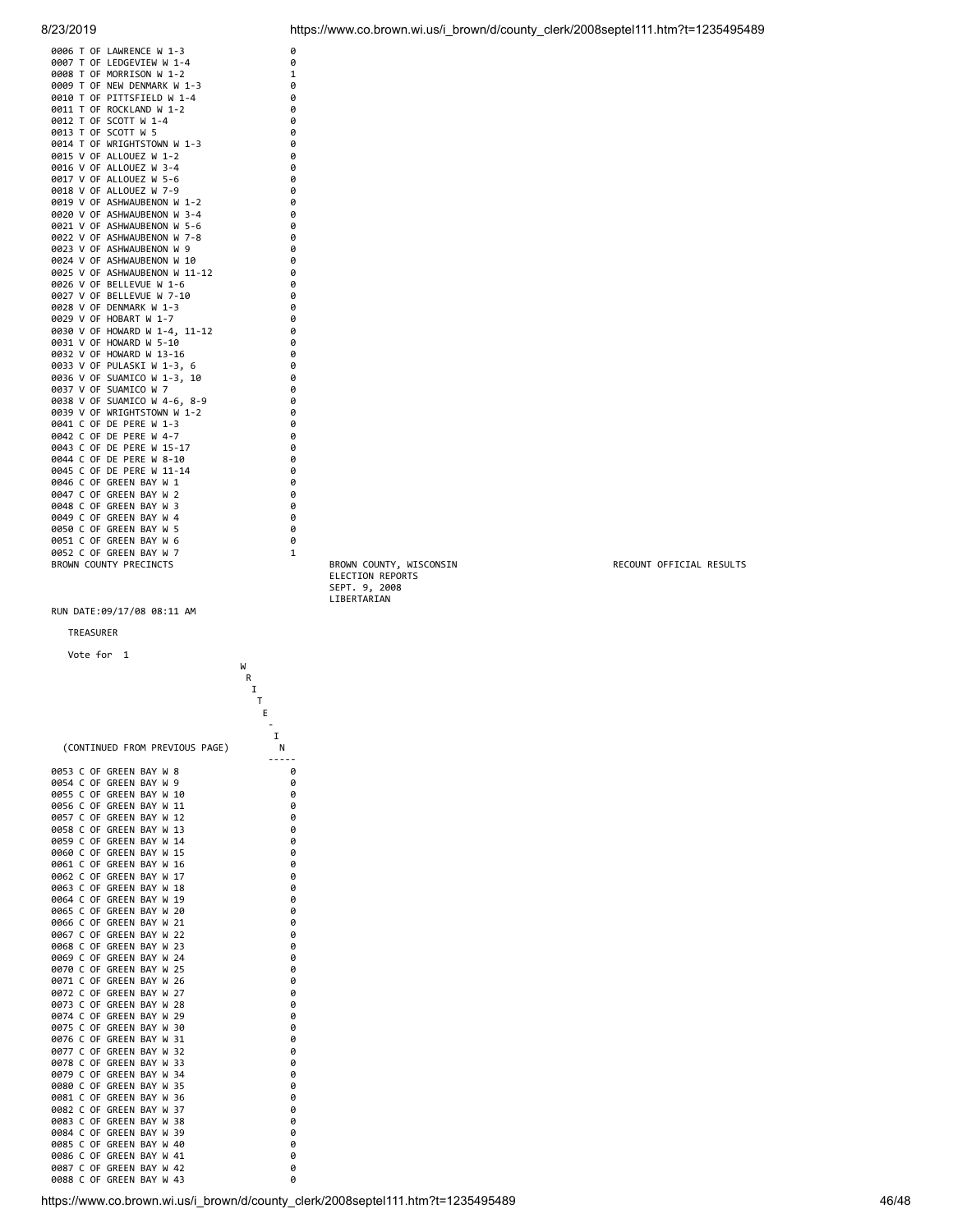